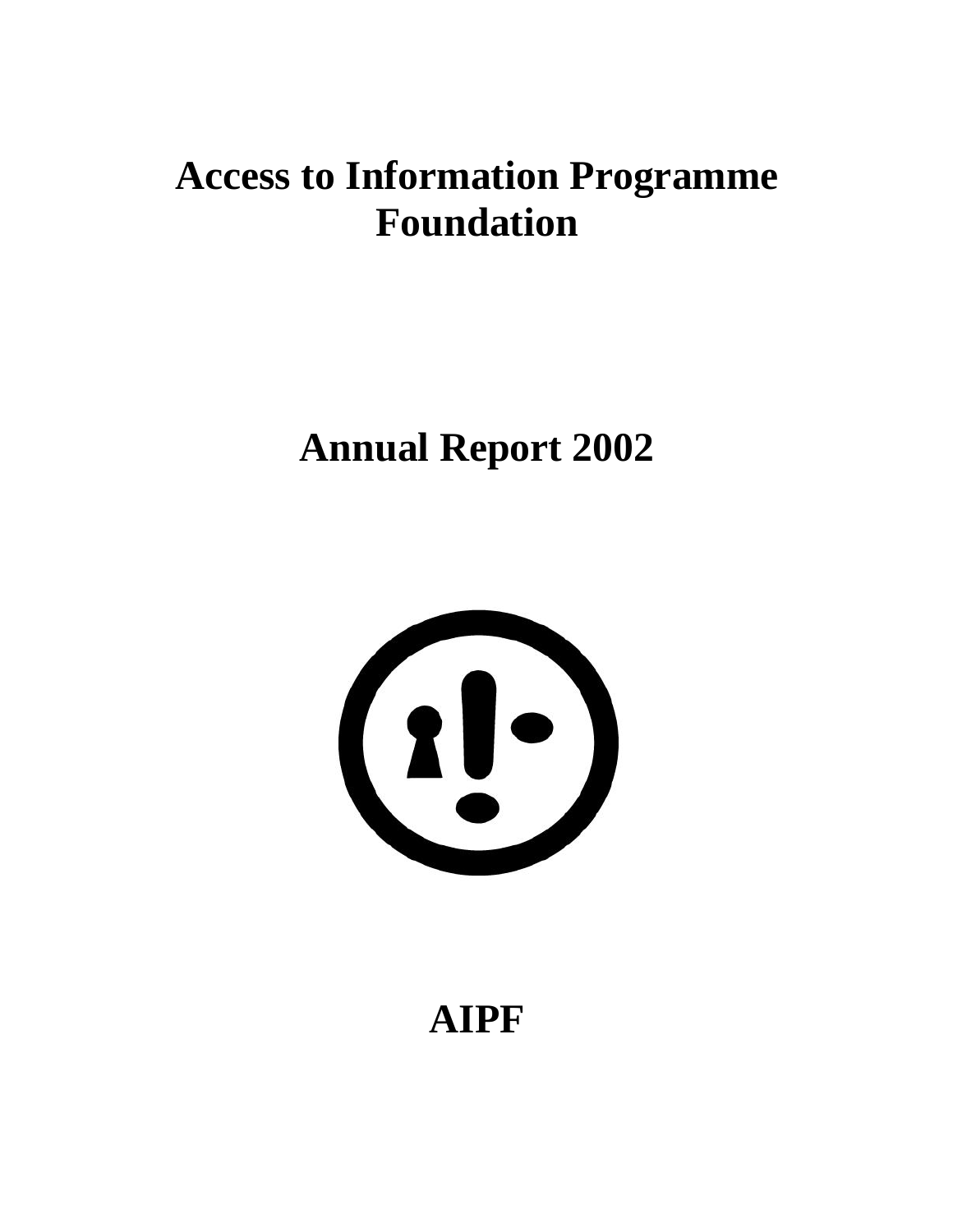# **A narrative summary of Access to Information Programme Foundation's major activities for the period ended December 31, 2002**

# **1. Characteristic of the period**

The primary goal of the Access to Information Programme (AIP) activities in 2002 has been to actively assist in the process of the Access to Public Information Act (APIA) implementation. The strategic priorities that supported this primary goal were:

- Clarifying the provisions of APIA and the international standards in the FOI area through trainings and publications
- Legal assistance in cases when access to information has been unlawfully denied to citizens, NGOs, and journalists, including litigation
- Monitoring and advocacy for modern legislation concerning the exemptions of freedom of information
- Monitoring the practices of APIA implementation

# **Trainings and clarifying the provisions**

During 2002 the team of Access to Information Programme concentrated their efforts to explain the provisions of APIA and the provisions regulating the exemptions of the right to information access. AIP has organized trainings for officials from central, regional and municipal authorities. These trainings were held with the training team of AIP and experts from Article 19 and ABA CEELI.

We have continued our regular meetings with AIP coordinators from the country to acquaint them with novelties in the legislation and to present to them the summarized results from monitoring of the access to information practices in the country.

AIP has organized several education seminars for a wider range of people in the regional towns, where trainings on the right to information access have not been organized before.

In the same time a representative of AIP has lectured in all trainings for journalists and NGOs organized by the Bulgarian Media Coalition (BMC).

An important part of the education campaign on the right to information access has been the participation of AIP staff in radio and TV programs and the publications in the press. The number of these publications and participations has significantly increased in 2002 (See the Attachment 1 and Attachment 2).

# **Legal assistance and court cases**

Like in previous years, in 2002 the legal team of AIP has assisted citizens, NGOs and journalist in submitting APIA requests, and has provided advice in cases when access to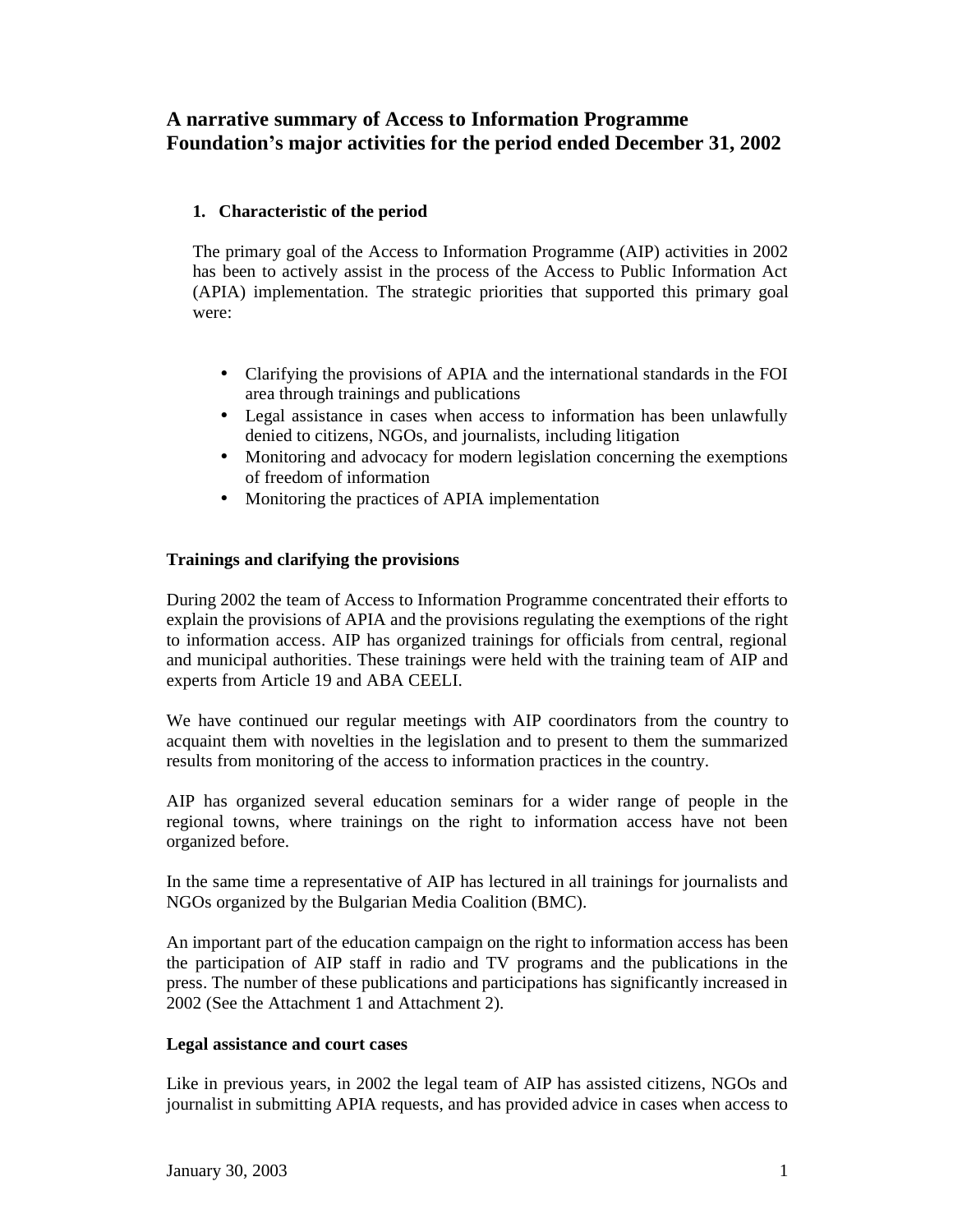information has been refused unlawfully. We have consulted both clients coming directly to our office in Sofia or when cases have been referred to us by our network of 26 coordinators from all regional towns of Bulgaria.

The legal assistance in 2002 has been focused on the appeals against illegal decisions to refuse access to information. The number of court appeals has significantly increased this year.

The AIP experience form the court cases has been summarized and published as a book *Access to Information Litigation in Bulgaria. Selected Cases.* Our litigation expertise was presented on an international seminar in Sofia organized by AIP in September 2002. The book of selected cases was translated to English and disseminated to international organizations, to the network of democratic institutes supported by the National Endowment for Democracy (NED), to the newly established Freedom of Information Advocates Network (FOIA Net), and to experts in the FOI area.

The fact that Alexander Kashumov was invited to present our experience in the book *The Right to Know. The Right to Live. Access to Information and Socio-Economic Justice* (ed. By Richard Calland and A. Tilley) published in 2002 by the Open Democracy Advice Center (ODAC) in South Africa shows that our expertise is acknowledged in the global campaign for freedom of information.

# **Monitoring and advocacy for modern litigation regulating the exemptions of the right to information access**

In February 2002 the Committee of Ministers of the Council of Europe adopted Recommendation R(2002)2 on access to official documents. Access to Information Programme, in cooperation with the Media division of the Council of Europe and with the financial support of the Government of Luxembourg organized a round table "Access to Public Information Act and the Recommendations of the Council of Europe**"**. Representatives from the media, NGOs, the court and MPs discussed the proposed Amending draft to APIA and its conformity to the recommendations of the Council of Europe.

In 2002 the team of AIP has actively participated in public discussions on draft laws and has prepared comments on these drafts. All comments and suggestions have been published on the web site of AIP.

In cooperation with InfoEcoClub, an environmental organization from Vraca, the team of AIP has participated in several public discussions on the Environmental Protection Draft Act. AIP presented its critiques on the draft, specifically in its section on access to information to the Parliamentary Еnvironment and Water Committee.

As part of the annual report of the organization "The Current Situation of Access to Information in Bulgaria" we have included evaluation of the adopted and proposed draft regulations, concerning the implementation of the right to information access.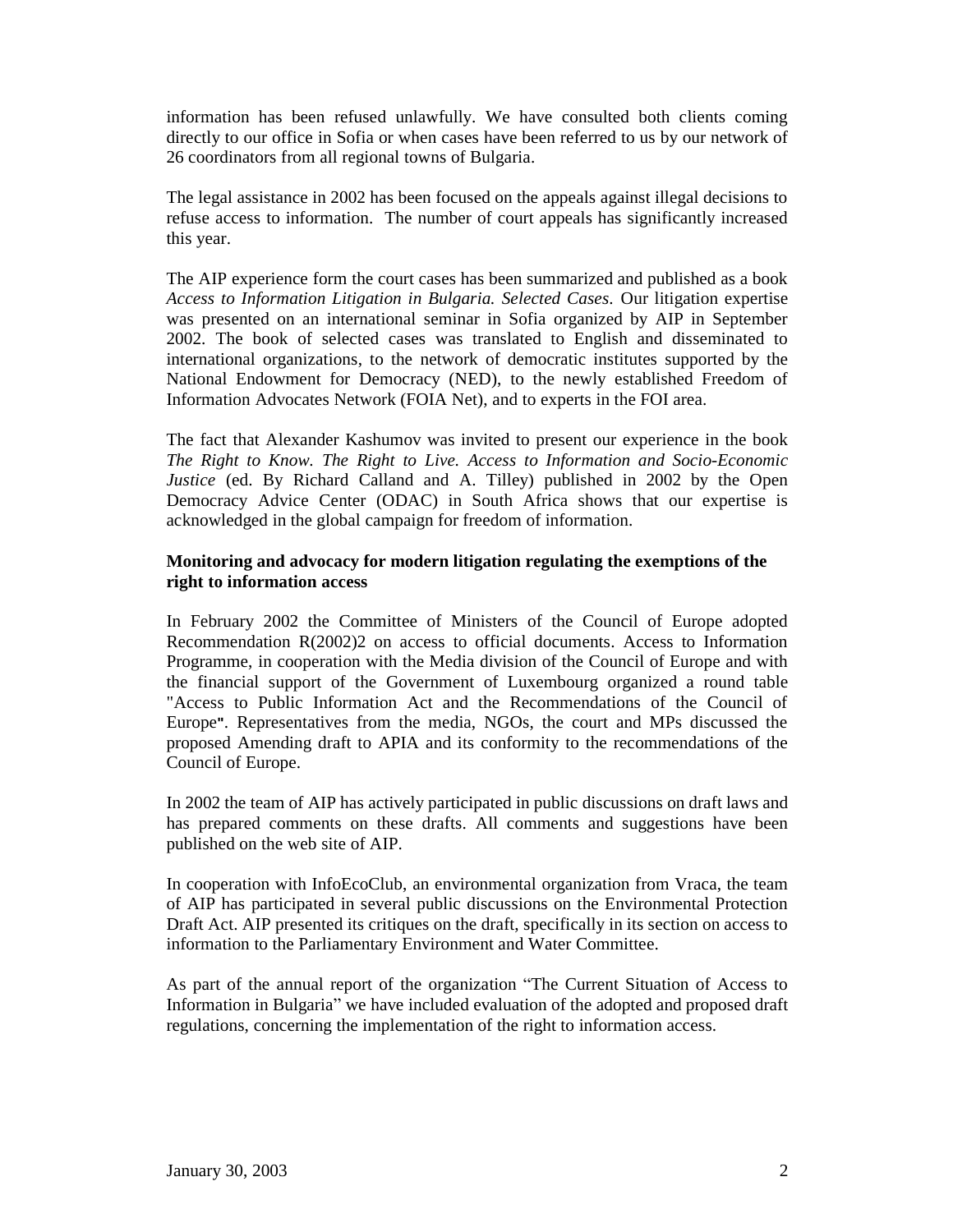#### **Monitoring of the practices of APIA implementation**

In 2002 AIP has continued to monitor and systematize the practices of AIPA implementation. In October 2002 AIP conducted a specialized survey "Fulfillment of the Obligations under APIA by the Bodies of Executive Power". The goal of the survey was to outline the trends in the area of APIA implementation comparing the results from a similar survey held during September-October 2001. The survey report "The Year of the Rational Ignorance" was disseminated to all Members of Parliament, to the media, public authorities and partner organizations.

# **2. Achieved results by areas of activity**

# **Trainings and Public discussions**

The total number of trainings, discussions, seminars, conferences and international events on which members of the AIP have participated with lectures or presentations is 58.

A total of 1155 people have taken part in seminars and conferences that were either organized by AIP, or where AIP staff members have lectured or presented our experience. Of these participants 834 were public officials both from the central and local administration and 321 were media or NGO representatives.

These educational seminars can be summarized in several categories:

**Trainings for officials from the bodies of executive power** on the APIA, the Protection of Classified Information Act (PCIA) and the Personal Data Protection Act (PDPA). Access to Information Programme has participated and lectured in a total of fourteen such seminars in 2002.

In February 2002 AIP and Article 19 (The global campaign for free expression) have held an educational workshop for Central Government officials. Sixty-seven officials have taken part in this two-day training seminar.

In the beginning of 2002 AIP and ABA CEELI started a project "Training for the Administration on APIA Implementation". The trainings for officials were organized by the local coordinators of AIP in the country. A total of 268 officials from the municipal and regional administration from 23 towns of Bulgaria have attended the seminars. Gergana Jouleva, Alexander Kashumov, Fany Davidova and Keith Thomas (a representative of the Sofia office of ABA CEELI) were lecturers on the six seminars. The evaluations of the trainings given by the officials was very positive.

The main conclusion from these seminars is that for the trainings to be effective they should be attended not by any officials, but by those officials who are actually responsible to work under APIA. Another conclusion that was formulated by the participants themselves is that specialized and continuous training is needed on the right to information access and on the exemptions from this right.

The experience from these trainings was summarized and used in analyzing the results from the continuous monitoring of the practices of APIA implementation and in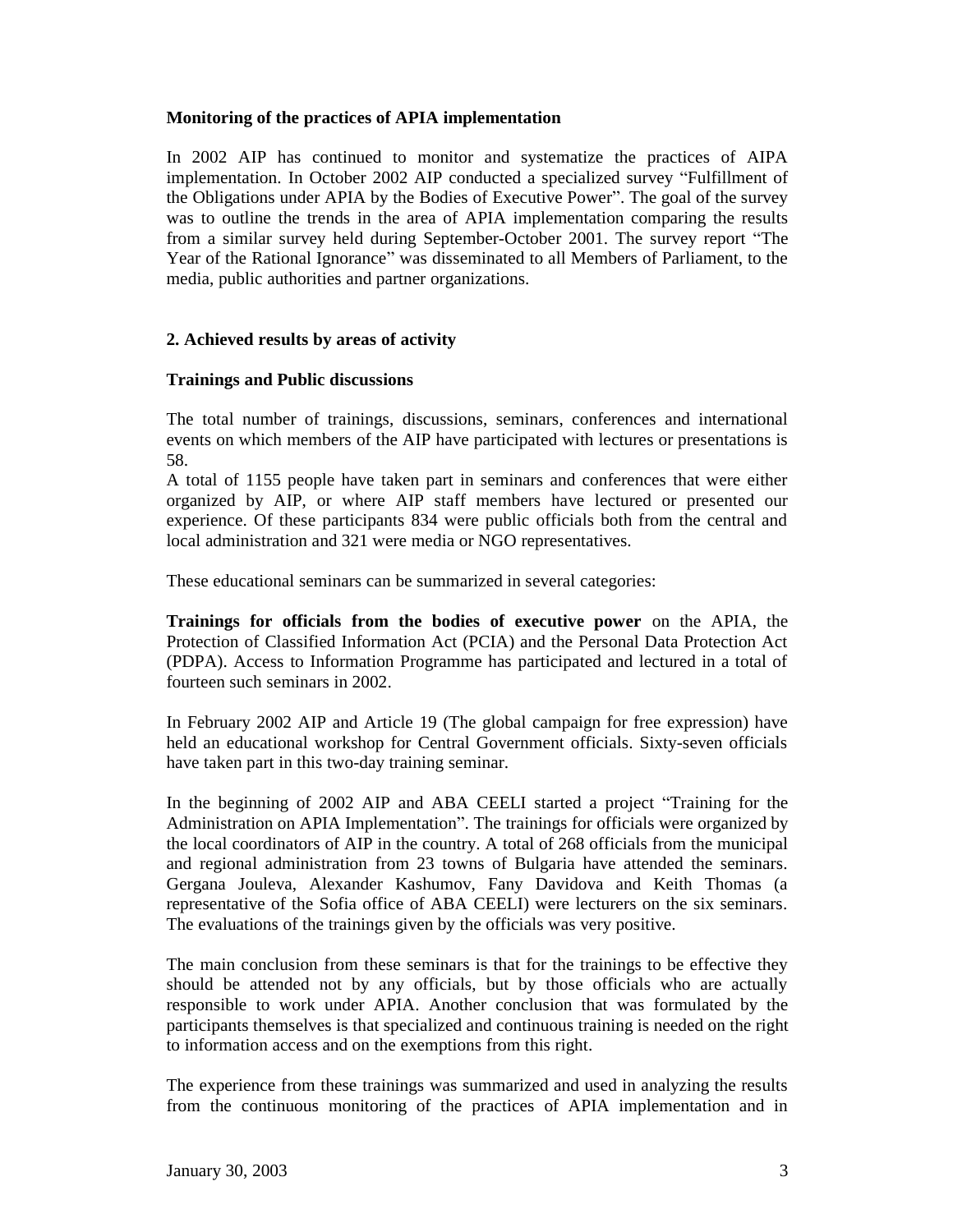analyzes of the results from the sociological survey of these practices published in the report *The Year of the Rational Ignorance*.

Members of the AIP staff have taken part in training seminars organized by other NGOs or institutions: Legal Initiative for Education and Development (LIED), Balkan Assist, The Regional Court of the town of Varna, Green Bourgas etc.

#### **Discussions and trainings for NGOs and journalists**

In 2002 AIP have organized seven training seminars for NGO representatives, journalists and AIP coordinators. The goal of these seminars was to discuss important problems of access to information implementation and to increase the demand for access to information using the provisions of APIA. These seminars were also used to clarify and explain to the participants the newly adopted acts, regulating the exemptions from the right of information access.

An AIP representative has lectured on all five educational seminars organized by the Bulgarian Media Coalition for local media and NGO representatives.

# **Public discussions on the operative Freedom of Information legislation**

The total numbers of the discussions, where members of the AIP team have taken part is twenty. Part of these public discussions was organized by AIP. AIP staff members have participated in the discussions on the APIA amendments, the Environment Protection Draft Act, the Radio and TV Draft Act, and the Lobbying Act.

Access to Information Programme, with the help of the Council of Europe and with the financial support of the Government of Luxembourg organized a round table "Access to Public Information Act and the Recommendations of the Council of Europe". Members of Parliament, Supreme Court Judges, and media discussed the proposed amendments to APIA from the viewpoint of Recommendation R(2002)2 of the Committee of Ministers of the Council of Europe. Mrs. Helena Jaderblom from Sweden, a member of the working group on CoE Recommendation R(2002)2 presented the standards included in the Recommendation.

**International participations** of AIP team members to present the work of AIP, the Bulgarian Freedom of Information legislation and to take part in discussions.

AIP team members have taken part in twelve such meetings.

Members of the AIP team have taken part in discussing the FOI draft acts in Armenia and Croatia.

Members of the AIP team have taken part in discussions on FOI legislation implementation in Hungary, Italy, France, Mexico, Latvia and Estonia.

There has been an increasing interest in the experience of AIP in campaigning for the adoption and better implementation of the Access to Public Information Act. Gergana Jouleva was invited to present the experience of AIP in an essay, published on the Internet site, maintained by the Non-governmental organization National Security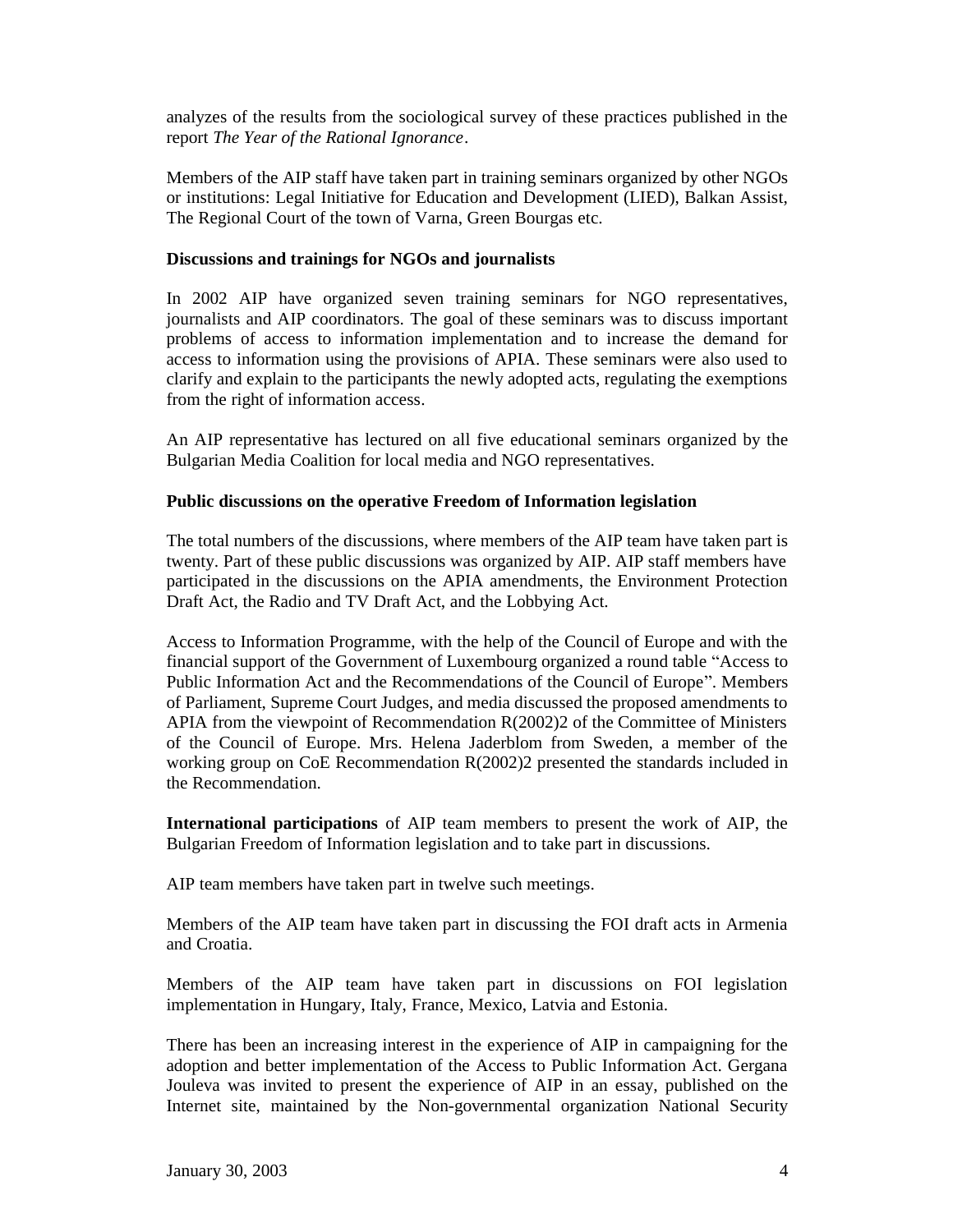Archive – [http://www.freedominfo.org.](http://www.freedominfo.org) The executive director of AIP was invited as a member of the editorial board of this Internet site, a fact that shows that our experience has been highly valued in the global Freedom of Information campaign.

Another indication for the acknowledgement of our work was the invitation to take part in a seminar "What Access to Official Documents?" in Strasbourg, organized in November last year by the Human Rights Directorate of the Council of Europe. The Executive Director of AIP Gergana Jouleva took part in the seminar, along with experts form the members states and international NGOs working in the field of Freedom of Information.

Access to Information Programme has organized an international conference "Implementation of the Freedom of Information Laws. Litigation" in September 2002. AIP also suggested the idea to establish an International Freedom of Information Advocates Network (FOIA Network). The Executive Director of AIP was nominated for a member of the Steering Committee of the Network.

**Publications in the media and participation in radio and TV shows** is another widely used means of communicating Freedom of Information standards to the public.

The total number of own publications and publications prepared with the help of AIP staff members or coordinators is 158. Forty-nine of them have been published in local media and 109 have been published in central media. (See Attachment 2)

We consider extremely important for the permanent education campaign the participation of AIP staff members in radio and TV shows. Their total number is 168; 112 of them are in radio shows and 54 times people from our staff have appeared on TV (See Attachment 3).

In 2002 the team of AIP prepared and published a second edition of the handbook for citizens *How to Get Access to Information* (printed in 4000 copies)*.* We are distributing the handbook upon requests on the training seminars of AIP.

# **Legal assistance**

The total number of cases that have been registered in the office of AIP for the year 2002 is 515. Most cases are referred to us through our network of coordinators, but there are a number of cases when citizens and NGOs turn to directly to the office of AIP seeking advice and legal assistance (See the statistical data from our Database of information refusals, Attachment 4).

The cases coming from our nationwide network of coordinators are commented by the lawyers in our office and referred back to all coordinators in what we call a "bulletin of assisted cases". In many cases the coordinators of AIP prepare their publications in the regional media using the monthly systematized information about the commented cases.

The number of citizens who have come to the office to seek legal help in seeking information from the public authorities has increased. This number has nearly doubled in 2002, compared to 2001. Factors that contribute to the increased demand for the services of AIP are: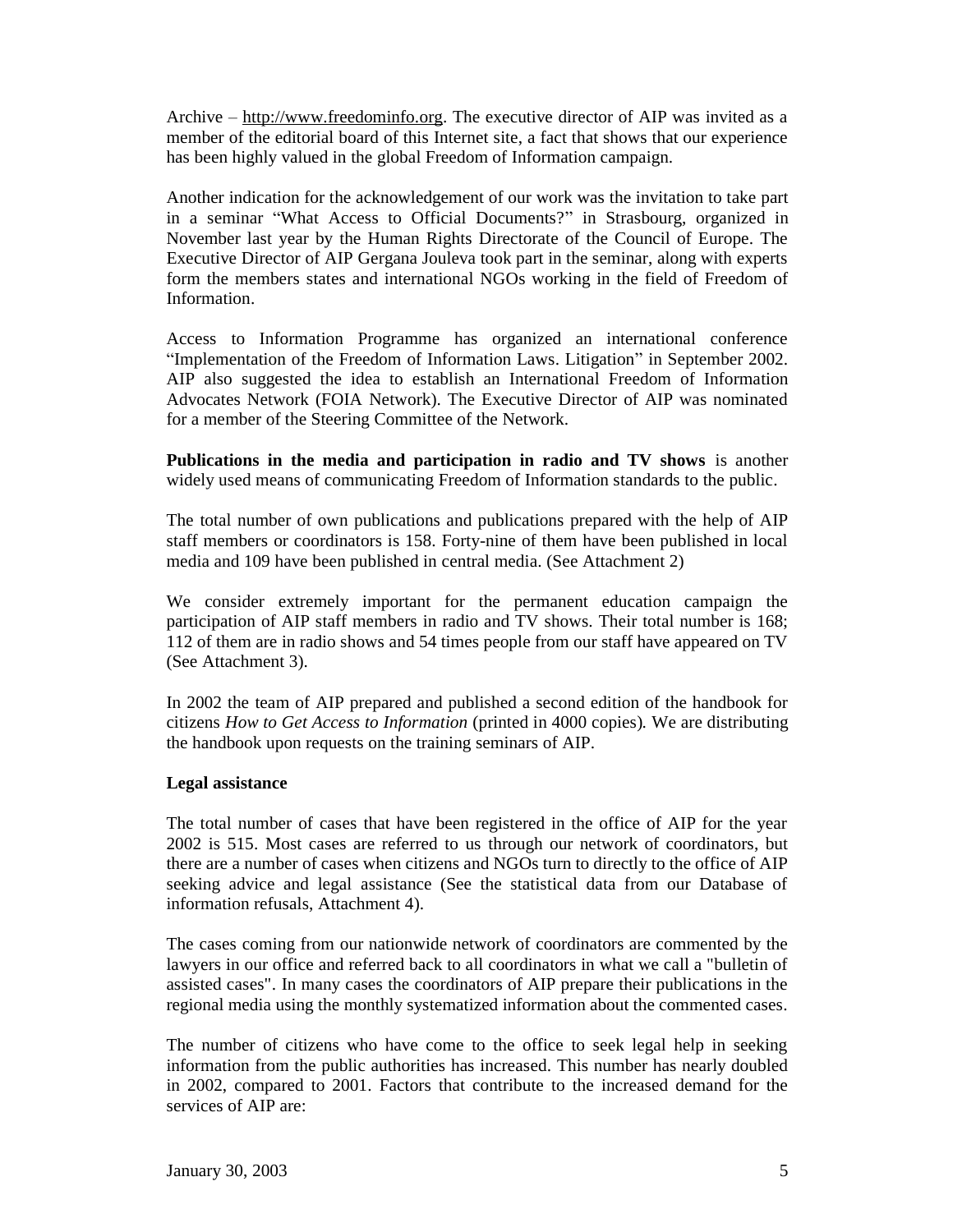- The participation of AIP staff members in TV and radio shows in clarifying the regulations of the FOI litigation
- The court decisions in cases of unlawful refusal to grant access to public information and the media coverage of the court cases
- The increasing prestige and expertise of AIP as an organization specializing in the right to information access area

In 2002 the team of AIP discussed and improved the rules for working with the cases referred to our office and for providing advice and legal assistance.

- 1. Total number of consulted cases– 515.
- 2. Number of written consultations 380.
- 3. Assistance in preparing a written request  $-52$
- 4. Personal consultations 26
- 5. Preparation of court appeals– 25
- 6. Telephone consultations 21
- 7. E-mail consultations– 11

In 2002 the legal team of AIP has been providing free legal assistance to citizens and NGOs and has represented their interest in court in cases of unlawful refusal to grant information access. The number of court appeals prepared by our team this year is 25. We continue to work on court cases that had already started before 2002. The total number of court cases, where Alexander Kashumov or other members of the legal team have been working through the year is 49.

- 1. Number of enforced decisions 12
- 2. Number of enforced rulings on admissibility  $-4$
- 3. Number of cases waiting for decision 10
- 4. Number of appealed decisions 4
- 5. Number of appealed rulings– 1
- 6. Number of decisions waiting for enforcement– 1
- 7. Number of appeals withdrawn /information provided/ 1
- 8. Number of submitted appeals 7
- 9. Number of appeals /where information has been provided after the appeal had been submitted / - 1
- 10. Number of appointed cases 8

A new direction of the legal assistance provided by AIP is attracting lawyers from the country to consult citizens and NGOs in cases when local institutions unlawfully refuse to provide access to public information. We have identified – with the help of our coordinators - lawyers who are willing to work in the protection of human rights area and would like to specialize in working in the field of access to information. AIP has organized two meeting of this network and used them to discuss and elaborate the rules for cooperation when appealing unlawful refusals to grant access to public information. The lawyers from the country participated in the international workshop "Implementation of the Freedom of Information Laws. Litigation" organized by AIP in September of 2002.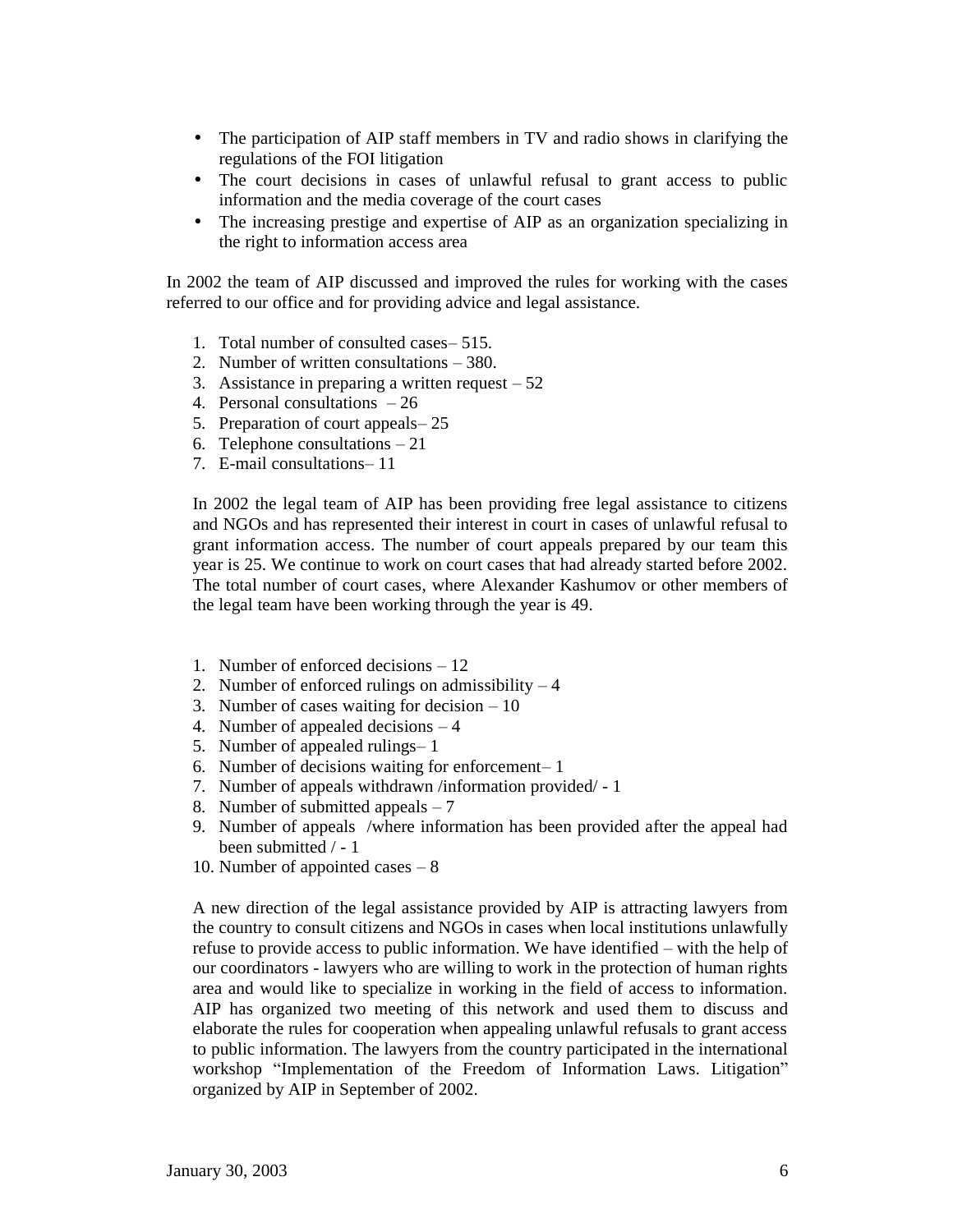#### **Monitoring the practices**

The monitoring of the practices of APIA implementation is carried out through:

- Systematizing the monthly reports of AIP coordinators of the practices of APIA implementation
- Systematization the cases of information refusals referred to the office of AIP in our electronic database
- Specialized survey on the fulfillment of the obligations under APIA by the bodies of the executive power
- Publishing the results from the survey and disseminating the report to the surveyed institutions and other interested parties
- Presenting the results to the media
- Presenting recommendations for better policies in the field of freedom of information
- Annual report of AIP "The Current Situation of the Access to Information Situation in Bulgaria", summarizing and analyzing the results from monitoring of the practices of the freedom of information legislation, the results from monitoring the implementation of this legislation, and the fulfillment of the obligations under APIA by the obliged bodies. The report also includes recommendations to the bodies of the executive and legislative power for improving the access to information situation.

The specialized survey was held between October 10-30, 2002. We approached all bodies of the executive power and their territorial branches, as they are defined by the Administration Act and listed in the Register of Administrative Structures and Acts of the Executive power.

Besides the bodies of the executive power we approached the 101 largest municipalities by population from all 263 municipalities in Bulgaria.

We turned towards 394 institutions asking them to participate in the survey. From them 308 answered our questions, while in the other cases we received either a silent or explicit refusal to participate.

The report on the survey *The Year of the Rational Ignorance* was published and disseminated in Bulgarian (1000 copies) and in English (500 copies)

#### **3. Institutional development of the organization**

In 200 the board of AIP has held two regularly summoned meetings.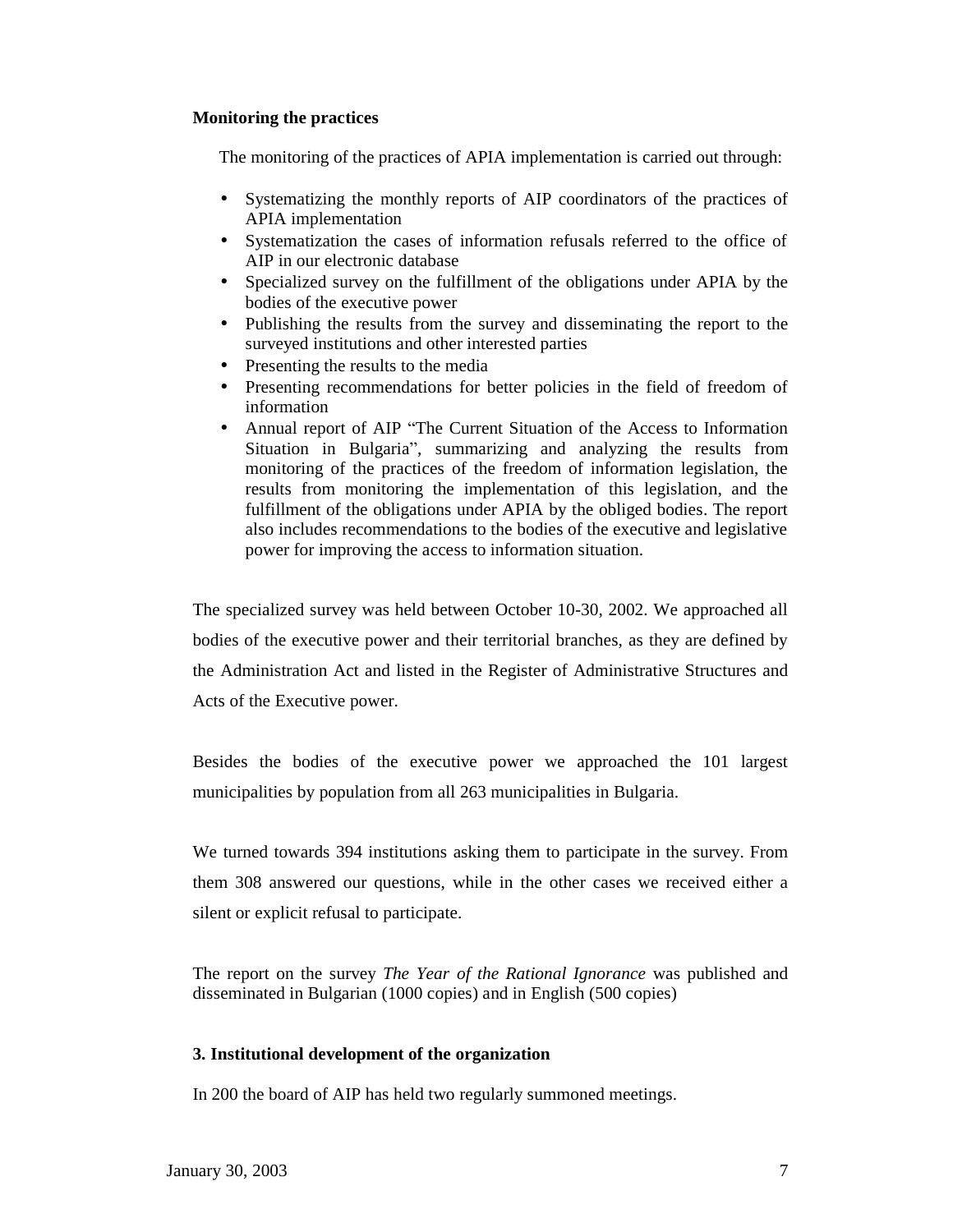On the meeting of March 11, 2002 the Board accepted the annual report for the work of AIP, approved the budget of the organization for 2002, released Filip Harmandjiev from the Board on his request and accepted Luba Rizova as a new member of the Board.

On the meeting of September 17 2002 the board accepted the six-month report of the Executive Director and released Konstantin Palikarski from the Board on his request.

On October 30, 2002 AIP was registered in the Central Register of Not-for-Profit Legal Entities Acting in Public Interest.

At the moment nine people work in the office of AIP: Executive director, office coordinator, accountant, four lawyers, coordinator of the local network and a computer specialist, who maintains the database and the Internet page of AIP

Each Monday the team plans their activities based on the operational monthly plan and based on the current implemented projects.

In 2002 we have held several team building meeting to strengthen the organizational capacity and to plan the strategies of the organization. We have invited an outside expert to help us in our discussions.

AIP continues to sustain and develop its network of coordinators in all regional towns of Bulgaria. In 2002 we have held four meetings with our coordinators.

# **4. Strategies for development**

The results from AIP activities in 2002, the increased demand for the services of AIP on a national and local level show that we have correctly identified our strategic direction of our activities. AIP will continue to work in the chosen spheres with the aim to support the citizens and NGOs in exercising their right to information:

#### **Educating the public on the right to information and its exemptions**

In 2003 education will be directed mainly to NGOs, the network of lawyers, and the administration. There is an increased demand for trainings organized by AIP. In most cases when we receive invitations to lecture on the right to information, we demand that our services be paid.

AIP has elaborated a methodology for the trainings, which can be used by similar organizations in Bulgaria and in the region. This is one of the directions for cooperation in the FOIA Network.

# **Legal assistance in cases of unlawful refusals to grant access to grant access to information and representation in court when necessary**

Legal assistance and court appeals against unlawful refusal in particular will remain a strategic direction of the work of AIP. We will further elaborate the criteria for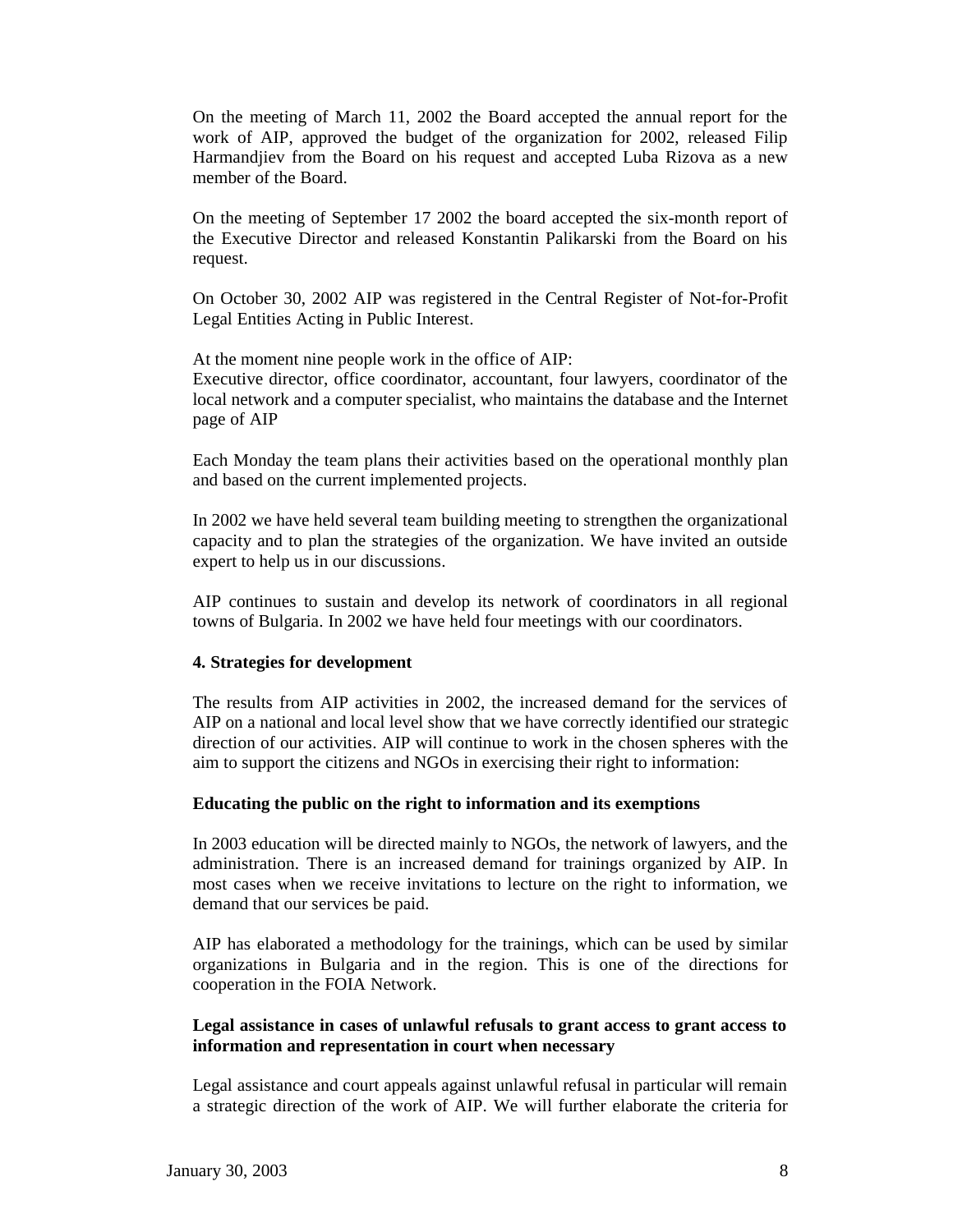choosing cases, when the court representation will be financially supported by AIP. We have started to prepare a database for the court appeals on APIA.

There was a huge interest in the book *Access to Information Litigation in Bulgaria. Selected Cases* and all copies that were published for free distribution were quickly exhausted. AIP published a second edition of the book, which is sold through the distribution network of SIELA.

We are planning to publish a similar book in 2003.

Sharing the experience of the AIP legal team with lawyers from the country is another important area of the organization's activities.

AIPs experience in providing legal assistance and in appealing against unlawful decisions of denying access to public information will be interesting for the members of the Freedom of Information Advocates Network.

#### **Monitoring of the legislation and monitoring of the practices**

This direction of AIP activities also remains a strategic one. AIP will play an important role in discussing and applying the methodology for monitoring the practices of FOI litigation implementation, which is being developed by the Open Society Justice Initiative. I believe that while improving the methodology for monitoring the practices on the national level AIP will help elaborate the methodology for a global monitoring and vice versa.

#### **Permanent media campaign for freedom of information**

The experience of AIP from the last years shows that the effect of every single strategic direction of activities is significantly increased from our contacts with the media

AIP will work on all level when trying to inform the public of news, activities, and cases in the freedom of information area.

The role of AIP as a member of the Freedom of Information Advocates Network is a new stage of the organizational development. Our experience will be shared and discussed with other members of the Network. In the same time the team of AIP will increase their expertise learning from the experience of other organizations working in the FOI area around the world.

Gergana Jouleva, Executive Director of AIP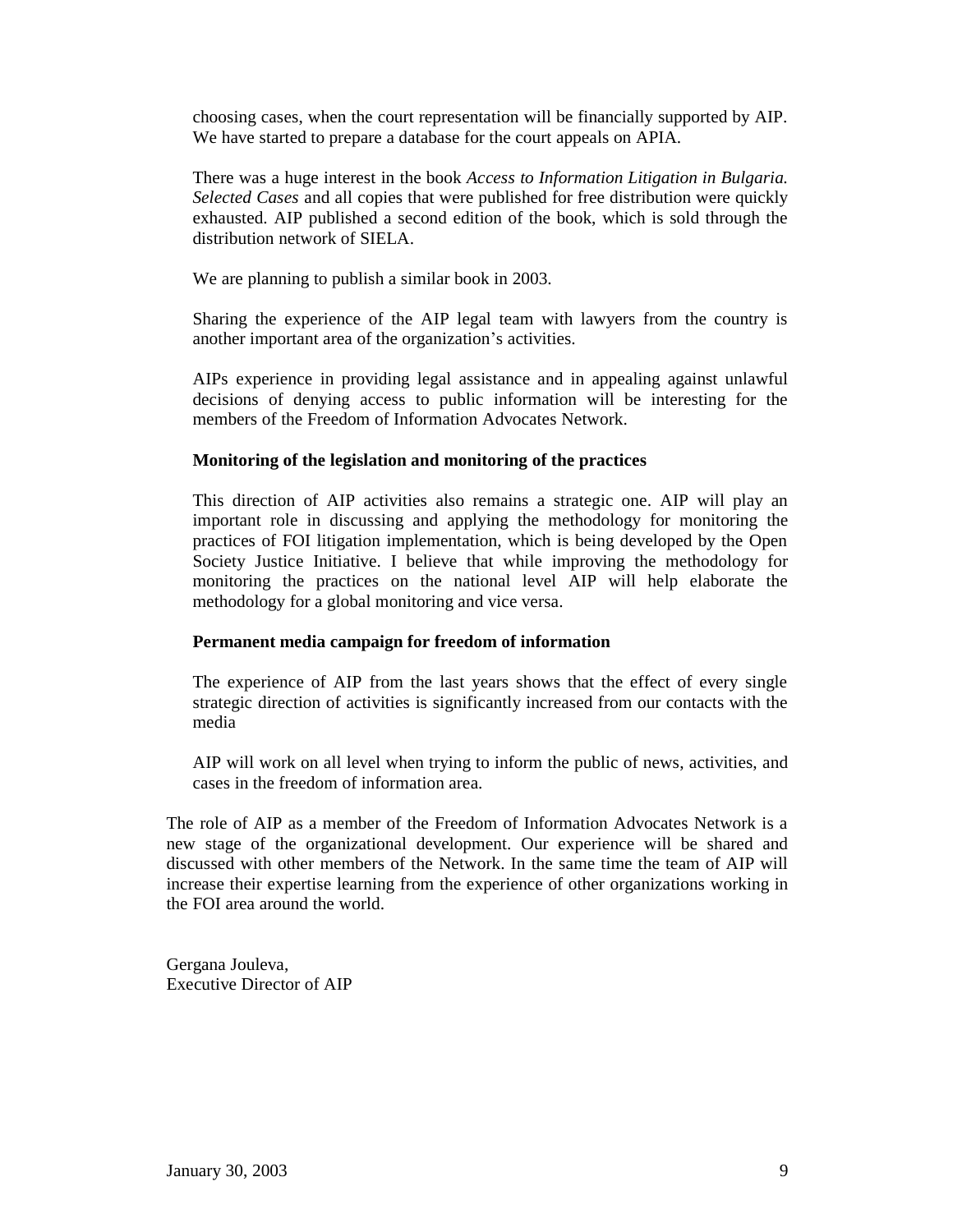#### **ACCESS TO INFORMATION PROGRAMME**

# **Organization's Financial Statements for the period ended 31 December 2002**

# **Statement of net changes in net assets for the year ended 31 December 2002**

| In BGN                                                            | 2002     | 2001     |
|-------------------------------------------------------------------|----------|----------|
| Revenue from grants, contributions<br>and projects                | 333866   | 250232   |
| -Novib                                                            | 71244    | 77389    |
| -Charles Stewart Mott Foundation                                  | 50577    | 56984    |
| -Open Society Foundation-Sofia                                    | 14816    | 77869    |
| -Article 19 - London                                              | 28048    | 11174    |
| -Open Society Institute - COLPI                                   | 118366   | 2333     |
| -Promedia                                                         | 16630    | 17523    |
| -ABA CEELI                                                        | 26458    |          |
| Council of Europe                                                 | 4596     |          |
| -Other contributions                                              | 3131     | 6960     |
| Expenses on grants, contributions and<br>project:                 | (331909) | (231718) |
| -Salaries and benefits                                            | 91994    | 79239    |
| -Honoraria and benefits                                           | 74528    | 71072    |
| -Hired services                                                   | 144026   | 73288    |
| -Supplies and consumable                                          | 10206    | 5203     |
| -Depreciation                                                     | 1219     |          |
| -Other expenses                                                   | 9936     | 2916     |
| Gross excess (deficiency) of revenue<br>over expenditure          | 1957     | 18514    |
| Foreign exchange gains - net                                      | (10422)  | 5716     |
| exchange rate gains from operation                                | 12543    | 17386    |
| exchange rate losses from operation                               | (22965)  | (11670)  |
| Interest income                                                   | 879      | 2064     |
| <b>Other financial expenses</b>                                   | (1042)   | (844)    |
| Net excess (deficiency) of<br>revenue<br>over expenditure         | (8628)   | 25450    |
| Excess (deficiency) of revenue over<br>expenditure for the year   | (8628)   | 25450    |
| Accumulated excess of revenue over<br>expenditure brought forward | 92608    | 67158    |
| <b>Unrestricted</b><br>fund<br>balance<br>at 31 December 2002     | 83980    | 92608    |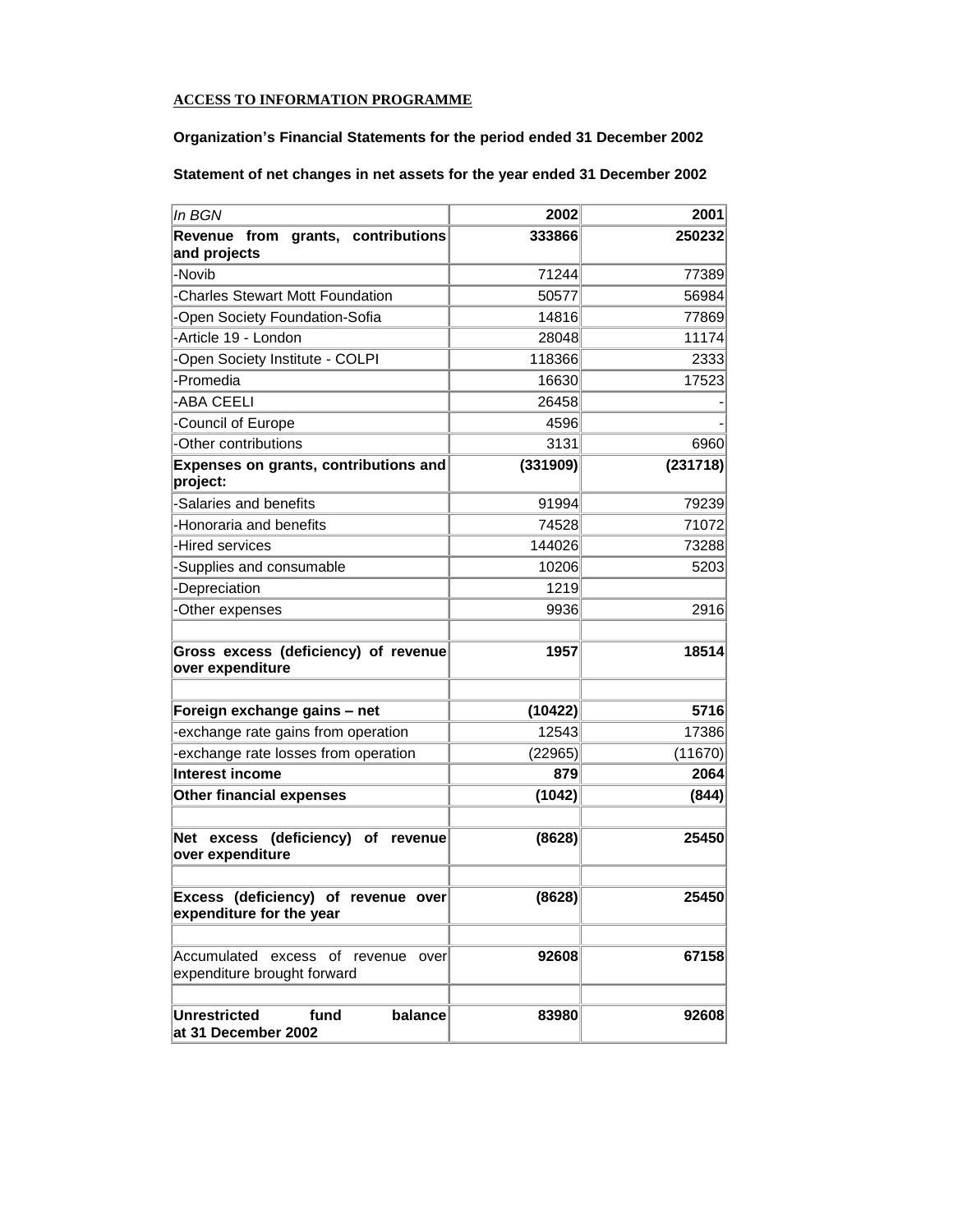#### **ACCESS TO INFORMATION PROGRAMME**

# **Balance sheet as at 31 December 2002**

| In BGN                           | 2002   | 2001   |
|----------------------------------|--------|--------|
| <b>Current Assets</b>            | 71727  | 155845 |
|                                  |        |        |
| <b>Materials</b>                 | 2606   |        |
| <b>Receivables</b>               | 17903  | 9275   |
| <b>Cash and cash equivalents</b> | 44024  | 142163 |
| -At bank                         | 39086  | 137664 |
| -In local currency               | 847    | 11696  |
| -In foreign currency             | 38239  | 125968 |
| -In hand                         | 4938   | 4499   |
| -In local currency               | 1589   | 1941   |
| -In foreign currency             | 3349   | 2558   |
| <b>Deferred expenses</b>         | 7194   | 4407   |
|                                  |        |        |
| <b>Non-current assets</b>        | 63566  | 55058  |
| Property, plant and equipment    |        |        |
| Computers, printers etc.         | 41922  | 39031  |
| Fixture & fittings               | 14050  | 13199  |
| -Vehicles                        | 4766   |        |
| <b>Intangible fixed assets</b>   | 2828   | 2828   |
|                                  |        |        |
| <b>Total Assets</b>              | 135293 | 210903 |
| <b>Liabilities</b>               |        |        |
| <b>Payables</b>                  | 6974   | 6846   |
| Payables to the budget           | 2008   | 999    |
| <b>Salaries</b>                  | 1395   | 467    |
| Social security payable          |        |        |
| Payables to suppliers            | 3571   | 5380   |
| Deferred revenue                 | 44339  | 111449 |
| <b>Total Liabilities</b>         | 51313  | 118295 |
|                                  |        |        |
| <b>Unrestricted fund balance</b> | 83980  | 92608  |

Svetlana Ganevska-Accountant

\_\_\_\_\_\_\_\_\_\_\_\_\_\_\_\_\_\_\_\_\_\_\_\_\_\_\_\_\_\_\_\_\_\_\_\_\_\_\_\_\_\_\_\_\_\_\_

\_\_\_\_\_\_\_\_\_\_\_\_\_\_\_\_\_\_\_\_\_\_\_\_\_\_\_\_\_\_\_\_\_\_\_\_\_\_\_\_\_\_\_\_\_\_\_

Gergana Jouleva-Executive Director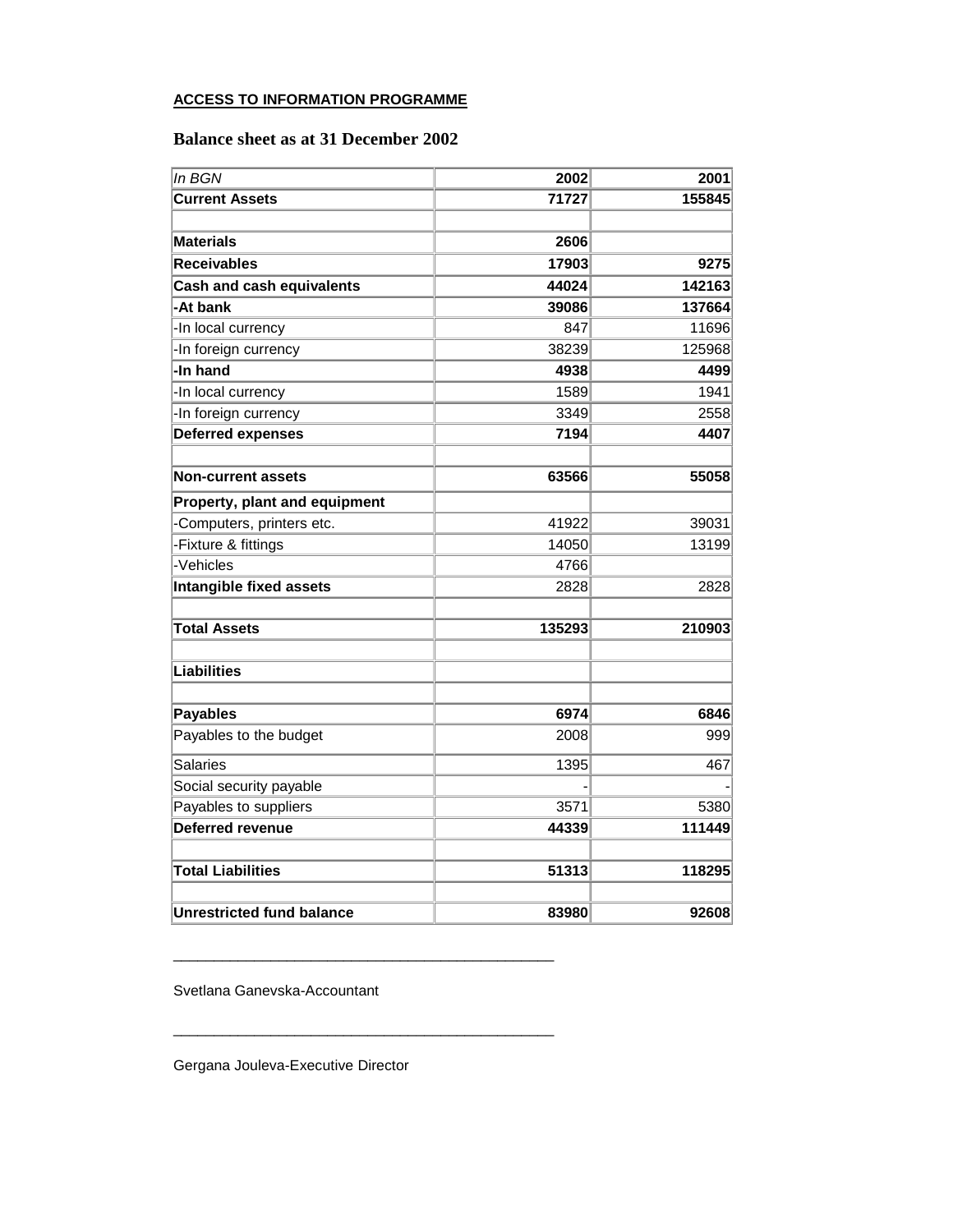# **List of seminars, workshops, and conferences organized by AIP or in which AIP representatives have lectured in 2002**

- 1. January 11, 2002, Sofia, Rila hotel, AIP organized a presentation of the report *Fulfillment of the Obligations under APIA by the Bodies of the Executive Power*
- 2. January 21, 2002, Sofia, Sheraton hotel, Alexander Kashumov participated in a workshop "European Commission Regular Report for Bulgaria. Comments."
- 3. January 27, 2002, Yerevan, Armenia, Gergana Jouleva participated in an International seminar "International Standards in the Freedom of Information Area"
- 4. January 24-25, 2002, Haskovo, Fany Davidova Participated in a Seminar "Standards in the Freedom of Information Area. Bulgarian Legislation. Practices" organized by Bulgarian Media Coalition
- 5. February 13, 2002 Sofia, Gergana Jouleva participated in a seminar "Police and Media – Public Trust"
- 6. February 14-15, 2002, Sofia, Rila hotel, AIP organized a training workshop for public officials "How to Implement the Access to Public Information Law" in the framework of the project funded by EC "Practical Access to Democracy"
- 7. February 14, 2002, Sofia, Gergana Jouleva and Alexander Kashumov participated in a discussion on the proposed amendments to the Access to Public Information Act (APIA) in Parliament
- 8. February 22, 2002 Varna, Fany Davidova and Alexander Kashumov participated in a discussion organized by the Varna District Court and presented APIA and the Personal Data Protection Act
- 9. February 28, 2002, Kardjali, Fany Davidova participated in a seminar "Standards in the Freedom of Information Area. Bulgarian Legislation. Practices" organized by the Bulgarian Media Coalition
- 10. February 28, 2002, Sofia, Gergana Jouleva and Alexander Kashumov participated in a discussion on the proposed amendments to Access to Public Information Act (APIA) in the Parliamentary Committee for Human Rights and Religious Denominations
- 11. March, 1-3, 2002, Plovdiv, Alexander Kashumov lectured in a seminar for press officers from the Judicial System "Public Relations" organized by PIOR, Association of Bulgarian Jurists, Open Society Foundation, and ABA CEELI
- 12. March 8-9, 2002, Budapest, Hungary, Alexander Kashumov lectured on an international workshop "Communications Between the Government and Citizens" organized by the Open Society Institute. Participants were NGO representatives from Eastern European and Central Asian countries.
- 13. March 15, 2002, Plovdiv, Gergana Jouleva, Fany Davidova and Alexander Kashumov lectured in a seminar "Training for the Administration on APIA Implementation" organized by AIP and ABA/CEELI, 45 participants
- 14. March 19-21, 2002, Brussels, Belgium, Alexander Kashumov participated in a series of meetings organized in the frame of the project "Practical Access to Democracy"
- 15. March 22, 2002, Plovdiv, Fany Davidova participated in a seminar "Standards in the Freedom of Information Area. Bulgarian legislation. Practices" organized by the Bulgarian Media Coalition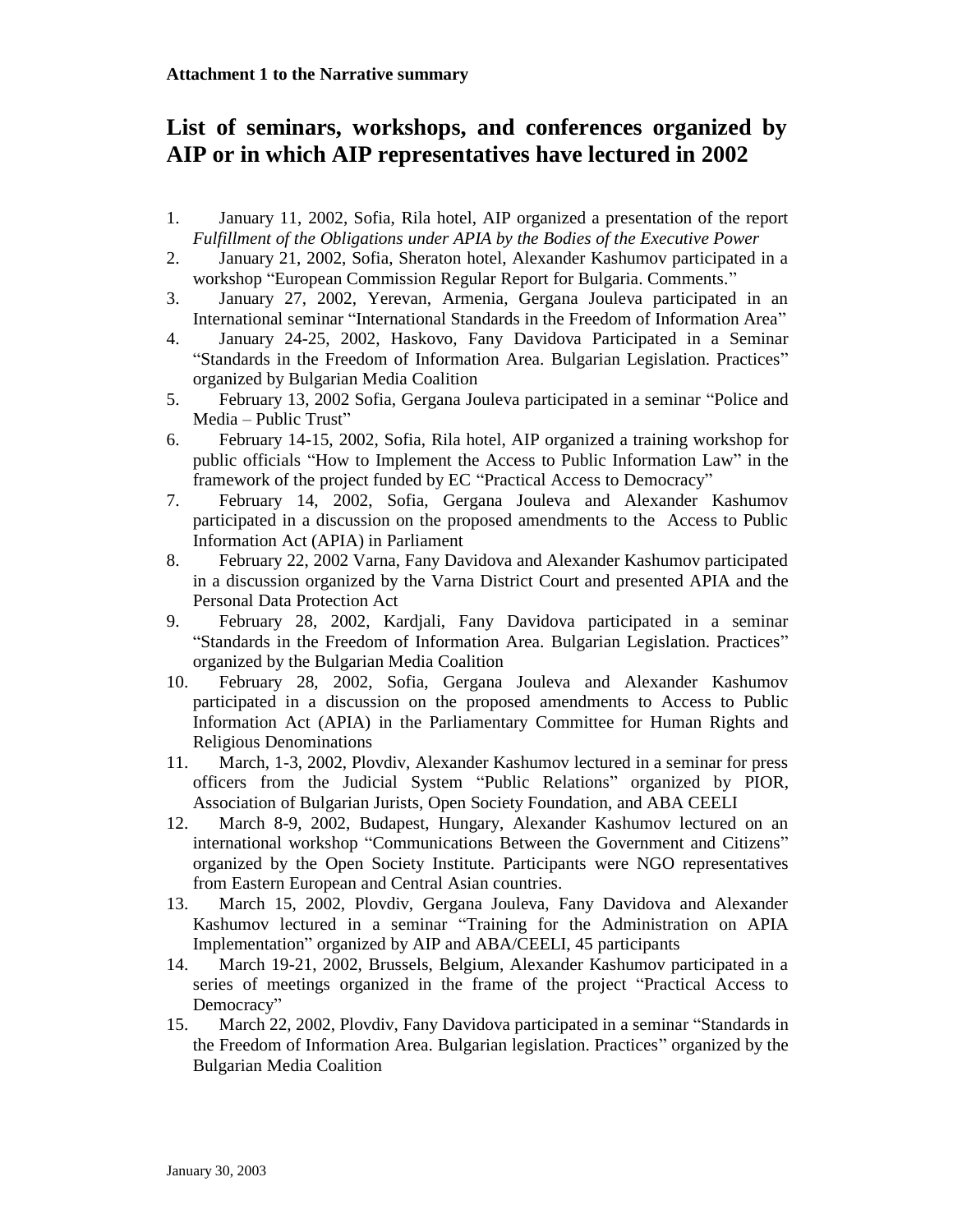- 16. March 29, 2002, Veliko Tarnovo, Gergana Jouleva and Alexander Kashumov lectured on a seminar "Training for the Administration on APIA Implementation" organized by AIP and ABA/CEELI, 59 participants
- 17. April 02, 2002, Omurtag, Fany Davidova lectured on a seminar "Civil Participation" organized by Balkan Assist
- 18. April 04, 2002, Sofia, Fany Davidova participated in a discussion in the Parliamentary Еnvironment and Water Committee on the second reading of the Environmental Protection Draft Act
- 19. April 05, 2002, Straldja, Alexander Kashumov lectured on a seminar "Civil Participation" organized by Balkan Assist
- 20. April 09, 2002, Sofia, Alexander Kashumov participated in public discussion "Ombudsman Institution" organized by the Association of Bulgarian Jurists, Parliamentary Information Center and ABA/CEELI
- 21. April 11, 2002, Sofia, Gergana Jouleva, Fany Davidova and Alexander Kashumov participated in a discussion on the proposed amendments to the Access to Public Information Act (APIA) in the Parliamentary Committee on Legal Affairs
- 22. April 19, 2002, Montana, Gergana Jouleva and Alexander Kashumov lectured in a seminar "Training for the Administration on APIA Implementation" organized by AIP and ABA/CEELI, 52 participants
- 23. April 26, 2002, V.Tarnovo, Fany Davidova participated in a seminar "Standards in the Freedom of Information Area. Bulgarian Legislation. Practices" organized by the Bulgarian Media Coalition
- 24. April 30, 2002, Gergana Jouleva and Alexander Kashumov lectured in a seminar "Training for the Administration on APIA Implementation" organized by AIP and ABA/CEELI, 68 participants
- 25. May 10, 2002, Sofia, hotel Rila, AIP organized a seminar "The Current Situation of Access to Public Information in Bulgaria 2001", 49 participants
- 26. May 16, 2002, Zagreb, Croatia, Gergana Jouleva, Alexander Kashumov and Ivaylo Kolev participated in planning meeting on the frame of the project "Practical Access to Democracy"
- 27. May 17-18, 2002, Zagreb, Croatia, Gergana Jouleva and Alexander Kashumov participated in FOI seminar "The Public Right to Know and the Limits to Free Access"
- 28. May 17-18, 2002, Tallinn, Estonia, Fany Davidova participated in FOI seminar, organized by Open Society Institute
- 29. May 21, 2002, Sofia, Radisson hotel, AIP organized a Round table "Access to Information Legislation and the Recommendations of the Council of Europe" with the participation of CoE experts Ivan Nikolchev and Helena Jaderblom and financially supported by to the Government of Luxemburg
- 30. May 29, 2002, Pernik, AIP organized a seminar "The Current Situation of Access to Public Information in Bulgaria", 16 participants
- 31. May 31, 2002, Kustendil, Velbajd hotel, AIP organized a seminar "The Current Situation of Access to Public Information in Bulgaria", 27 participants
- 32. June 05, 2002, Sofia, Hilton hotel, Fany Davidova and Alexander Kashumov lectured in a forum "Informational security" organized by IDG
- 33. June 16, 2002, Silistra, Barimeks hotel, AIP organized seminar "The Current Situation of Access to Public Information in Bulgaria", 44 participants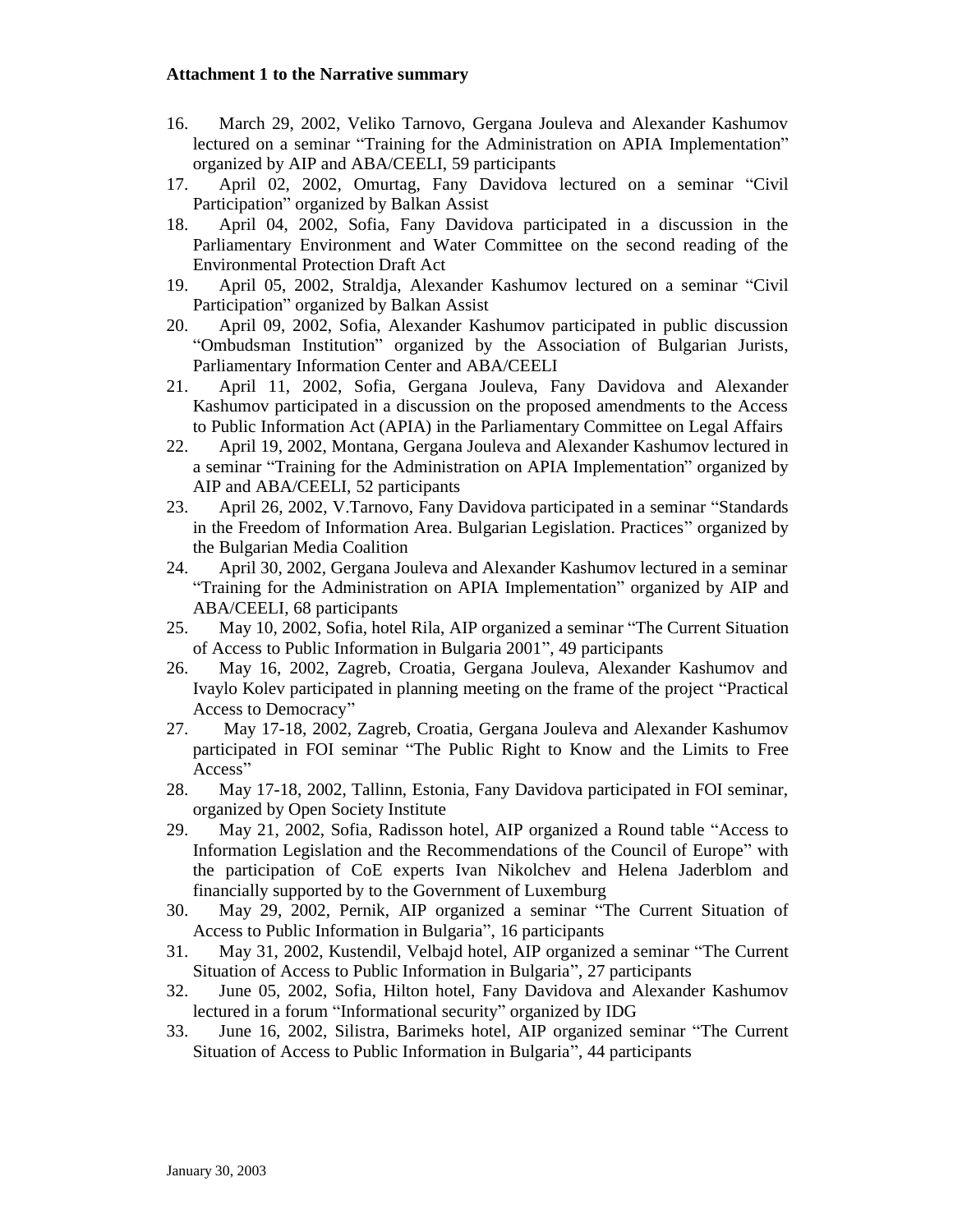- 34. June 19, 2002, Varna, Gergana Jouleva, Fany Davidova and Alexander Kashumov lectured in a seminar "Training for the Administration on APIA Implementation" organized by AIP and ABA/CEELI, 36 participants
- 35. June 21, 2002, Bourgas, Gergana Jouleva, Fany Davidova and Alexander Kashumov lectured in a seminar "Training for the Administration on APIA Implementation" organized by AIP and ABA/CEELI, 63 participants
- 36. July 16,2002, Rila hotel, Sofia, Gergana Jouleva took part in a conference organized by the Local Government Initiative.
- 37. July 20, 2002, Sofia, Gergana Jouleva took part in a workshop of Free Democratic Bulgaria Federation in the frame of the project "Legislators and Citizens",
- 38. July 25-27, 2002, Borovets, Gergana Jouleva and Alexander Kashumov took part in the Annual meeting of the Bulgaria Media Coalition
- 39. August 26-28, 2002, Shibanek, Croatia, Gergana Jouleva and Alexander Kashumov took part in the Summer school as lecturers
- 40. September 03, 2002, Agency Sofia Press, Sofia, Gergana Jouleva, Fany Davidova and Alexander Kashumov took part in a press conference concerning the president veto on the Environmental Protection Act,
- 41. September 13, 2002, Adakta hall, Rilahotel, Sofia, AIP organized workshop with the team from the country, 30 participants
- 42. September 26-28, 2002, American Cultural Center and Adakta hall, Rila hotel, Sofia, AIP organized an international workshop "Implementation of the Freedom of Information Laws. Litigation"
- 43. October 10,2002, Radisson hotel, Sofia, Gergana Jouleva took part in a Round table organized by Local Government Initiative, "Civil Participation in Local Government"
- 44. October 10, 2002, Rodina hotel, Sofia, Darina Palova and Kiril Terziiski took part in an International Forum on the problems of people with mental disabilities and psychical problems organized by Amnesty International and the bulgarian Helsenkee Committee
- 45. October 10, 2002, Sofia, Alexander Kashumov took part in conference of the Committee of Civil Society in Parliament, concerning the review of the draft Lobying Act
- 46. October 11-12, 2002 Bankia, Anton Andonov took part in seminar "Professional Development of the Relations Between NGOs and the Media", DemNet-2 program
- 47. October 15, 2002, Rila hotel, Sofia, Gergana Jouleva and Alexander Kashumov took part in "Possibilities for Influence of NGOs on the Legislation Activity. Draft Lobbying Act" organized by USAID, Political center and Bulgarian Center for Non-government Law.
	- 48. October 23, 2002, Sofia, Fany Davidova took part in Session of the Media Committee in Parliament, to discuss the new Radio and Television Act.
	- 49. October 26, 2002, Plovdiv, Gergana Jouleva took part in the seminar "Bulgaria before and after Prague 2002" organized by Political Dialogue Center
	- 50. October 29, 2002, Alexander Kashumov and Kiril Terziiski took part in a seminar "Central Register of Not-for-Profit Legal Entitities: Procedure for Registration, Structure, Function" organized by Bulgarian Not-for-Profit Law Center with the support of the Ministry of Justice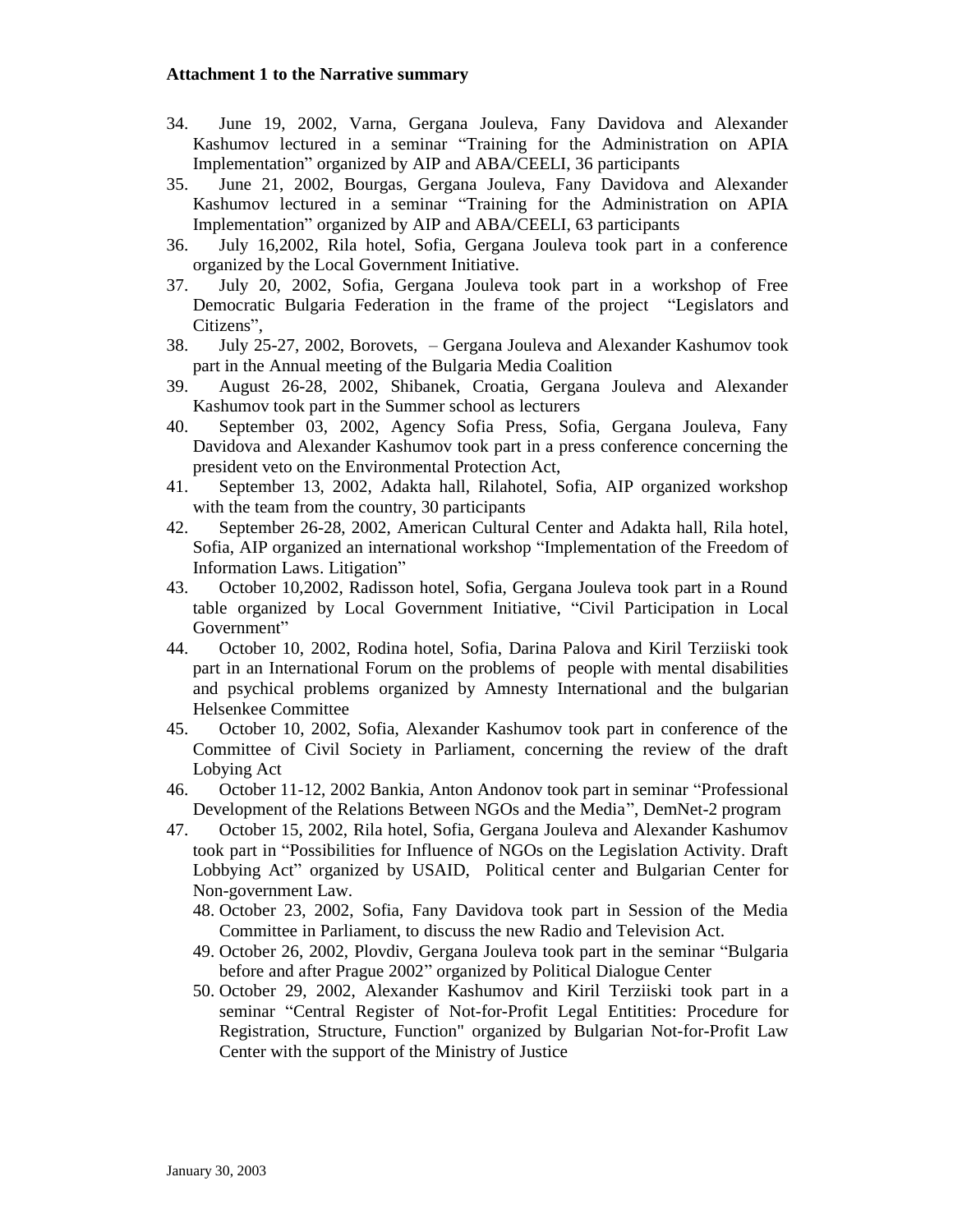- 51. October 31, 2002, Hilton hotel, Sofia, Alexander Kashumov and Fany Davodova took part in round table "Index of Legal reform in Bulgaria" organized by ABA/CEELI,
- 52. November 07, 2002, Sofia, Fany Davidova took part in a session of the Media Committee in Parliament concerning the draft Radio and TV Act.
- 53. November 15, 2002, Тurzestvena hall, Military Club, Sofia, AIP organized a workshop with for the localcoordinators and lawyers, Sofia, 49 participants
- 54. November 18–19, 2002, Mexico, Alexander Kashumov took part in the seminar "Latin America -Access to Information".
- 55. November 27-29, 2002, Strasbourg, France, Gergana Jouleva took part in the seminar: "What Access to official documents?"
- 56. November 29-30, 2002, Riga, Latvia, Fany Davidova took part in the seminar "Fighting Corruption in South Eastern Europe and the Baltics: Cases of Bulgaria, Romania and Latvia".
- 57. November 28, 2002, Mati hall, Sofia, Alexander Kashumov and Darina Palova took part in the workshop organized by BMC "Civil Quota in Electronic Мedia Council"
- 58. December 12, 2002, Bourgas, Gergana Jouleva and Alexander Kashumov took part in the workshop organized by Green Bourgas Foundation.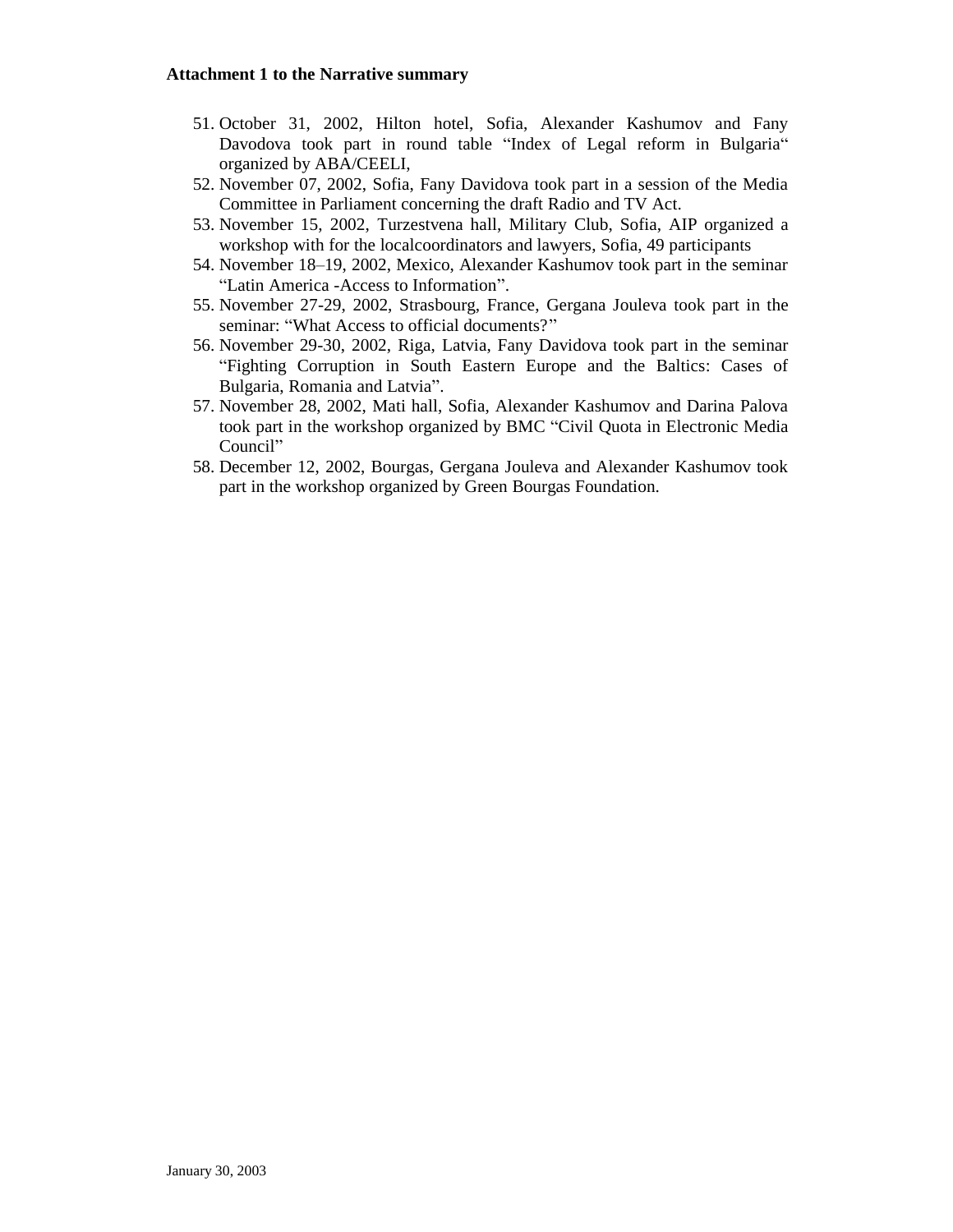# Publications and Media Coverage of AIP work in 2002

- 1. *Fulfillment of the Obligations under APIA by the Bodies of the Executive Power – Report on Sociological Survey*, AIP
- *2.* January 11, 2002, Bulgarian Telegraph Agency, News on the presentation of the report *Fulfillment of the Obligations under APIA by the Bodies of the Executive Power*
- 3. January 14, 2002, Duma newspaper, *Public Officers Don't Want Citizens on their Meetings*, Hristo Hristov, information after the presentation of the report *Fulfillment of the obligations under APIA by the Bodies of the Executive Power*
- 4. January 19-25, 2002, Capital newspaper, *The Public Figures are Protected by the Personal Data Protection Act*, Fany Davidova and Alexander Kashumov
- 5. January 2002, Obektiv magazine, article by Alexander Kashumov
- 6. February 02-08, 2002, Capital newspaper, *How is the Access to Public Information Act being Applied*, Gergana Jouleva
- 7. February 02-08, 2002, Capital newspaper, *The Minutes from the Cabinet are Public*, Alexander Kashumov
- 8. February 09-15, 2002, Capital newspaper, *Yavor Dachkov wins against Luben Berov*  information for the defamation case against Yavor Dachkov won by Alexander Kashumov
- 9. February 7, 2002, Compass newspaper, Burgas *The Directors are Hiding Information which is not Secret*, Radka Baleva
- 10. February 15, 2002, Tutrakanski Glas newspaper, Tutracan, *How to Receive Access to Information*
- 11. February 18, 2002, Pari+ newspaper, *The Lack of Access to Information Corrupts the State and Business*, interview with Alexander Kashumov
- 12. February 18, 2002, Pari+ newspaper, *Australia Guarantees Publicity Despite the Higher Price,* opinion of Lucas Clarke, lecturer in the training workshop organized by AIP
- 13. NGO News, Freedom House, *Unfinished business*, article by Gergana Jouleva
- 14. February 16-22, 2002, Capital newspaper, short presentation of the organized training workshop for the central administration by AIP
- 15. February 18, 2002, NGO Links [www.ngolist.org](http://www.ngolist.org) information for the organized training workshop for the central administration by AIP
- 16. February 19, 2002, Mediapool, electronic newspaper *Minister Velchev has the Obligation to Present the Contract with Crown Agents*, Fany Davidova
- 17. February 22, 2002, Economic Policy Review, issue 62, *State Secret – a Relic from the Past*, Alexander Kashumov
- 18. February 27, 2002, Novinar newspaper, *The Contracts for Bulgartabak and Customs are not Secret*, Fany Davidova
- 19. March 01, 2002, Меdiapool, *The Public has a Right to Know which Public Figures have been Agents of State Security Services,* Anton Andonov and Ivaylo Kolev
- 20. March 03, 2002, Stremlenie newspaper, Lovech, *Institutions Consider Requests under APIA as Unhealthy Interest*
- 21. March 04, 2002, Shans Express newspaper, Vraca, *Ecologists from Vraca with New Office and Project*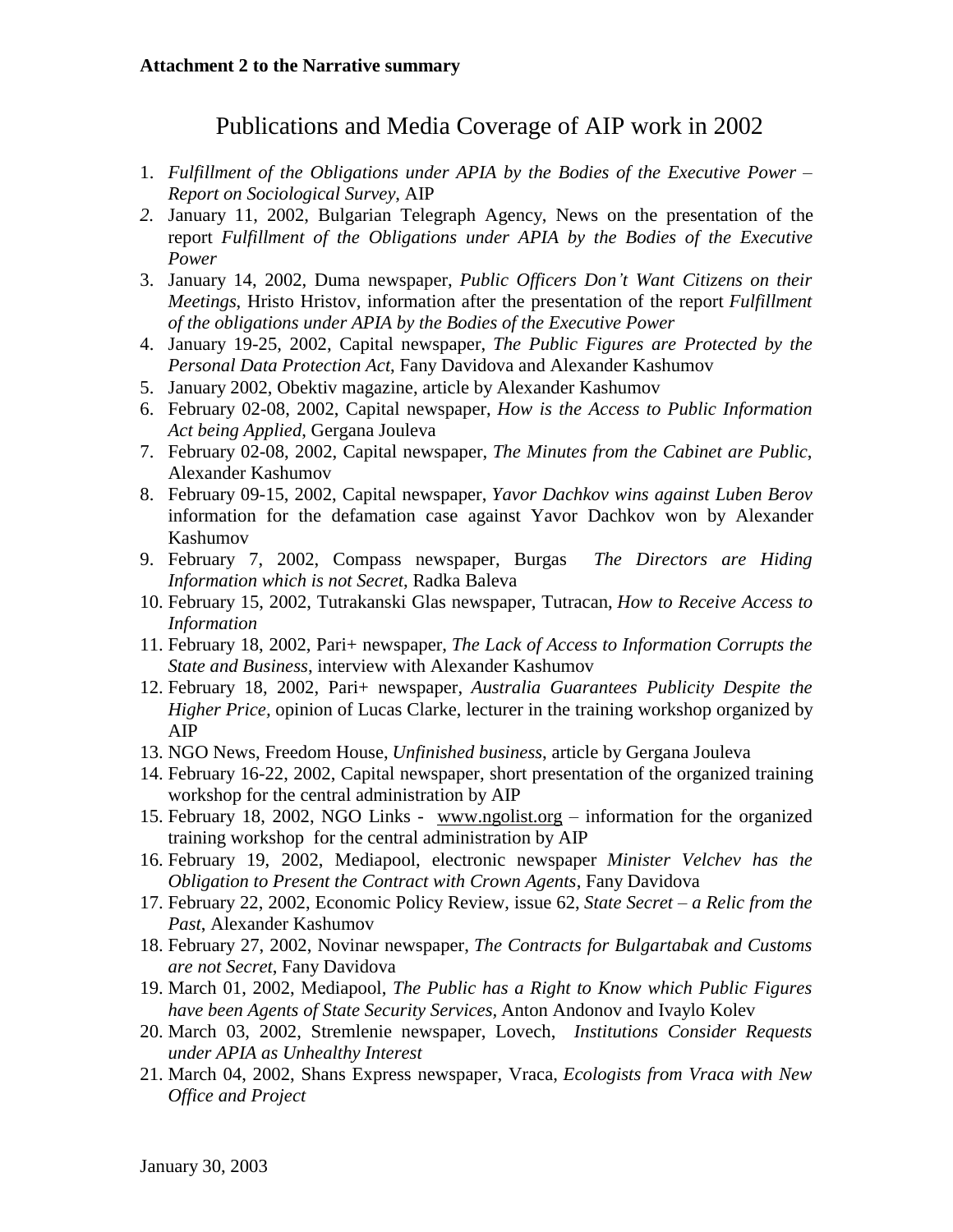- *22.* March 04, 2002, Shans Express newspaper, Vraca, *The Court Hears Two Cases vs. the Municipality*
- 23. March, 2002, SPIS@NIE newspaper, Silistra, *I Know how to Receive Information from the State Institutions*
- 24. March 18, 2002, [http://www.aip-bg.org,](http://www.aip-bg.org) *Are Minutes of the Council of Ministries Secret?*, Fany Davidova
- 25. March 18, 2002, <http://www.aip-bg.org>, *Crown Agency Affair*, opinion of Gergana Jouleva
- 26. March 18, 2002, [http://www.aip-bg.org,](http://www.aip-bg.org) *Secrecy – to Whom it Serves*, opinion of Nikolay Marekov
- 27. March 23, 2002, Trud newspaper, *Secrecy as a Fig Leaf*, Rumiana Bratovanova
- 28. March 29, 2002, Bulgarian Telegraph Agency, interview with Alexander Kashumov concerning the seminar "Training for the Administration on APIA Implementation" organized in Veliko Tarnovo
- 29. March 29, 2002, Trud newspaper, interview with Alexander Kashumov concerning the seminar "Training for the Administration on APIA Implementation" organized in Veliko Tarnovo
- 30. March 29-31, 2002, Yantra Today newspaper, preliminary information for the seminar "Training for the Administration on APIA Implementation" organized in Veliko Tarnovo
- 31. March 29, 2002, Yantra Today newspaper, interview with Keith Thomas and Gergana Jouleva concerning the seminar "Training for the Administration on APIA Implementation" organized in Veliko Tarnovo
- 32. March 29, 2002, Borba newspaper, interview with Gergana Jouleva, Alexander Kashumov and Keith Thomas concerning the seminar "Training for the Administration on APIA Implementation" organized in Veliko Tarnovo
- 33. March 30, 2002, Standard newspaper, News concerning Court case "Bankov vs. National Health Insurance Fund"
- *34.* March 30, 2002, Democracy newspaper, *Court Case on Access to Information "Doctors vs. National Health Insurance Fund"*
- 35. April 01, 2002, Yantra Today newspaper, *Access to Information is not an Administrative Service*, Svetoslav Stefanov
- 36. April 01, 2002, Borba+ newspaper, *The Access to Information in Bulgaria was Discussed in a Seminar in Veliko Tarnovo*, Sevdalina Valkovska
- 37. April 02, 2002, Yantra Today newspaper, *The Citizens has to Know how Their Money is Spent*, interview with Keith Thomas concerning the seminar "Training for the Administration on APIA Implementation" organized in Veliko Tarnovo, Svetoslav Stefanov
- 38. March 03, 2002, Borba+ newspaper, information for the court case "Doctors vs. National Health Insurance Fund", interview with Alexander Kashumov
- 39. March 03, 2002, Borba+ newspaper, *Bulgarian Citizens Don't Kknow their Rights under APIA,* interview with Keith Thomas concerning the seminar "Training for the Administration on APIA Implementation" organized in Veliko Tarnovo, Sevdalina Valkovska
- 40. April 11, 2002, Dnevnik newspaper, *New List Increases Three Times the Number of State Secrets*, Hristo Hristov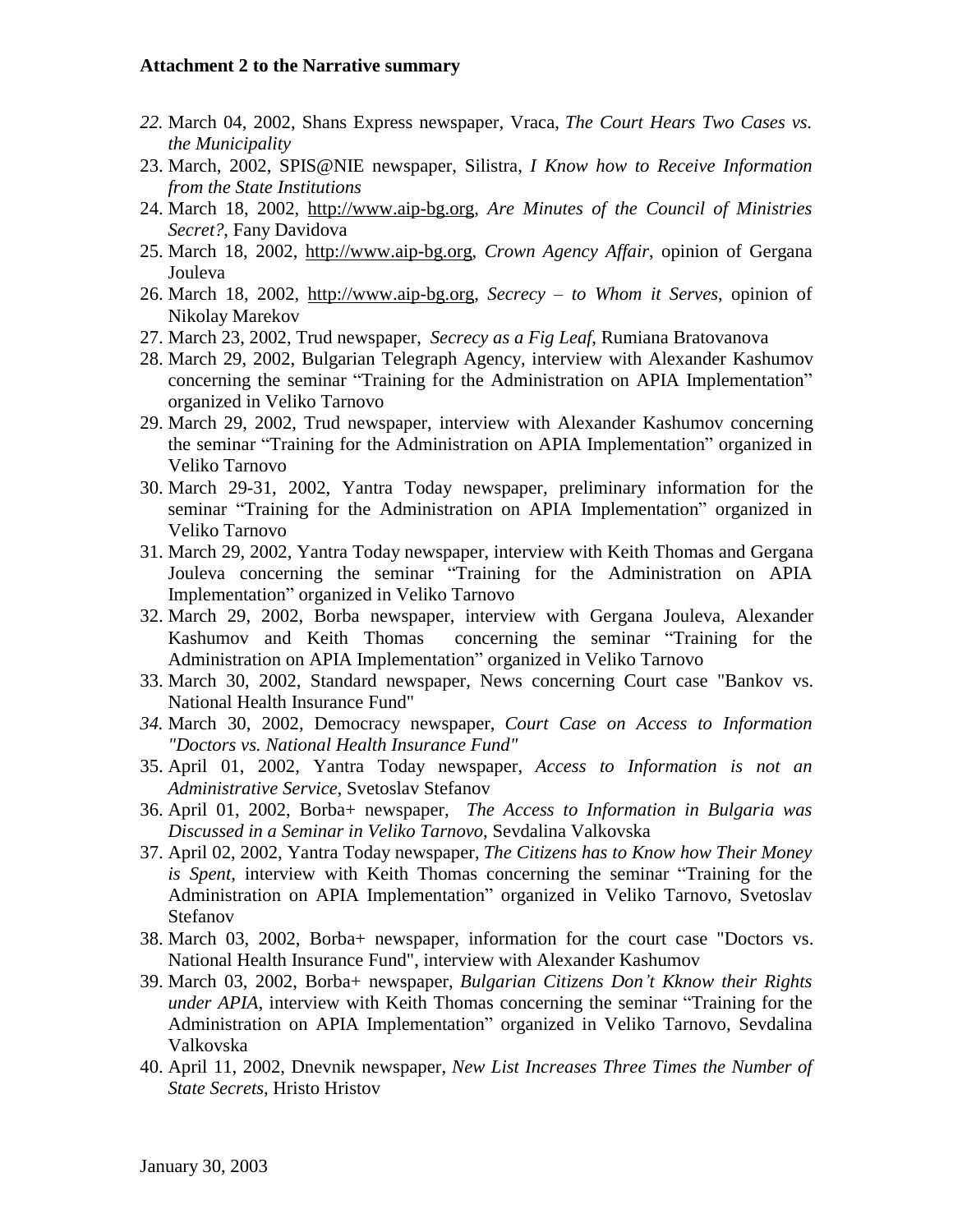- *41.* April 12, 2002, Tutrakanski Glas, Tutrakan, *For the Second Year AIP Works in the District of Silistra*
- 42. April 15, 2002, Dnevnik newspaper, *Secrets and Lies*, Alexander Kashumov
- 43. April 15, 2002, [www.infotel.bg,](http://www.infotel.bg) *Access to Information Programme Want the Minutes from a Council of Ministers Meeting to be public*
- 44. April 15, 2002, Mediapool, interview with Gergana Jouleva on the Protection of Classified Information Act
- 45. April 19, 2002, Monitor newspaper, *Who Will Enter the Secrecy Room*, Alexander Kashumov
- 46. April 19, 2002, Mediapool, *Who Will Enter the Secrecy Room,* Alexander Kashumov
- 47. April 22, 2002, Pari+ newspaper, *The Information Refusals will be Appealed in Court,* interview with Alexander Kashumov
- *48.* April 18-22, 2002, Mont Press newspaper, *Each Citizen has the Right to Know and Access Public Information*
- 49. April 18, 2002, Montana News, *Bulgarian and American Experts Will Discuss the APIA*
- 50. April 22, 2002, Slovo+ newspaper, Montana, information for the seminar "Training for the Administration on APIA Implementation" organized by AIP in Montana
- 51. April 22, 2002, Konkurent newspaper, information for the seminar "Training for the Administration on APIA Implementation" organized by AIP in Montana
- 52. April 23, 2002, <http://www.sofiaecho.com>, interview with Alexander Kashumov concerning the Protection of Classified Information Act
- 53. April 26, 2002, Sitovo Municipal newspaper, *26 Fepresentatives from the Administration Will be Trained how to Apply APIA,* information for the seminar organized by AIP and ABA CEELI in Rouse
- 54. April 30, 2002, Utro newspaper, Rouse, information for the seminar of organized by AIP and ABA CEELI in Rouse
- 55. April 30, 2002, Briag newspaper, Rouse, *The Administration Will be Trained how to Apply the APIA on a Seminar*, information for the seminar organized by AIP and ABA CEELI in Rouse, Galina Georgieva
- 56. April, 2002, SPIS@NIE magazine, issue B, Silistra, *Seminar on the Implementation of APIA*, information for the seminar organized by AIP and ABA CEELI in Silistra
- *57.* April, 2002, SPIS@NIE magazine, issue B, Silistra *For the Second Year AIP Works in the Silistra Region*
- 58. April 30, 2002, Tutrakanski Glas, Tutrakan, *AIP Have Conducted a Survey on the Fulfillment of the Obligations under APIA*
- 59. April 30, 2002, I Want to Know How I am Ruled newspaper, Silistra *Survey of AIP on the Fulfillment of the Obligations under APIA by the Bodies of the Executive Power*, Yordan Georgiev
- 60. May 10, 2002, Dnevnik newspaper, *30 People Have Sued the State Institutions Because of Information Refusals*, Hristo Hristov
- 61. May 10, 2002, <http://www.news.bg>, *Seminar on Access to Information Will be Organized*
- 62. May 11, 2002, Novinar newspaper, *The Contract with Crown Agents is in Court,*  interview with Alexander Kashumov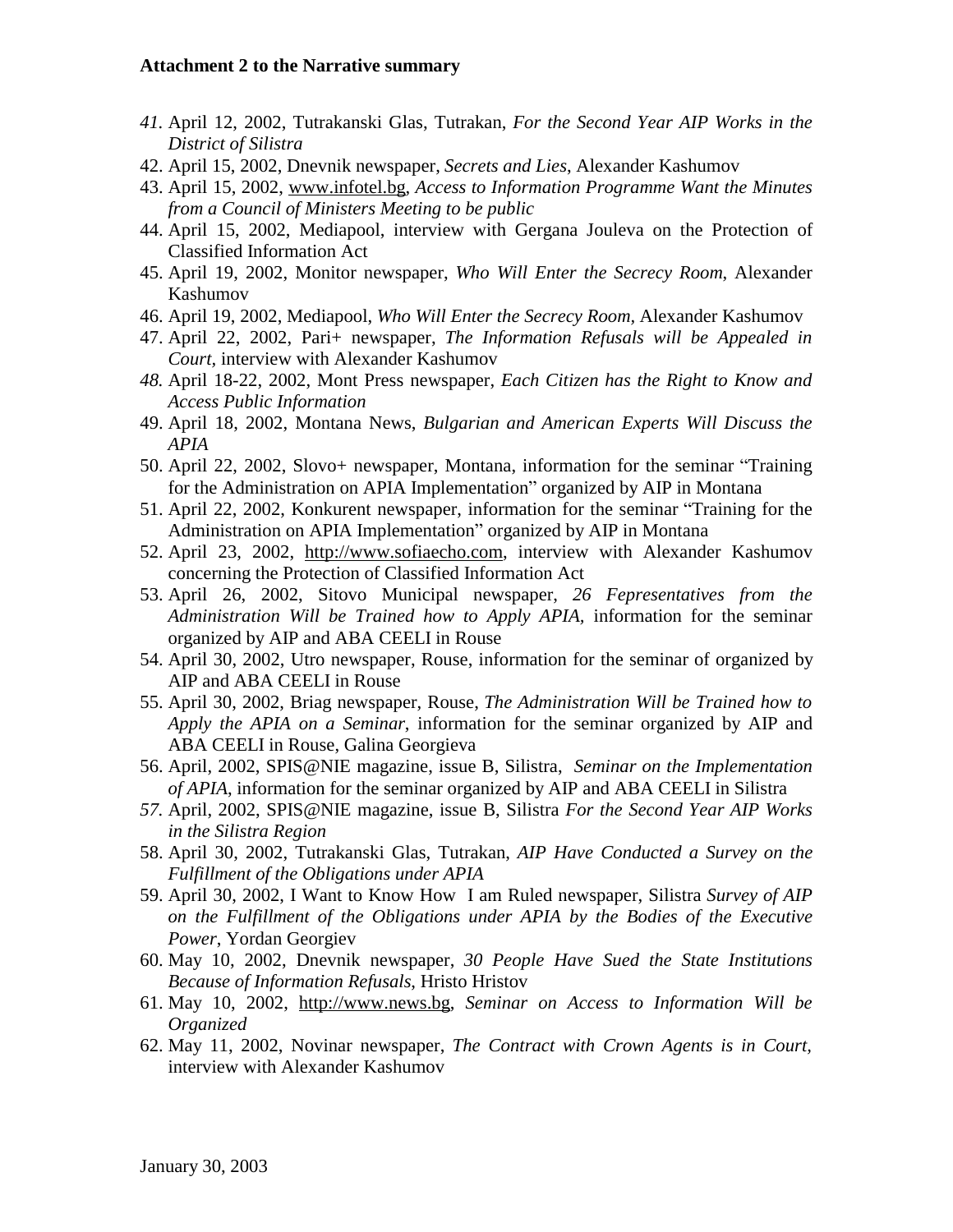- 63. May 13, 2002, Pari+ newspaper, interview with Alexander Kashumov concerning the seminar "The Situation of Access to Information in Bulgaria" organized by AIP
- 64. May 13, 2002, Dnevnik newspaper, *APIA is Without Clear Aims,* interview with Gergana Jouleva concerning the seminar "The Situation of Access to Information in Bulgaria" organized by AIP.
- 65. May 13, 2002, Dnevnik newspaper, *The Unknown Rights*, Hristo Hristov
- 66. May 14, 2002, Democracy newspaper, *The Institutions Should Appoint Officials Responsible for the Implementation of APIA*, interview with Gergana Jouleva
- 67. May 14, 2002, Democracy newspaper, *If the Citizens don't Know their Rights, they are Helpless in Seeking Information*, Petia Vladimirova
- 68. May 17, 2002, I Want to Know How I am Ruled newspaper, Silistra, *The Implementation of APIA and the Problems Arising in the Implementation Process*
- 69. May 18, 2002, Dnevnik newspaper, *A Journalist Won a Case Against the Presscenter of the Council of Ministers*
- 70. May 18, 2002, Democracy newspaper *A Journalist Won a Case Against the Presscenter of the Council of Ministers,* Svetla Karoleva
- 71. May 18, 2002, Sega newspaper, *A Journalist Won a Court Case for Information Refusal vs. the Council of Ministers,* Elena Encheva
- 72. May 18, 2002, Trud newspaper, *A Journalist Won A Court Case Against the Council of Ministers*
- 73. May 18, 2002, Duma newspaper, *A Journalist Won A Court Case Against the Council of Ministers,* Jordan Milchev
- 74. May 18, 2002, 24 Hours newspaper, *The Council of Ministers Refusal on Access to the Minutes is Unlawful*
- 75. May 18-23, 2002 Capital newspaper, *The Council of Ministers Refusal to grant Access to the Minutes from their Meeting to a Reporter from Capital Newspaper Aleksey Lazarov is Unlawful*
- 76. May 20, 2002, Bulgarian Telegraph Agency, announcement for the Round-table "Access to Public Information Act and the Recommendations of the Council of Europe" organized by AIP
- 77. May 21, 2002, Bulgarian Telegraph Agency, information for the Round-table "Access to Public Information Act and the Recommendations of the Council of Europe organized by AIP
- 78. May 22, 2002, 24 Hours newspaper, *Only State Owned Media Report their Financial Sources*
- 79. May 22, 2002, Dnevnik newspaper, *An Information Refusal will be Appealed under the Administrative Procedures*, Hristo Hristov
- 80. May 22, 2002, Novinar newspaper *The Minutes from the Council of Ministries Meetings will be Public*, Biliana Ivanova
- 81. May 30, 2002, City newspaper, *AIP: the Citizens Should be Aware of Their Rights and Institutions should Know their Obligations under APIA*, Milena Grozdanova
- 82. May 30, 2002, Sapernik newspaper, *The Media was Educated how to Seek Information*, Yana Todorova
- *83.* May 30, 2002, New Bulgaria newspaper, *The Problems on Access to Information Will be Discussed*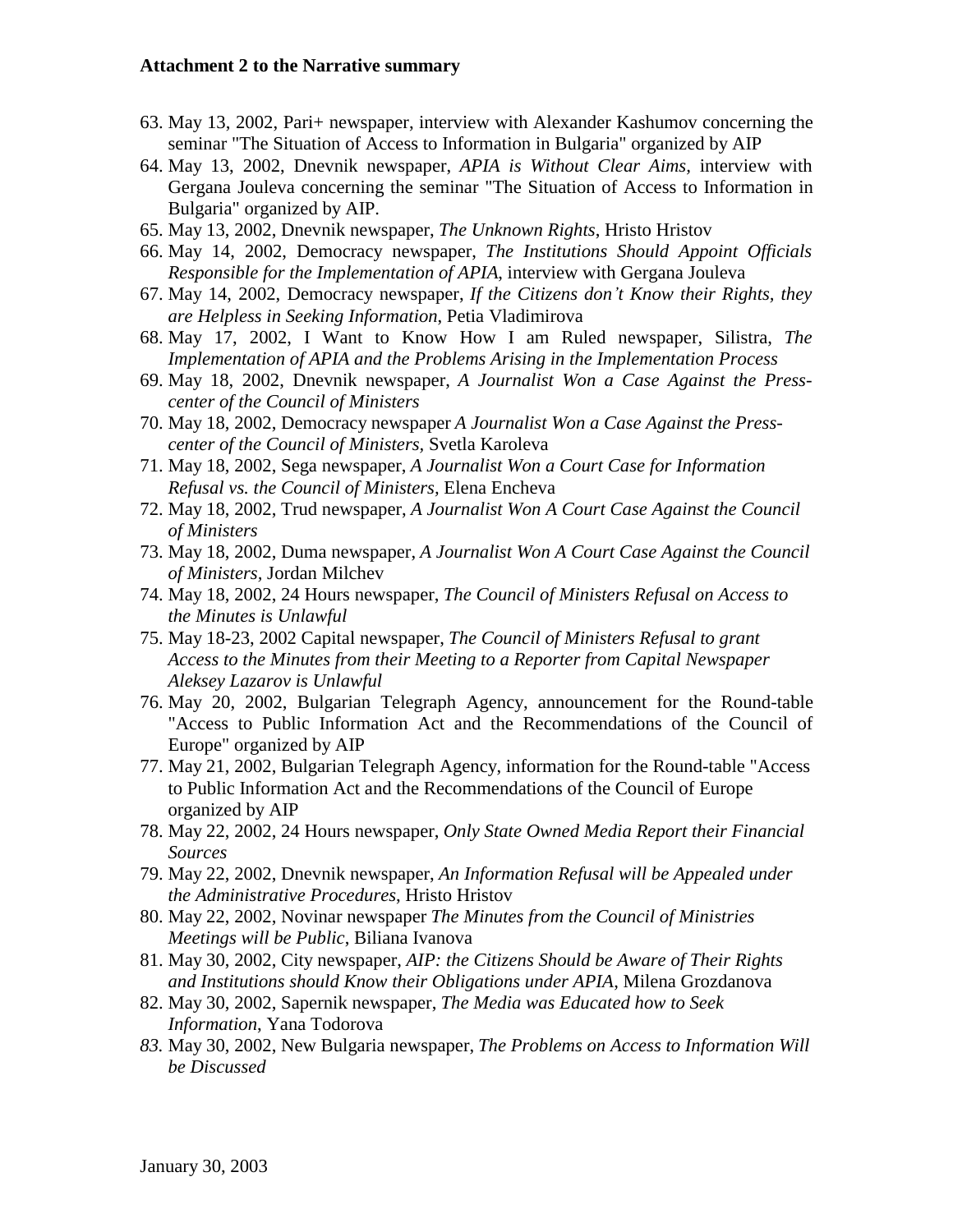- 84. May 30, 2002, New Bulgaria newspaper, *Journalists Discuss Today Access to Information,* Aneta Veselinova
- *85.* June 2002, SPIS@NIE magazine, issue V, Silistra, *For the Second Year AIP Works in the Silistra Region*
- 86. June 2002, SPIS@NIE magazine, issue V, *Silistra Administrators from the Municipality Educated how to Apply APIA*
- 87. June 2002, SPIS@NIE magazine, issue V, Silistra, *Let's go on Seminar*
- 88. June 04, 2002, Uspeh newspaper, *School for Journalists*, Jordan Georgiev
- 89. June 2002, Bulletin of the municipality of Silistra, *The Administration from the Municipality Received Training under APIA*
- 90. June 2002, Bulletin of the municipality of Silistra, information for the workshop "The Situation of Access to Information in Bulgaria" organized in Silistra
- 91. June 2002, SPIS@NIE magazine, issue V, Silistra, information for the workshop "The Situation of Access to Information in Bulgaria" organized in Silistra
- 92. June 18, 2002, Uspeh newspaper, Silistra, information for the workshop "The Situation of Access to Information in Bulgaria" organized in Silistra
- 93. June 18, 2002, Dobrudzanska Tribuna newspaper, Dobrich, *Freedom of Information is a Right which Should be Learned,* Liudmila Gospodinova, information for the seminar in Varna organized by AIP and ABA CEELI
- 94. June 18, 2002, Morski Trud newspaper, *Varna Discussion on APIA,* information for the seminar in Varna organized by AIP and ABA CEELI
- 95. June 19, 2002, Chernomorie newspaper, Varna, *How to Apply APIA,* information for the seminar in Varna organized by AIP and ABA CEELI
- 96. June 19, 2002, Compass newspaper, Burgas *Access to Information Refusals Will be Examined*, preliminary information for the seminar in Burgas organized by AIP and ABA CEELI
- 97. June 20, 2002, Cherno More newspaper, Varna, *Amendments to APIA Should be Made,* information for the seminar in Varna organized by AIP and ABA CEELI, Nikolay Nikolov
- 98. June 20, 2002, Pozwanete News, Varna, *The Local Authorities Keep Silence Because of Their Head Offices in Sofia,* information for the seminar in Varna organized by AIP and ABA CEELI, Bistra Varneva and Irena Zeleva
- 99. June 20, 2002, Chernomorski Far, Burgas *A Seminar for Journalists will be Organized in Burgas,* information for the seminar in Burgas organized by AIP and ABA CEELI, Stanislava Kodeva
- 100. June 21, 2002, Pozwanete News, Varna, *The American President is not Accountable Before the Public*, interview with Keith Thomas concerning the seminar organized by AIP and ABA CEELI, Bistra Varneva and Irena Zeleva
- 101. June 21, 2002, Pozwanete News, Varna, *Trust is Needed Between the Society and Institutions,* information for the seminar in Varna organized by AIP and ABA CEELI, Bistra Varneva and Irena Zeleva
- 102. June 21, 2002, Pozwanete News newspaper, Varna, *Three Laws Regulate the Access to Information in America,* information for the seminar in Varna organized by AIP and ABA CEELI, Bistra Varneva and Irena Zeleva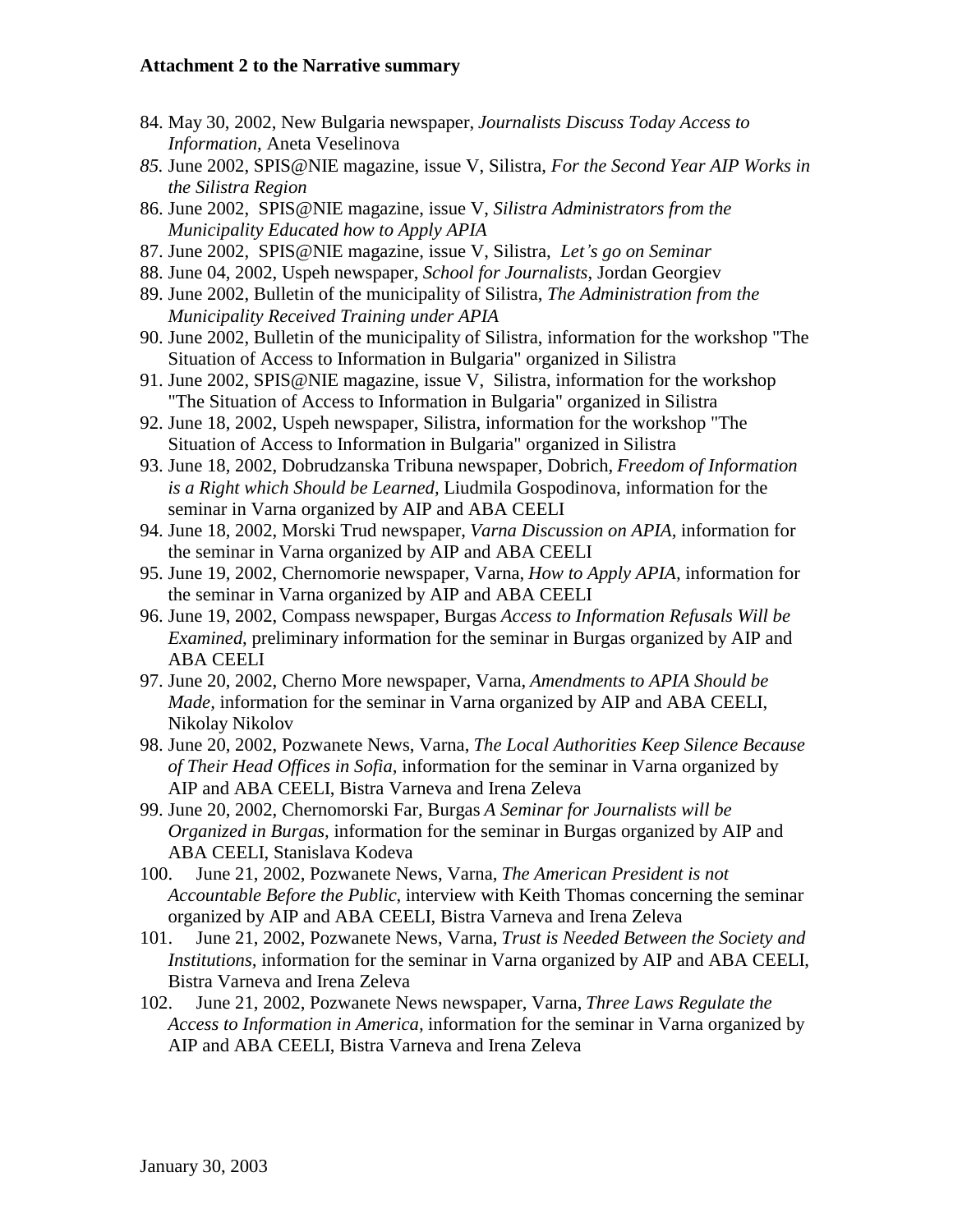- 103. June 21-22, 2002, Burgas Today and Tomorrow, *Burgas Access to Information Refusals will be Examined*, information for the seminar in Burgas organized by AIP and ABA CEELI, Valia Dimitrova
- 104. June 21, 2002, BG News, Burgas, information for the seminar in Burgas organized by AIP and ABA CEELI, Veselina Berova
- 105. June 24, 2002, 24 Hours Sea newspaper, Burgas, *Americans Advise us on Access to Information,* information for the seminar in Burgas organized by AIP and ABA CEELI, Bogdana Marinova
- 106. June 24, 2002, 24 Hours newspaper, *Three Laws Regulate the Access to Information,* Mila Geshakova
- 107. June 26, 2002, Compass newspaper, Burgas, *The Bulgarians Want to Know for What they are Paying For,* information for the seminar in Burgas organized by AIP and ABA CEELI, Desislava Georgieva
- 108. June 26-July 05, 2002, Capital newspaper, information on Article19, AIP and BHC comments on Katia Kasabova case
- 109. July 02, 2002, Novinar newspaper, *The Secret Records – a Manner of Usage*
- 110. June 20, 2002, Silistra uspeh newspaper, Silistra, *Access to Information, Service to the Citizens,* Maria Dimitrova
- 111. June 21, 2002, Spektar Silistra newspaper, *Access to Information, Unshakable Civil Right,* Albena Dimitrova
- 112. May, 2002, Dulovski Glas newspaper, *They Аre Accountoble Before Us*
- 113. Issue 11, 2002, Bulletin of Silistra Municipality, *Workshop on the Access to Public Information Act was Held in Silistra*
- 114. June 21, 2002, Dobrudjanska tribuna newspaper, Dobrich, *Information Freedom Will be Developed by Legislation,* Ljudmila Gospodinova
- 115. June, 2002, Society and Law Magazine, *Pressure Stimulates the Feeling of Responsibility*, interview with Gergana Jouleva, Executive Director of AIP, Mila Georgieva
- 116. July 27 August 08, 2002, Capital newspaper, *Media Regulations Go Back,*  information for the participation of AIP in the annual meeting of the Bulgarian Media Coalition.
- 117. July 31, 2002 Dnevnik newspaper, *Who Needs the Lobbying Act* , Alexander Kashumov
- 118. August 05, 2002, Mediapool *Evdokia Maneva: There is no Ground for Bringing the Act in Effect*, the article contains an opinion of the AIP lawyer Alexander Kashumov, Ljuba Budakova
- 119. August 06, 2002, Duma newspaper, *New President Veto*, the article contains an opinion of the AIP lawyer Alexandеr Kashumov concerning the Environment Protection Act, Veliana Hristova andMariela Stoyanova
- 120. April 1, 2002, Tundja newspaper, *Military Public Prosecutor Sued for a Blunder*
- 121. June 06 2002, Tundja newspaper , *Military Public Prosecutor Tries to Prove that he is not a State Body*
- 122. *Fight for Transparency in a Democratic Transition*, <http://www.freedominfo.org>, Gergana Jouleva, Executive Director of AIP
- 123. September 16, 2002, Dnevnik newspaper, *The Police Ideology of a Draft Act*, Alexander Kashamov, Stoyan Terziiski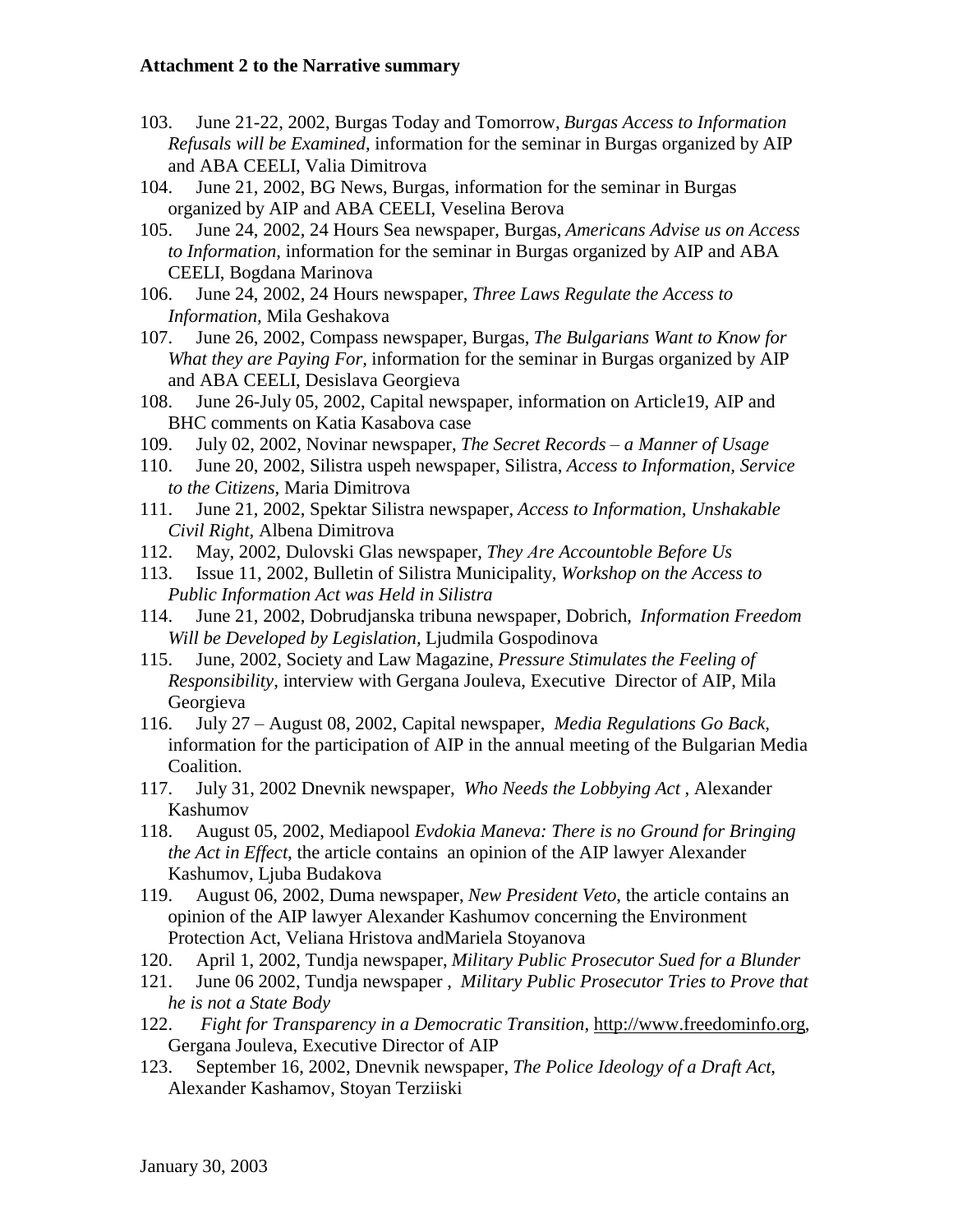- 124. September 16, 2002, Trud newspaper, *Supreme Administrative Court Hears a case about Crown Agents*,Adelina Deliiska;
- 125. September 17, 2002, 24 Hours newspaper, *Supreme Administrative Court Discontinued the Crown's Agents Case*
- 126. September 17, 2002, Dnevnik newspaper, *The Contract with Crown Agents Remained Secret*, Galya Krasimirova
- 127. September 17, 2002, Duma newspaper *Experts from Sicteen Countries Discuss the Access Information Situation*
- 128. September 24, 2002, Silistra Uspeh newspaper, *Access to Information*
- 129. September 24, 2002, Bulgarian Telegraph Agency, Preliminary information for the workshop "Implementation of the Freedom of Information Laws. Litigation" held September 26-28, 2002.
- 130. September 17, 2002, Posoki newspapaer, Pleven, *Policemen in Authority Again*, Inna Stefanova
- 131. September 18, 2002, Posoki newspapaer, Pleven, *Lawyers Will Assist in Seeking for Information,* Inna Stefanova
- 132. September 19-25, 2002 Plevenski Novosti newspaper, *Former State Security Officials Come to Power*
- 133. September 23, 2002, Posoki newspapaer, Pleven, *Old Policemen Should not Assume New Positions,* Nikodim Danevski
- 134. September 26, 2002, Dnevnik newspaper, *The Cabinet is Most Often Attacked for Access to Information*, Hristo Hristov
- 135. September 28 October 04, 2002 Capital newspaper, *AIP Hold a Seminar*
- 136. September 27, 2002, Pazardjishka Maritsa, *Refusals to Grant Information May be Appealed in Court*
- 137. October 10, 2002, Trud newspaper, *Advocay in a European Way*, the article contains the opinion of AIP on the proposed Lobbying Act
- 138. October 10, 2002, Sega newspaper, *The Lobbying may Revive the Paid Deputes,* Anna Ilieva, Doroteia Dachkova
- 139. October 21-27, 2002, Faktor newspaper, *A Foundation Has Filed 33 Cases Against Decisions to Rejecting Information*, Ivelina Shopova
- 140. Bulletin of the Silistra Municipality, issue 13/2002, *A Team of a Journalist and a Lawyer Assists the Citizens of Silistra Region*
- 141. October 18, 2002, 24 Hours Sea newspaper, *The Case Against the Ministry of Science and Education Postponed by Ulcer*, information on the Katia Kasabova case
- 142. November 04, 2002, Mediapool, *How to Communicate With State Institutions? Manual for the Daring and Results from a Survey*, Gergana Jouleva, Executive Director of AIP
- 143. November 05, 2002, Dnevnik newspaper, *Lobbying or Public Debate*, Alexander Kashumov
- 144. November 07, 2002, Kompas newspaper, *Tacit Information Refusal is not a Pain Relief*, Radka Baleva
- **145.** November 05, 2002, Pozvunete Novini, Varna, *Officials: To Get Information Bring a Truckload of Documents,* Gergana Jouleva
- 146. November 05, 2002, Pozvunete Novini Newspaper, Varna , *Institutions as Hedgehogs,* Vencislav Petrov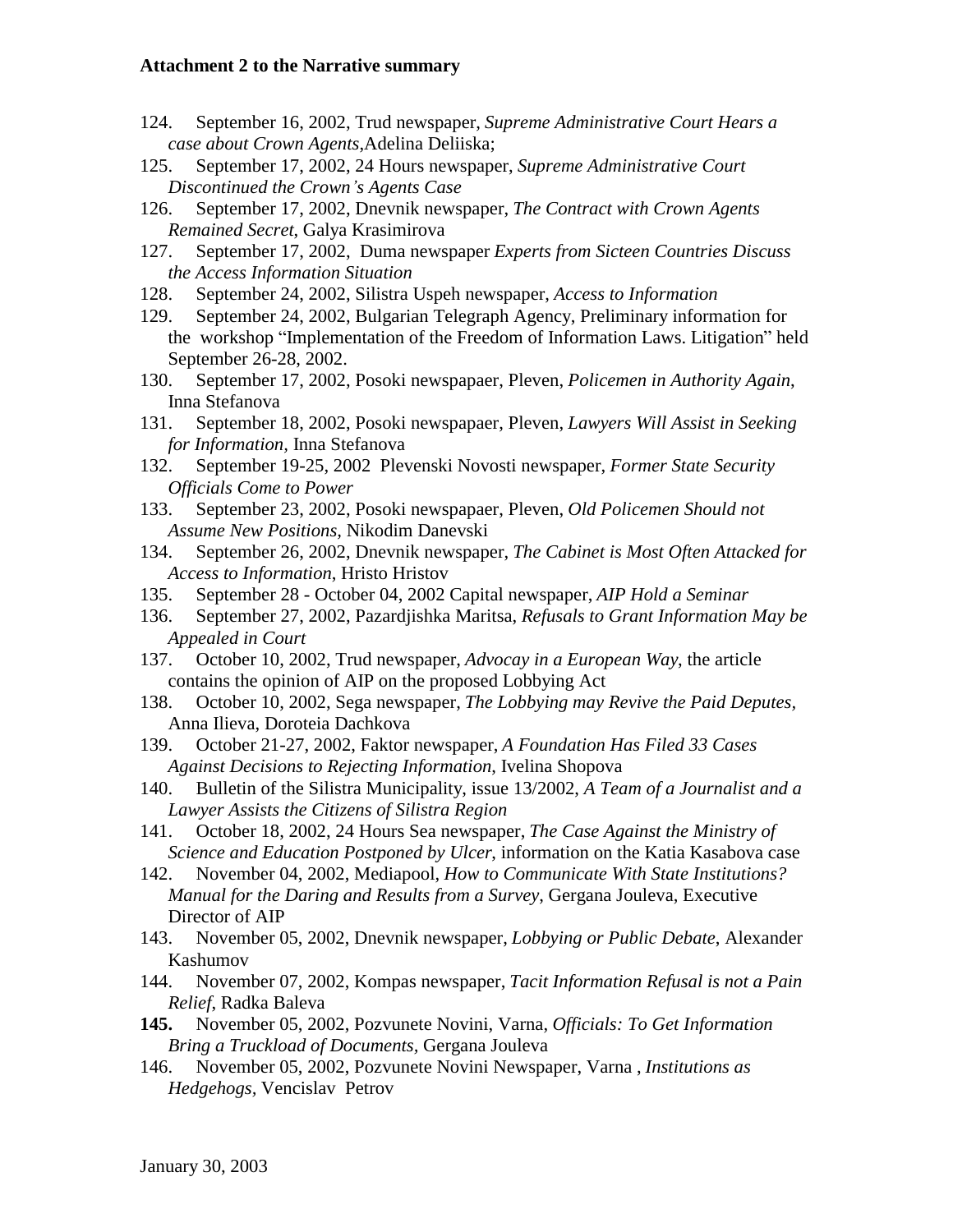- 147. November 07, 2002, Tundja newspaper, *Tundja Files a Suit Against a Judge*
- 148. November 18, 2002, Sega newspaper, *The State Has Rejected Information 226 times,* Hristo Dimitrov
- 149. November 18, 2002, Duma newspaper, *Foundation Files Suits in Cases of Information Refusals*, Hristo Hristov
- 150. October 10, 2002 Obektiv magazine, Issue 92, *Deficit of Morale*, Gergana Jouleva, Juliana Metodieva
- 151. November 22, 2002 Ustrem newspaper, *Legal Support and Advocay for Freedom of Information*
- 152. November, 2002 Sitovo municipal newspaper, *Legal Support and Advocacy for Freedom of Information*
- 153. December 2002, Obektiv magazine, *Two Years after APIA*
- 154. December 12 January 01, 2003, Capital newspaper, *The Year of the Rational Ignorance,* Gergana Jouleva
- *155. How to get Access to Information, Guide for Citizens,* AIP, 2002
- 156. *Access to Information Litigation in Bulgaria*. *Selected Cases*, AIP, 2002
- 157. *The Year of the Rational Ignorance. Report on a Sociological Survey,* AIP, 2002
- 158. *The Right to Know, the Right to Live, Access to Information and Socio-Economic Justice*, ODAC, 2002 ed. by Ricjhard Calland and A. Tilley, contains a chapter *Access to Information Litigation Campaign in Bulgaria*, Alexander Kashumov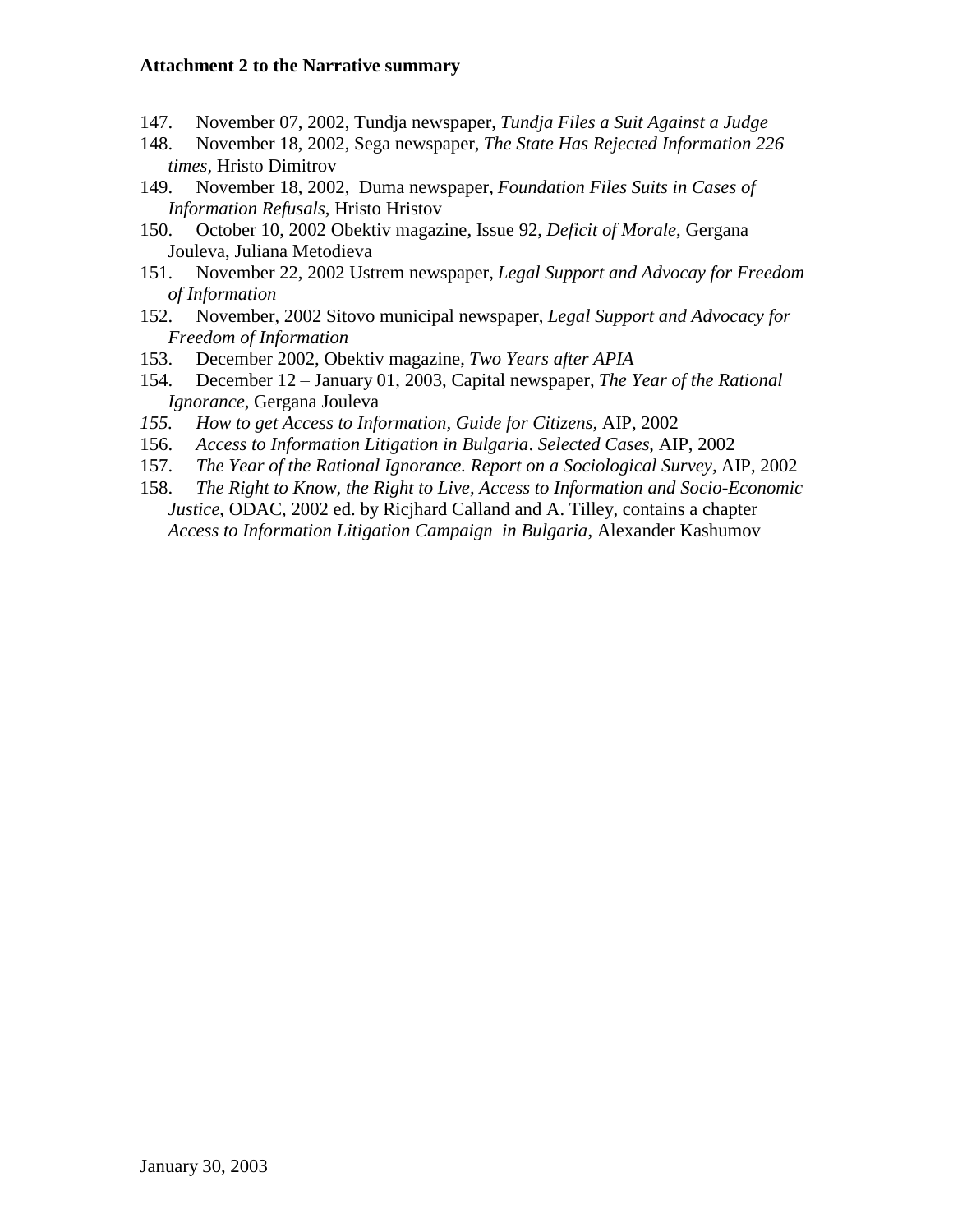# **AIP participation in Radio and TV Programs 2002**

- 1. January 10, 2002 radio "Express" interview with Gergana Jouleva concerning the seminar organized by AIP for the presentation of a report *Fulfillment of the Obligations under APIA by the Bodies of the Executive Power*.
- 2. January 11, 2002 bTV, "This Morning", participation of Gergana Jouleva concerning the adopted Personal Data Protection Act and the seminar organized by AIP for the presentation of a report *Fulfillment of the Obligations under APIA by the Bodies of the Executive Power*.
- 3. January 11, 2002 Bulgarian National Radio, "Horizont", interview with Gergana Jouleva concerning the adopted Personal Data Protection Act and the seminar organized by AIP for the presentation of a report *Fulfillment of the Obligations under APIA by the Bodies of the Executive Power*.
- 4. January 11, 2002 radio "Free Europe", interview with Fany Davidova concerning the adopted Personal Data Protection Act and the seminar organized by AIP for the presentation of a report *Fulfillment of the Obligations under APIA by the Bodies of the Executive Power.*
- 5. January 11, 2002 7 days TV, information for the seminar organized by AIP for the presentation of a report *Fulfillment of the Obligations under APIA by the Bodies of the Executive Power*.
- 6. January 11, 2002 Info-radio, information for the seminar organized by AIP for the presentation of a report *Fulfillment of the Obligations under APIA by the Bodies of the Executive Power*.
- 7. January 15, 2002 Bulgarian National Radio, "Hristo Botev", interview with Alexander Kashumov
- 8. January 24, 2002 Bulgarian National Television "Ekip 4" participation of Alexander Kashumov concerning the Protection of Classified Information Draft Act
- 9. January 27, 2002 Radio Tangra, "Raia I Detelina" interview with Alexander Kashumov concerning the Personal Data Protection Act
- 10. February 04, 2002 Bulgarian National Radio, "Horizont", interview with Fany Davidova concerning the Personal Data Protection Act
- 11. February 14, 2002 Bulgarian National Radio, "Hristo Botev", interview with Fany Davidova concerning the training workshop for the central administration organized by AIP
- 12. February 14, 2002 Info radio, interview with Gergana Jouleva concerning the training workshop for the central administration organized by AIP
- 13. February 14, 2002 radio Express, interview with Gergana Jouleva concerning the training workshop for the central administration organized by AIP
- 14. February 14, 2002 Bulgarian National Radio, "Horizont" interview with Alexander Kashumov concerning the training workshop for the central administration organized by AIP
- 15. February 15, 2002 Info radio, information for the second day of the training workshop for the central administration organized by AIP
- 16. February 15, 2002 Darik radio information for the second day of the training workshop for the central administration organized by AIP
- 17. March 03, 2002 Bulgarian National Radio, "Horizont", interview with Fany Davidova concerning the contract with Crown Agents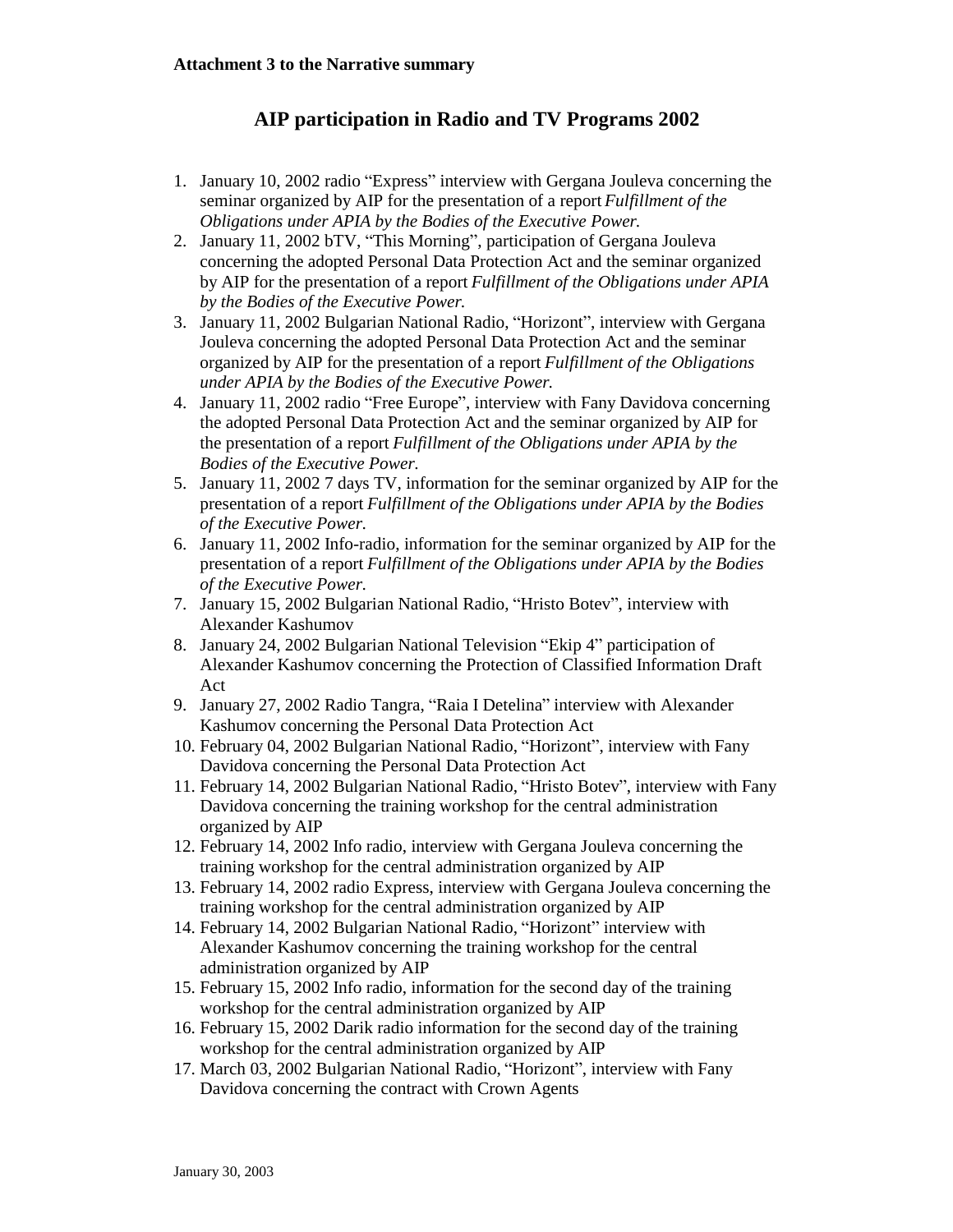- 18. March 15, 2002 Darik radio, Plovdiv, interview with Gergana Jouleva concerning seminar "Training for the Administration on APIA Implementation" organized in Plovdiv by AIP and ABA/CEELI
- 19. March 15, 2002 Bulgarian National Television, TV Center Plovdiv, interview with Gergana Jouleva concerning seminar "Training for the Administration on APIA Implementation" organized in Plovdiv by AIP and ABA/CEELI
- 20. March 15, 2002, Bulgarian National Radio, Plovdiv, interview with Alexander Kashumov concerning seminar "Training for the Administration on APIA Implementation" organized in Plovdiv by AIP and ABA/CEELI
- 21. March 15, 2002 Darik radio, Plovdiv, interview with Alexander Kashumov concerning seminar "Training for the Administration on APIA Implementation" organized in Plovdiv by AIP and ABA/CEELI
- 22. March 15, 2002 Darik radio, Plovdiv, interview with Keith Thomas concerning seminar "Training for the Administration on APIA Implementation" organized in Plovdiv by AIP and ABA/CEELI
- 23. March 15, 2002, Evrokom TV, Plovdiv, interview with Keith Thomas concerning seminar "Training for the Administration on APIA Implementation" organized in Plovdiv by AIP and ABA/CEELI
- 24. March 15, 2002 TOP TV, Plovdiv, interview with Keith Thomas concerning seminar "Training for the Administration on APIA Implementation" organized in Plovdiv by AIP and ABA/CEELI
- 25. March 21, 2002 Bulgarian National Radio, "Horizont" interview with Fany Davidova concerning the contract with Crown Agents
- 26. March 28, 2002, Municipality cable radio, Veliko Tarnovo, preliminary information for the seminar "Training for the Administration on APIA Implementation", which will be organized in Veliko Tarnovo by AIP and ABA/CEELI
- 27. March 29, 2002, Darik radio, Veliko Tarnovo, preliminary information for the seminar "Training for the Administration on APIA Implementation" organized in Veliko Tarnovo by AIP and ABA/CEELI
- 28. March 29, 2002, Evrokom Cable TV preliminary information for the seminar "Training for the Administration on APIA Implementation" organized in Veliko Tarnovo by AIP and ABA/CEELI
- 29. March 29, 2002 Videosat, Cable TV preliminary information for the seminar "Training for the Administration on APIA Implementation" organized in Veliko Tarnovo by AIP and ABA/CEELI
- 30. March 29, 2002 Bulgarian National Radio, interview with Alexander Kashumov concerning the seminar "Training for the Administration on APIA Implementation" organized in Veliko Tarnovo by AIP and ABA/CEELI
- 31. March 29, 2002 Municipality cable radio, interview with Alexander Kashumov concerning the seminar "Training for the Administration on APIA Implementation" organized in VelikoTarnovo by AIP and ABA/CEELI
- 32. March 29, 2002 Radio Express, interview with Alexander Kashumov concerning the seminar "Training for the Administration on APIA Implementation" organized in Veliko Tarnovo by AIP and ABA/CEELI
- 33. March 29, 2002 M Sat TV, interview with Gergana Jouleva concerning the seminar "Training for the Administration on APIA Implementation" organized in Veliko Tarnovo by AIP and ABA/CEELI
- 34. March 29, 2002 Darik radio, Veliko Tarnovo, interview with Alexander Kashumov and Keith Thomas concerning the seminar "Training for the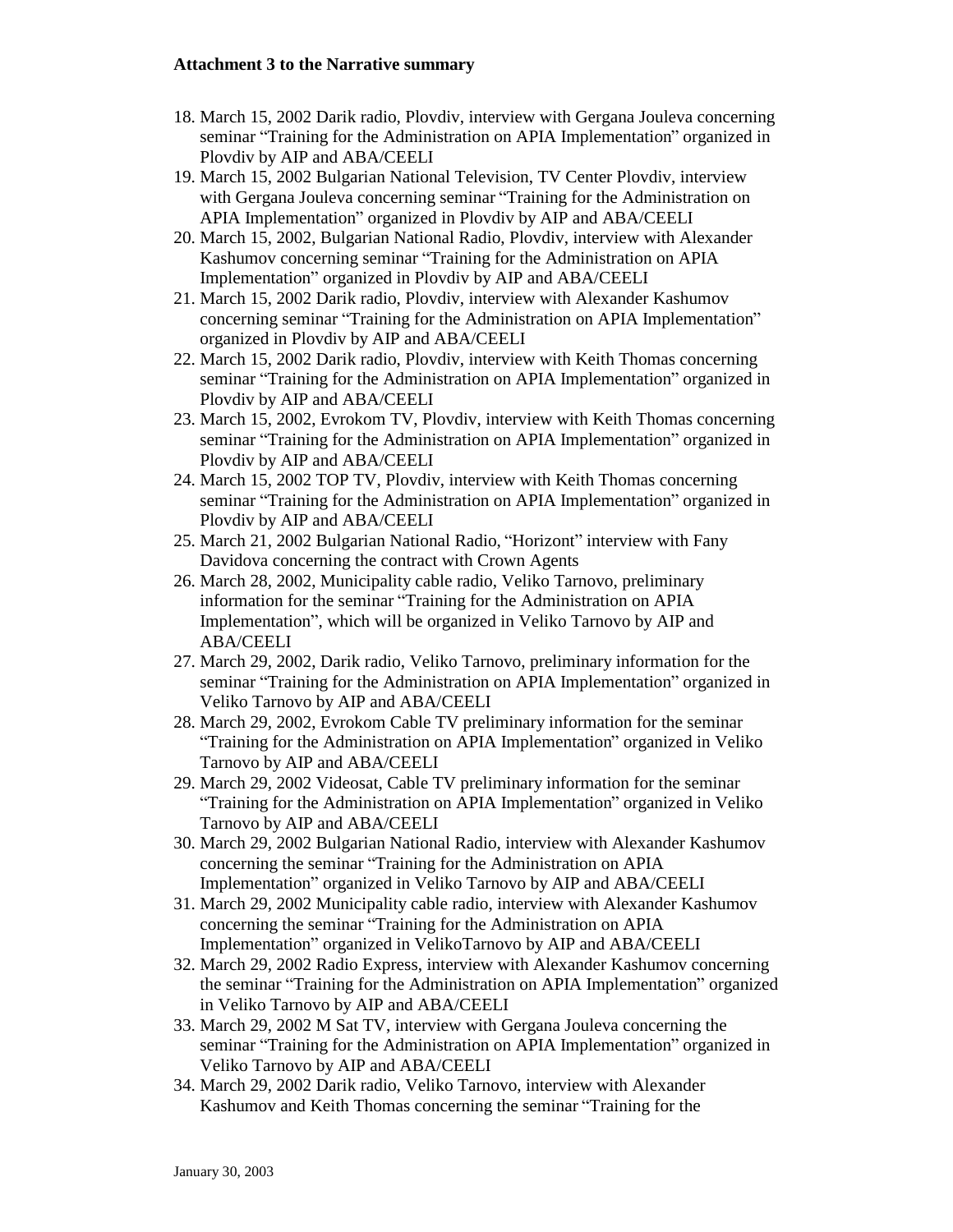Administration on APIA Implementation" organized in Veliko Tarnovo by AIP and ABA/CEELI

- 35. March 29, 2002 Evrokom Cable TV, interview with Alexander Kashumov concerning the seminar "Training for the Administration on APIA Implementation" organized in Veliko Tarnovo by AIP and ABA/CEELI
- 36. March 29, 2002 Video Sat Cable TV, Veliko Tarnovo, interview with Alexander Kashumov and Keith Thomas concerning the seminar "Training for the Administration on APIA Implementation" organized in Veliko Tarnovo by AIP and ABA/CEELI
- 37. March 29, 2002 Radio Favorit, Veliko Tarnovo, information for "Court case Bankov vs. National Health Insurance Fund"
- 38. April 16, 2002 Info radio, interview with Gergana Jouleva concerning the Protection of Classified Information Act
- 39. April 16, 2002 Bulgarian National Radio, Radio Plovdiv, interview with Alexander Kashumov concerning the Protection of Classified Information Act
- 40. April 16, 2002, radio BBC, interview with Fany Davidova concerning the Access to the Documents of the Former State Security Service and the Former Intelligence Service of the General Staff Act
- 41. April 17, 2002 Bulgarian National Radio, "Horizont", interview with Gergana Jouleva concerning the Protection of Classified Information Act
- 42. April 17, 2002 Darik radio interview with Alexander Kashumov concerning the Protection of Classified Information Act
- 43. April 17, 2002 Radio Free Europe, interview with Gergana Jouleva concerning the Protection of Classified Information Act
- 44. April 17, 2002 "Fanty G" Cable TV, Vidin, preliminary information from Anelia Asenova on the seminar "Training for the Administration on APIA Implementation" organized in Montana by AIP and ABA/CEELI
- 45. April 18, 2002 Cable TV Vidin, preliminary information from Anelia Asenova on the seminar "Training for the Administration on APIA Implementation" organized in Montana by AIP and ABA/CEELI
- 46. April 18, 2002 Bulgarian National Radio, "Hristo Botev", Alexander Kashumov participated in two hours debate on the Protection of Classified Information Act
- 47. April 19, 2002 radio Gama, Vidin, information on the seminar "Training for the Administration on APIA Implementation" organized in Montana by AIP and ABA/CEELI
- 48. April 19, 2002 radio Budin, Vidin, information on the seminar "Training for the Administration on APIA Implementation" organized in Montana by AIP and ABA/CEELI
- 49. April 19, 2002 radio Vidin interview with Gergana Jouleva concerning the seminar "Training for the Administration on APIA Implementation" organized in Montana by AIP and ABA/CEELI.
- 50. April 19, 2002 Bulgarian National Radio "Horizont" interview with Gergana Jouleva, Alexander Kashumov, Keith Thomas concerning the seminar "Training for the Administration on APIA Implementation" organized in Montana by AIP and ABA/CEELI
- 51. April 19, 2002 radio "Channel M", Montana, information concerning the seminar "Training for the Administration on APIA Implementation" organized in Montana by AIP and ABA/CEELI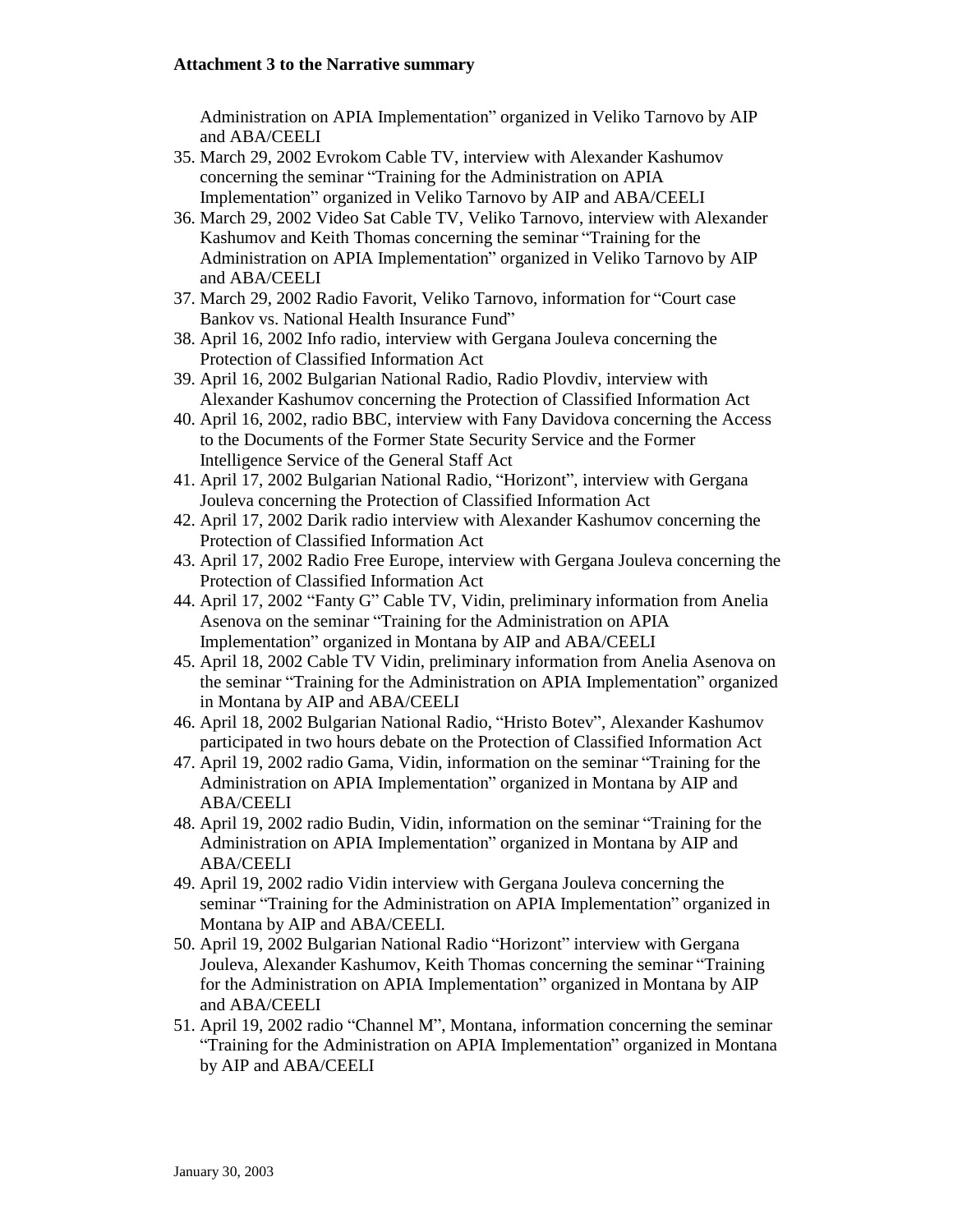- 52. April 19, 2002 Cable TV "Mont 7", information concerning the seminar "Training for the Administration on APIA Implementation" organized in Montana by AIP and ABA/CEELI
- 53. April 20, 2002, Bulgarian National Television, "Channel 1" participation of Alexander Kashumov in debate on the Protection of Classified Information Act
- 54. April 22, 2002, Municipality cable radio Vidin, information on the seminar "Training for the Administration on APIA Implementation" organized in Montana by AIP and ABA/CEELI.
- 55. April 23, 2002 radio Express, participation of Gergana Jouleva and representative from the Foundation of Local Government Reform in 30 minutes discussion "Who we are" organized by S.E.G.A.
- 56. April 28, 2002 Evropa TV, participation of Alexander Kashumov in discussion on the Personal Data Protection Act and Protection of Classified Information Act
- 57. April 29, 2002 radio Tempo Ruse, preliminary information for the seminar "Training for the Administration on APIA Implementation" organized in Ruse by AIP and ABA/CEELI.
- 58. April 30, 2002 Darik radio Ruse, information for the seminar "Training for the Administration on APIA Implementation" organized in Ruse by AIP and ABA/CEELI.
- 59. April 30, 2002 Bulgarian National Television, Regional Center Ruse, information for the seminar "Training for the Administration on APIA Implementation" organized in Ruse by AIP and ABA/CEELI.
- 60. April 30, 2002 Delta TV, Ruse, information for the seminar "Training for the Administration on APIA Implementation" organized in Ruse by AIP and ABA/CEELI.
- 61. April 30, 2002 radio Tempo, Ruse, reportage from the seminar "Training for the Administration on APIA Implementation" organized in Ruse by AIP and ABA/CEELI.
- 62. April 30, 2002 Cable TV "Kiss 13" information for the seminar "Training for the Administration on APIA Implementation" organized in Ruse by AIP and ABA/CEELI.
- 63. May 07, 2002 bTV, "This morning" interview with Gergana Jouleva concerning the celebration day of radio and TV
- 64. May 10, 2002 bTV, "This morning" interview with Gergana Jouleva concerning the seminar "The Current Situation of Access to Public Information in Bulgaria" organized by AIP
- 65. May 10, 2002 Bulgarian National Television, "7 sharp" interview with Alexander Kashumov concerning the seminar "The Current Situation of Access to Public Information in Bulgaria" organized by AIP.
- 66. May 10, 2002, radio Express, interview with Gergana Jouleva concerning the seminar "The Current Situation of Access to Public Information in Bulgaria" organized by AIP.
- 67. May 10, 2002 Darik radio, interview with Alexander Kashumov concerning the seminar "The Current Situation of Access to Public Information in Bulgaria" organized by AIP.
- 68. May 10, 2002 Bulgarian National Radio, "Horizont", interview with Fany Davidova concerning the seminar "The Current Situation of Access to Public Information in Bulgaria" organized by AIP.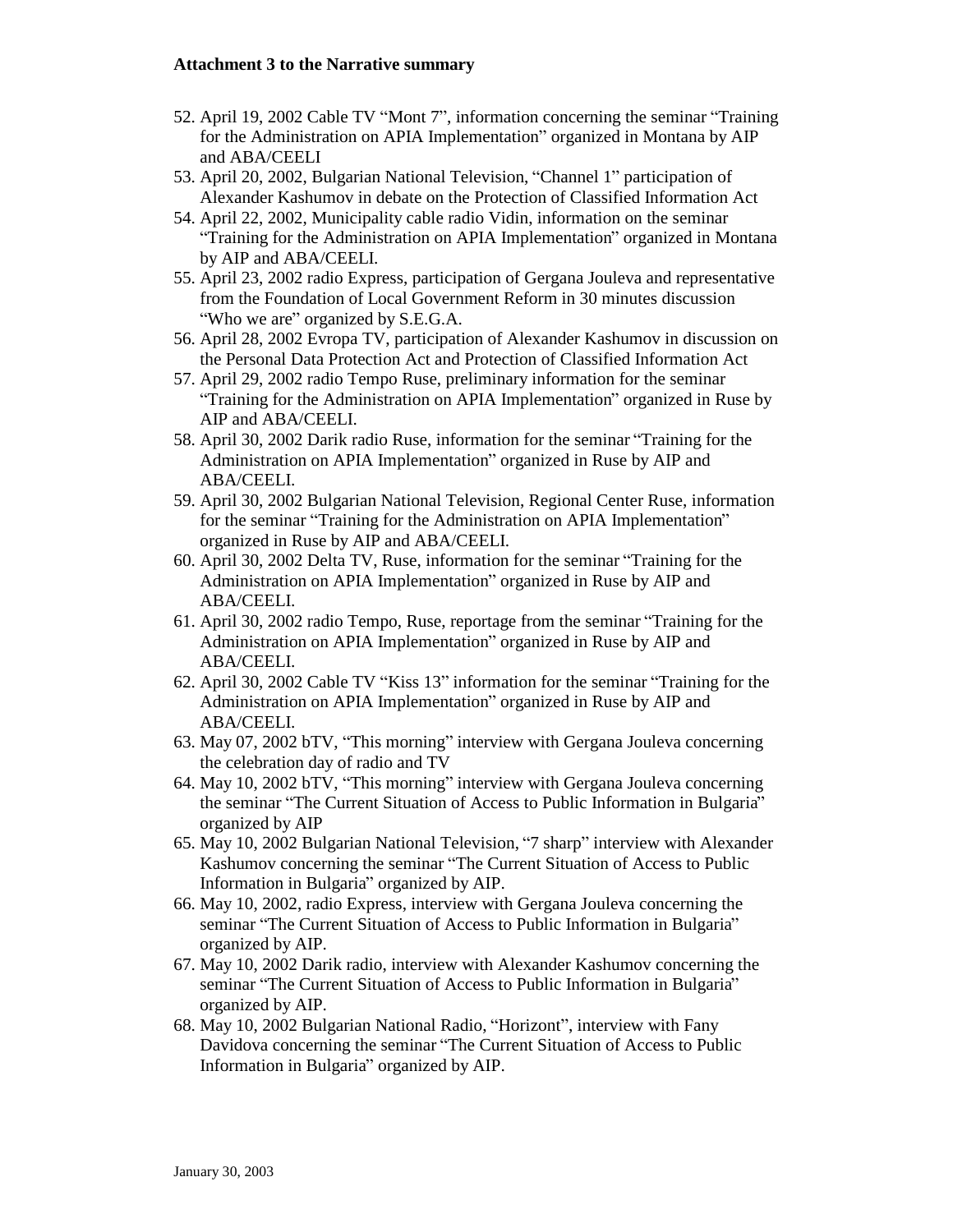- 69. May 10, 2002 Info radio, interview with Fany Davidova and Alexander Kashumov concerning the seminar "The Current Situation of Access to Public Information in Bulgaria" organized by AIP.
- 70. May 10, 2002 radio NET interview with Fany Davidova and Alexander Kashumov concerning the seminar "The Current Situation of Access to Public Information in Bulgaria" organized by AIP.
- 71. May 10, 2002 bTV, reportage from the seminar "The Current Situation of Access to Public Information in Bulgaria" organized by AIP.
- 72. May 11, 2002 radio Free Europe, interview with Alexander Kashumov concerning the seminar "The Current Situation of Access to Public Information in Bulgaria" organized by AIP.
- 73. May 15, 2002 Bulgarian National Television, "Questions and Answers" participation of Gergana Jouleva
- 74. May 21, 2002 bTV, "This morning" interview with Helena Jaderblom concerning the Round table "Access to Public Information Act and Recommendations of the Council of Europe" organized by AIP
- 75. May 21, 2002 Bulgarian National Radio, "Horizont" interview with Alexander Kashumov concerning the Round table "Access to Public Information Act and Recommendations of the Council of Europe" organized by AIP
- 76. May 21, 2002 Bulgarian National Radio, "Radio Bulgaria" interview with Alexander Kashumov concerning the Round table "Access to Public Information Act and Recommendations of the Council of Europe" organized by AIP
- 77. May 21, 2002 Bulgarian National Radio, "Radio Bulgaria" interview with Ivan Nikolchev concerning the Round table "Access to Public Information Act and Recommendations of the Council of Europe" organized by AIP
- 78. May 21, 2002 Bulgarian National Radio, "Radio Bulgaria" interview with Helena Jaderblom concerning the Round table "Access to Public Information Act and Recommendations of the Council of Europe" organized by AIP
- 79. May 21, 2002 radio NET, interview with Ivan Nikolchev concerning the Round table "Access to Public Information Act and Recommendations of Council of Europe" organized by AIP
- 80. May 21, 2002 "7 days" TV, information for the Round table "Access to Public Information Act and Recommendations of the Council of Europe" organized by AIP
- 81. May 21, 2002 Info radio, information for the Round table "Access to Public Information Act and Recommendations of the Council of Europe" organized by AIP
- 82. May 21, 2002 radio DW, information for the Round table "Access to Public Information Act and Recommendations of the Council of Europe" organized by AIP
- 83. May 21, 2002 Darik radio, information for the Round table "Access to Public Information Act and Recommendations of the Council of Europe" organized by AIP
- 84. May 21, 2002 Darik radio, "The Day" interview with Gergana Jouleva concerning the Round table "Access to Public Information Act and Recommendations of the Council of Europe" organized by AIP
- 85. May 21, 2002 TV Europe, information for the Round table "Access to Public Information Act and Recommendations of the Council of Europe" organized by AIP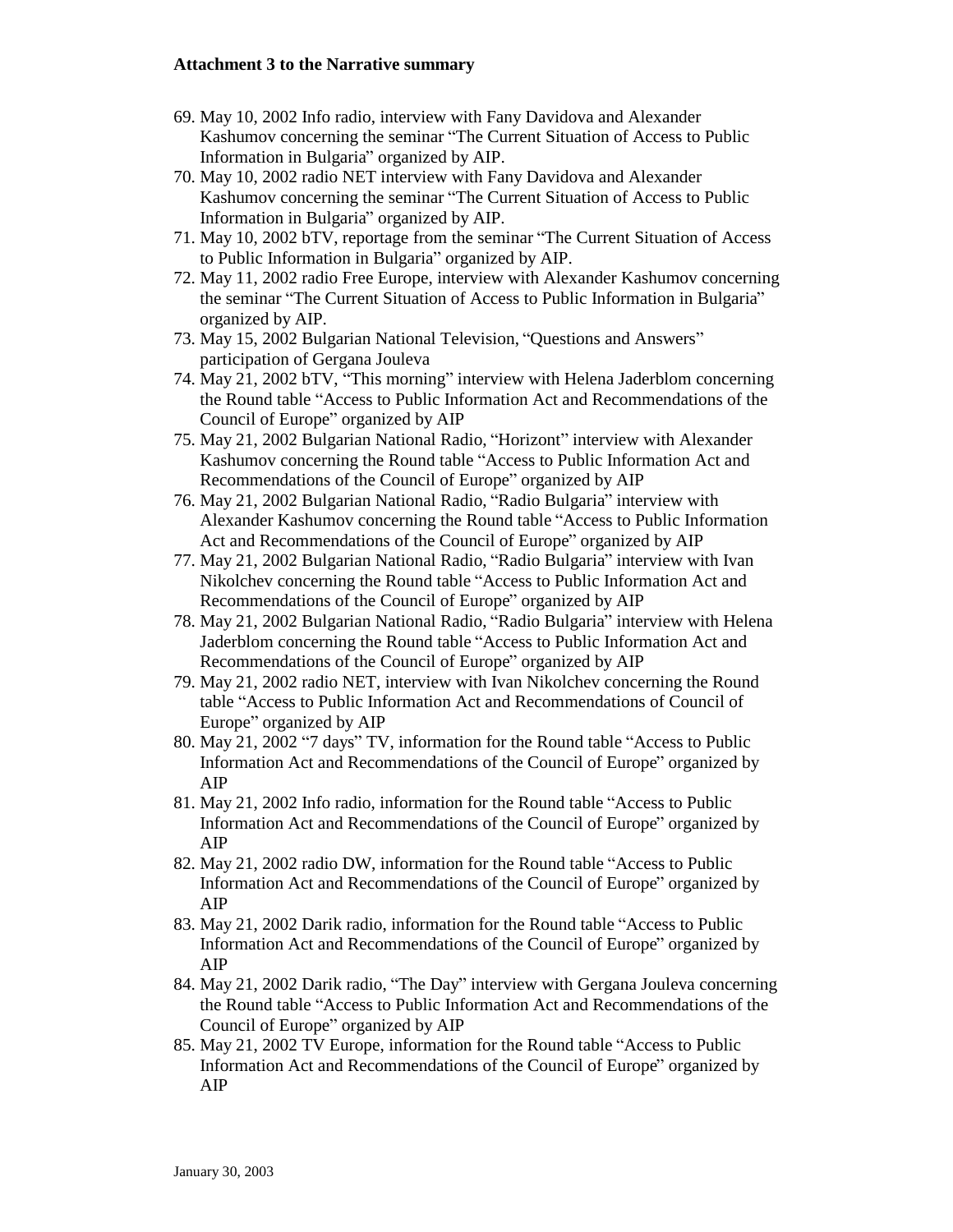- 86. May 29, 2002 radio Free Europe "Studio Bulgaria" interview with Alexander Kashumov
- 87. May 29, 2002 Municipal radio, Pernik, information for the seminar "The Current Situation of Access to Public Information in Bulgaria" organized by AIP
- 88. May 29, 2002 Cable TV "Krakra", Pernik, reportage from the seminar "The Current Situation of Access to Public Information in Bulgaria" organized by AIP
- 89. May 30, 2002 Municipal radio, Pernik, interview with Gergana Jouleva concerning the seminar "The Current Situation of Access to Public Information in Bulgaria" organized by AIP
- 90. May 30, 2002, Radio 999, Blagoevgrad, preliminary information for the seminar "The Current Situation of Access to Public Information in Bulgaria" organized by AIP
- 91. May 30, 2002, Radio Osogovo, Blagoevgrad, preliminary information for the seminar "The Current Situation of Access to Public Information in Bulgaria" organized by AIP
- 92. May 30, 2002, Radio Ritam+, Blagoevgrad, preliminary information for the seminar "The Current Situation of Access to Public Information in Bulgaria" organized by AIP
- 93. May 30, 2002, Radio Astra, Blagoevgrad, preliminary information for the seminar "The Current Situation of Access to Public Information in Bulgaria" organized by AIP
- 94. May 31, 2002 Radio 999, Blagoevgrad, information for the seminar "The current situation of access to public information in Bulgaria" organized by AIP
- 95. May 31, 2002 Radio Osogovo, Blagoevgrad, information for the seminar "The Current Situation of Access to Public Information in Bulgaria" organized by AIP
- 96. May 31, 2002 Radio Ritam +, Blagoevgrad, information for the seminar "The current situation of access to public information in Bulgaria" organized by AIP
- 97. May 31, 2002 Radio center, Blagoevgrad, information for the seminar "The Current Situation of Access to Public Information in Bulgaria" organized by AIP
- 98. May 31, 2002 Cable TV Armteks, Kustendil, interview with Gergana Jouleva and reportage from the seminar "The Current Situation of Access to Public Information in Bulgaria" organized by AIP
- 99. May 31, 2002 Cable TV Color, Kustendil, reportage from the seminar "The Current Situation of Access to Public Information in Bulgaria" organized by AIP
- 100. May 31, 2002 Regional TV "OKO", reportage from the seminar "The Current Situation of Access to Public Information in Bulgaria" organized by AIP
- 101. June 04, 2002 TV Europe, interview with Alexander Kashumov concerning the Personal Data Protection Act and the Access to Public Information Act
- 102. June 05, 2002 radio Free Europe, "Studio Bulgaria", interview with Alexander Kashumov
- 103. June 17, 2002 radio Menes, Silistra, interview with Jordan Georgiev concerning the seminar "The Current Situation of Access to Public Information in Bulgaria" organized by AIP.
- 104. June 18, 2002, radio Melody, Silistra, information from the seminar "The Current Situation of Access to Public Information in Bulgaria" organized by AIP.
- 105. June 18, 2002, radio Raia, Dulovo, information from the seminar "The Current Situation of Access to Public Information in Bulgaria" organized by AIP.
- 106. June 18, 2002, Regional TV Istar, Silistra, information from the seminar "The Current Situation of Access to Public Information in Bulgaria" organized by AIP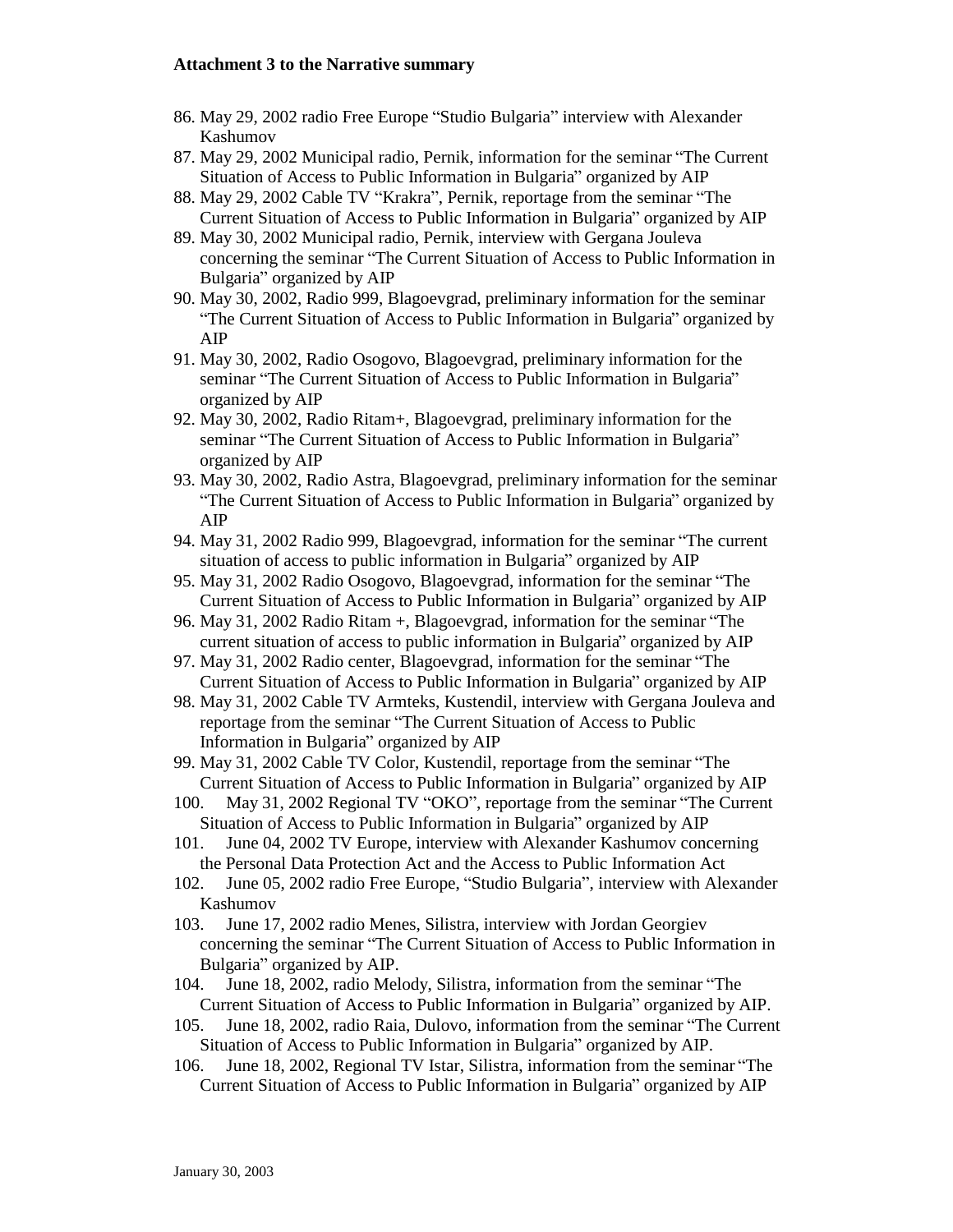- 107. June 19, 2002 TV Varna, reportage from the seminar "Training for the Administration on APIA Implementation" organized in Varna by AIP and ABA/CEELI.
- 108. June 19, 2002 Bulgarian National Television, TV Center, "Sea", Varna, reportage from the seminar "Training for the Administration on APIA Implementation" organized in Varna by AIP and ABA/CEELI.
- 109. June 19, 2002 radio South coast, Burgas, preliminary information for the seminar "Training for the Administration on APIA Implementation" organized in Burgas by AIP and ABA/CEELI.
- 110. June 20, 2002 radio Glarus, Burgas, preliminary information for the seminar "Training for the Administration on APIA Implementation" organized in Burgas by AIP and ABA/CEELI
- 111. June 20, 2002 SKAT TV, Burgas, preliminary information for the seminar "Training for the Administration on APIA Implementation" organized in Burgas by AIP and ABA/CEELI.
- 112. June 20, 2002 TOP TV, Burgas, preliminary information for the seminar "Training for the Administration on APIA Implementation" organized in Burgas by AIP and ABA/CEELI
- 113. June 20, 2002 Rent TV, Burgas, preliminary information for the seminar "Training for the Administration on APIA Implementation" organized in Burgas by AIP and ABA/CEELI
- 114. June 20, 2002 TV "RN", Burgas, preliminary information for the seminar "Training for the Administration on APIA Implementation" organized in Burgas by AIP and ABA/CEELI
- 115. June 21, 2002 Bulgarian National Radio, information for the seminar "Training for the Administration on APIA Implementation" organized in Burgas by AIP and ABA/CEELI
- 116. June 21, 2002 radio FM+, information for the seminar "Training for the Administration on APIA Implementation" organized in Burgas by AIP and ABA/CEELI
- 117. June 21, 2002 Darik radio, information for the seminar "Training for the Administration on APIA Implementation" organized in Burgas by AIP and ABA/CEELI
- 118. June 21, 2002 TV "Mix", Burgas, reportage from the seminar "Training for the Administration on APIA Implementation" organized in Burgas by AIP and ABA/CEELI, author Daniela Bedrosian
- 119. June 21, 2002 TV Burgas, Burgas, reportage from the seminar "Training for the Administration on APIA Implementation" organized in Burgas by AIP and ABA/CEELI, author Temenuga Nikolova
- 120. June 21, 2002 TV MSat, reportage from the seminar "Training for the Administration on APIA Implementation" organized in Burgas by AIP and ABA/CEELI
- 121. June 21, 2002 radio Varna, information for the seminar "Training for the Administration on APIA Implementation" organized in Burgas by AIP and ABA/CEELI
- 122. June 21, 2002 TV Skat, interviews with Alexander Kashumov and Keith Thomas and reportage from the seminar "Training for the Administration on APIA Implementation" organized in Burgas by AIP and ABA/CEELI, author Katia Ivanova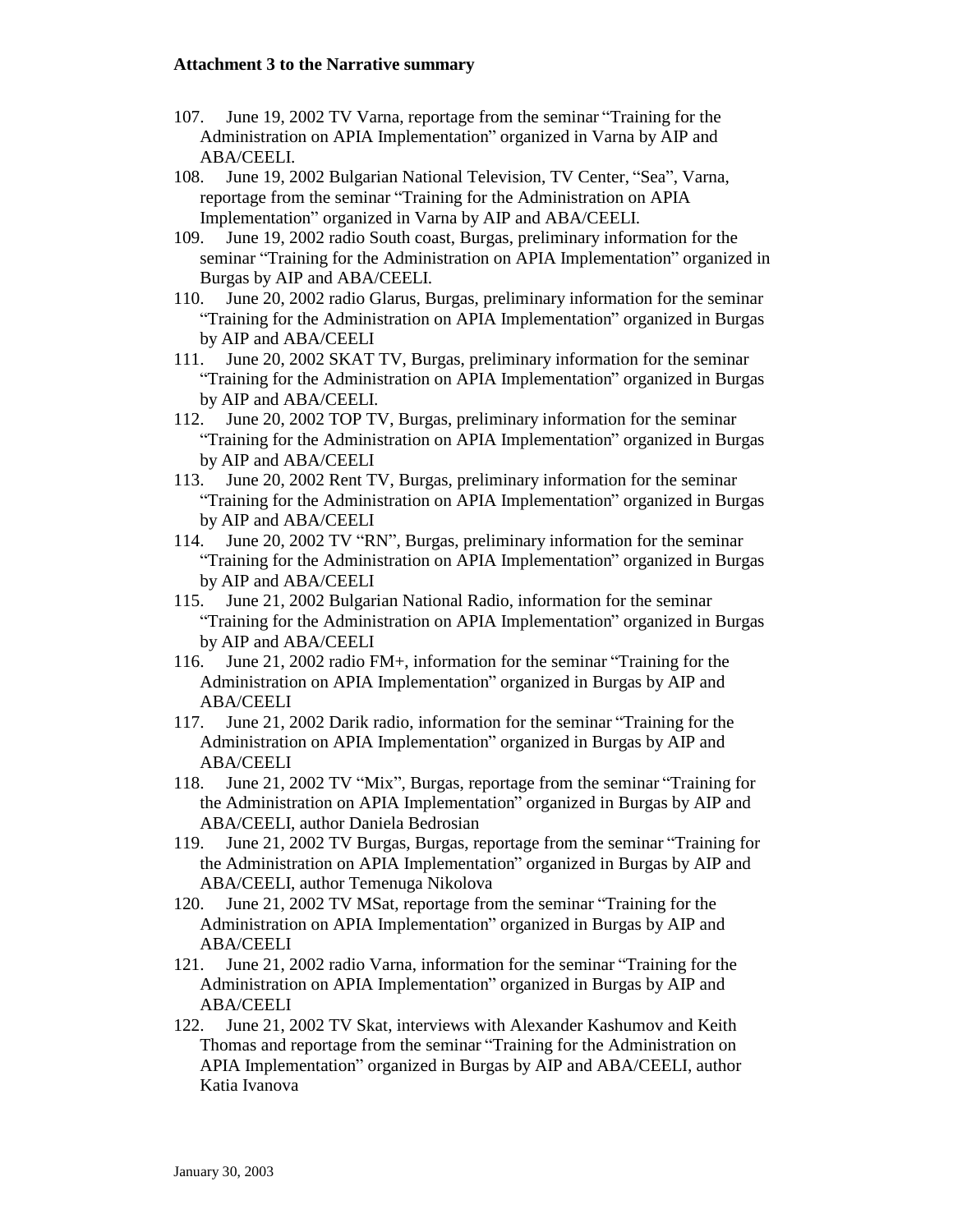- 123. June 21, 2002 Rent TV, information for the seminar "Training for the Administration on APIA Implementation" organized in Burgas by AIP and ABA/CEELI
- 124. June 21, 2002 radio Veselina, interview with Fany Davidova concerning the seminar "Training for the Administration on APIA Implementation" organized in Burgas by AIP and ABA/CEELI
- 125. June 21, 2002 Darik radio, information for the seminar "Training for the Administration on APIA Implementation" organized in Burgas by AIP and ABA/CEELI
- 126. June 21, 2002 radio Glarus, information for the seminar "Training for the Administration on APIA Implementation" organized in Burgas by AIP and ABA/CEELI
- 127. June 21, 2002 Bulgarian National Television, information for the seminar "Training for the Administration on APIA Implementation" organized in Burgas by AIP and ABA/CEELI
- 128. June 21, 2002 Radio Center Burgas, information for the seminar "Training for the Administration on APIA Implementation" organized in Burgas by AIP and ABA/CEELI
- 129. June 21, 2002 Bulgarian National Radio, "Studio Bulgaria", interview with Alexander Kashumov concerning the anniversary from the adoption of Access to Public Information Act
- 130. June 28, 2002, Radio Free Europe, interview with Alexander Kashumov concerning the AIP court cases under APIA
- 131. Bulgarian National Radio, "HORIZONT", broadcast "Horizont Afternoon", participation of Alexander Kashumov in connection with the veto of the President over Environment Protection Act
- 132. September 03, 2002 Radio "NET", interview with Alexander Kashumov in connection with the veto of the President over Environment Protection Act and press conference organized in Sofia Press Agency
- 133. September 05, 2002 TV "K 2001", participation of Gergana Jouleva in morning media broadcast, in connection with the veto of the President over Environment Protection Act and press conference organized in Sofia Press Agency
- 134. September 22, 2002 Radio "NET", participation of Alexander Kashumov in broadcast "Topics from the press", in connection with the Project of the law of depriving ownership in favor of the State.
- 135. September 24, 2002 Radio "INFO", interview with Alexander Kashumov in connection with rejection by the Constitutional Court of the request of a group of MPs under case №11/2002/
- 136. September 25, 2002 Radio "Plovdiv"- interview with Fany Davidova in regard with workshop "Implementation of the legislation for Access to Information. Legal practices-
- 137. September 25, 2002, Radio "Free Europe"- interview with Fany Davidova in regard with workshop "Implementation of the Freedom of Information Laws. Litigation"
- 138. September 25, 2002 BTV, morning broadcast "This morning"-participation of David Banisar and Gergana Jouleva in connection with "Implementation of the Freedom of Information Laws. Litigation"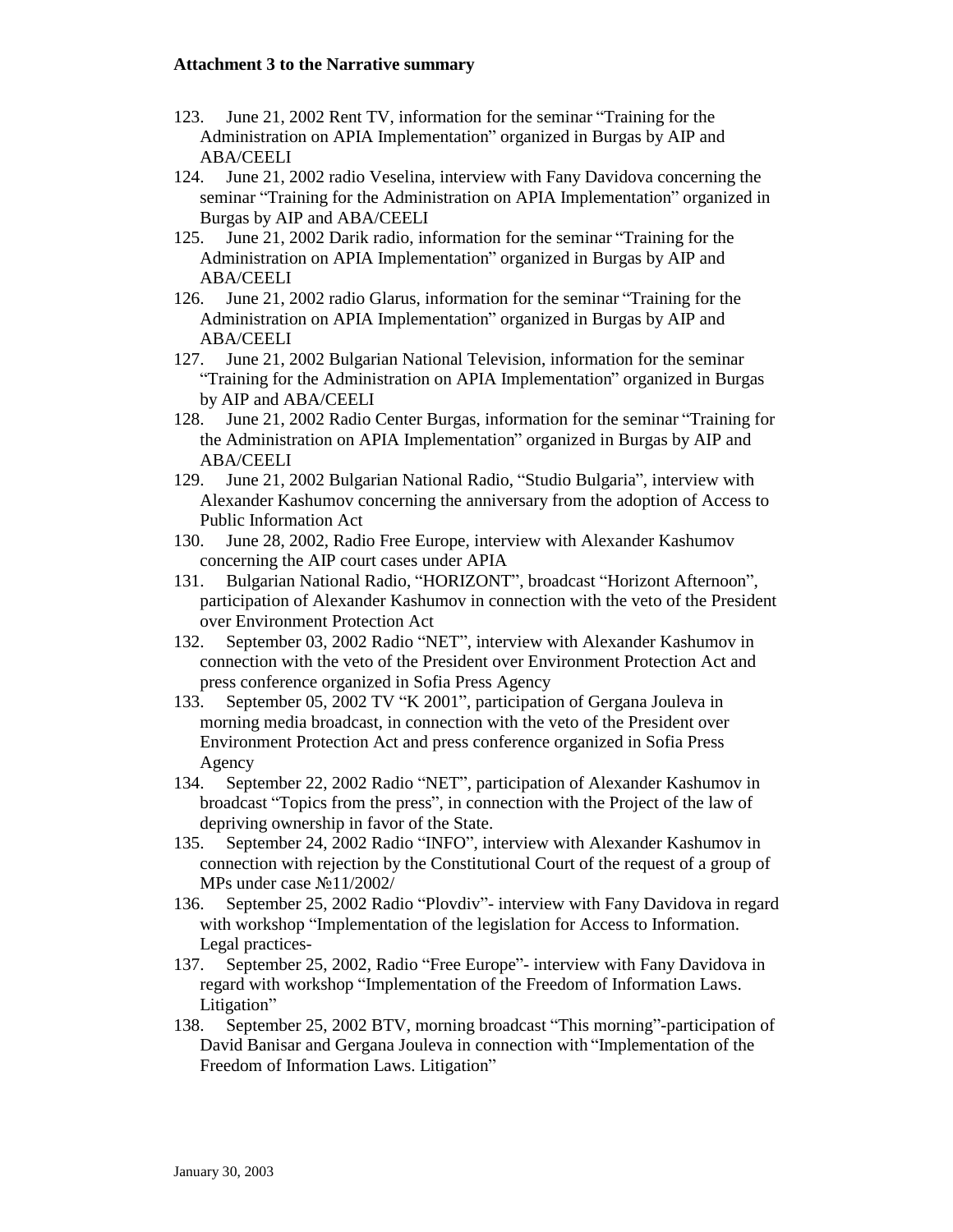- 139. September 25, 2002 Radio "NET"- participation of Alexander Kashumov in connection with "Implementation of the Freedom of Information Laws. Litigation"
- 140. September 26, 2002 Radio "NET" –news for workshop "Implementation of the Freedom of Information Laws. Litigation"
- 141. September 26, 2002 Radio "INFO"- news for workshop "Implementation of the Freedom of Information Laws. Litigation"
- 142. September 26, 2002 Radio "DARIK"- news for workshop "Implementation of the Freedom of Information Laws. Litigation"
- 143. September 26, 2002 TV "EVROKOM"- interview with Helen Darbishire and Gergana Jouleva in connection with "Implementation of the Freedom of Information Laws. Litigation"
- 144. September 27, 2002 Radio "DARIK", morning broadcast –interview with Peter Noorlander,ART 19 in connection with "Implementation of the Freedom of Information Laws. Litigation"
- 145. September 27, 2002 NEW TELEVISION, participation of Gergana Jouleva in connection with the workshop " Implementation of the Freedom of Information Laws. Litigation"
- 146. September 27, 2002 TV "EUROPE", participation of Alexander Kashumov and Helen Darbishire in connection with the workshop " Implementation of the Freedom of Information Laws. Litigation"
- 147. September 28, 2002 TV"Evrokom", presentation for workshop in connection with the workshop "Implementation of the Freedom of Information Laws. Litigation"
- 148. October 08, 2002 Bulgarian National Radio "Hristo Botev",broadcast "Dobur den"-participation of Gergana Jouleva and Fany Davidova in two hours broadcast "Access to Public Information - from Culture of Secrecy to Transparency".
- 149. October 15, 2002 Radio "DARIK", interview with Gergana Jouleva concerning the Lobbying Draft Act.
- 150. October 19, 2002 Radio "DARIK", participation of Gergana Jouleva in broadcast "The week" concerning the draft law for lobbying.
- 151. October 17, 2002 TV"Rent"- interview with Alexander Kashumov in connection with the defamation case for "Katia Kasabova".
- 152. October 17, 2002 TV "MIX",Burgas- interview with Alexander Kashumov in connection with the defamation case "Katia Kasabova".
- 153. October 17, 2002 TV "SKAT", Burgas- interview with Alexander Kashumov in connection with the defamation case "Katia Kasabova"
- 154. October 17, 2002 "Channel 0". Burgas- interview with Alexander Kashumov in connection with the defamation case "Katia Kasabova"
- 155. October 17, 2002 TV "M SAT". Burgas- interview with Alexander Kashumov in connection with the defamation case "Katia Kasabova
- 156. October 17, 2002 Radio "DARIK". Burgas- interview with Alexander Kashumov in connection with the defamation case "Katia Kasabova
- 157. October 17, 2002 Radio "NET", Burgas- interview with Alexander Kashumov in connection with the defamation case "Katia Kasabova
- 158. October 17, 2002 Radio "GLARUS", Burgas- interview with Alexander Kashumov in connection with the defamation case "Katia Kasabova
- 159. October 17, 2002 Radio "Veselina" Burgas- interview with Alexander Kashumov in connection with the defamation case "Katia Kasabova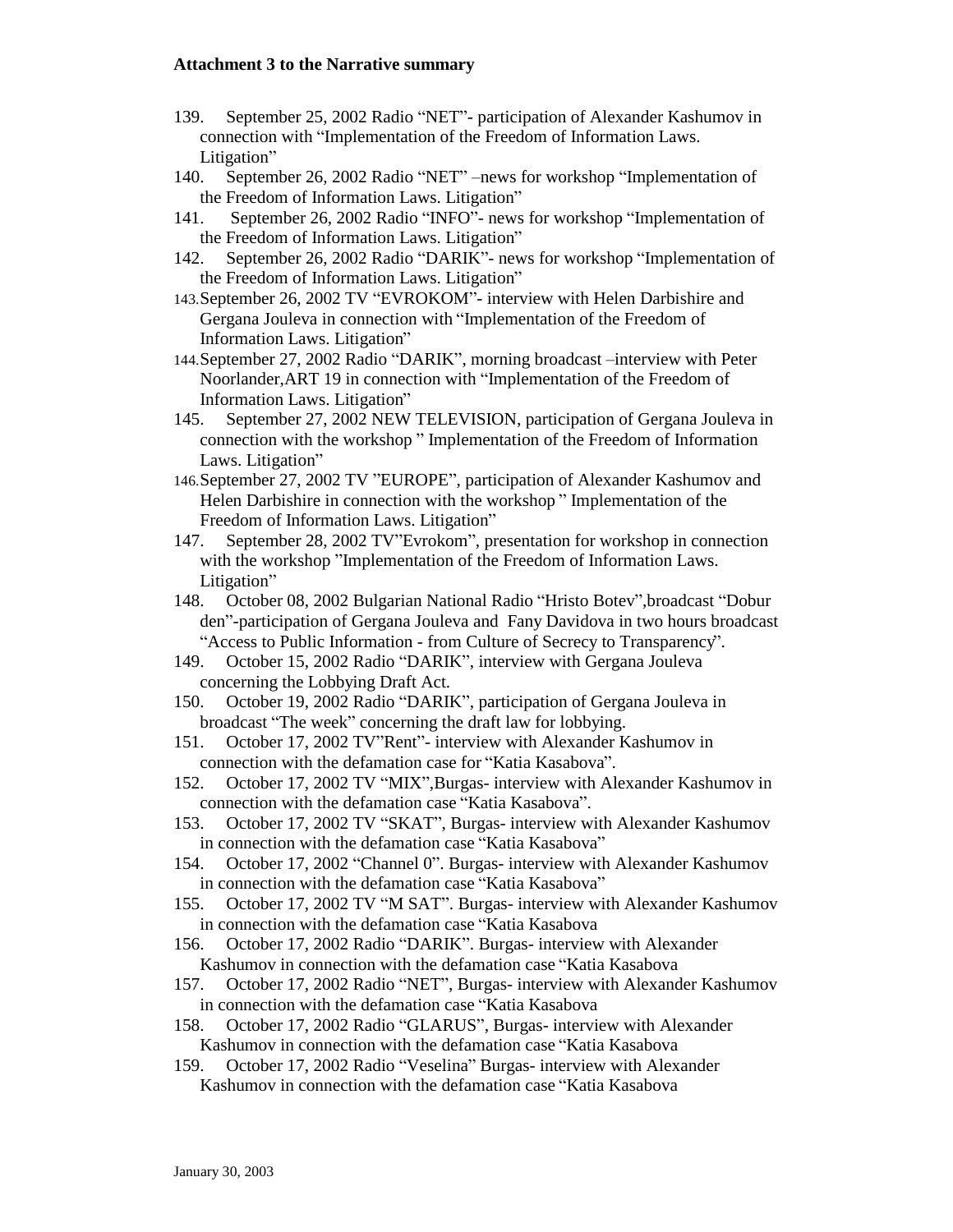- 160. October 17, 2002 Radiocentre, Burgas- interview with Alexander Kashumov in connection with the defamation case "Katia Kasabova
- 161. October 17, 2002 Radio "Jujen briag", Burgas- interview with Alexander Kashumov in connection with the defamation case "Katia Kasabova
- 162. October 17, 2002 Radio "VARNA", regional sky, Burgas- interview with Alexander Kashumov in connection with the defamation case "Katia Kasabova
- 163. October 24, 2002 Radio "Free Europe", participation of Alexander Kashumov in broadcast "Draft law for lobbying".
- 164. November 05, 2002 Bulgarian National Radio "Hristo Botev', broadcast "Dobur den", participation of Gergana Jouleva in two hours broadcast with subject: Sociological survey 2002.
- 165. November 11, 2002 BBC Radio Alexander Kashumov took part in the broadcast with topic "State commission for information security "
- 166. November 14, 2002 "Evrokom" TV morning broadcast, interview with Alexander Kashumov in connection with FOIA litigation Author: Natalya Georgieva
- 167. November 29, 2002 Radio "Net" Interview with Alexander Kashumov with topic "Visas and human rights. Freedom of provision and personal data.''
- 168. December 10, 2002 Radio "Net" Interview with Alexander Kashumov with topic "International day for human rights."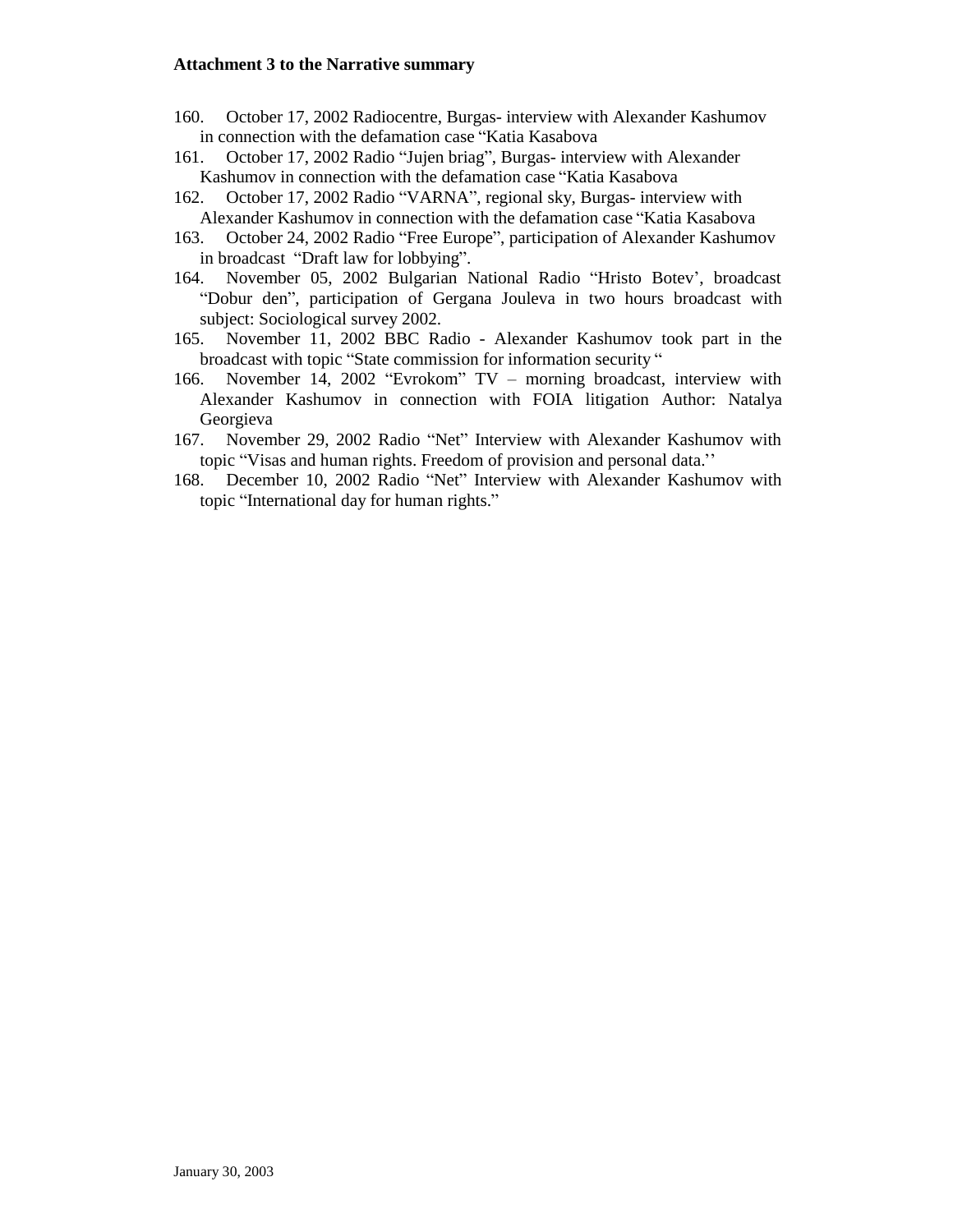# Attachment 4 ACCESS TO INFORMATION PROGRAMME CASES OF INFORMATION REFUSALS FOR 01.01.2002 - 31.12.2002 - Statistics

| TARGET GROUPS WHICH AIP HAS SERVED | <b>NUMBER</b> |
|------------------------------------|---------------|
| <b>JOURNALISTS</b>                 | 369           |
| <b>BULGARIAN CITIZENS</b>          | 1011          |
| NGOs                               | 45            |
| <b>TOTAL</b>                       | 515           |

| <b>LEGAL SERVICES</b>                | <b>NUMBER</b>   |
|--------------------------------------|-----------------|
| <b>WRITTEN CONSULTATION</b>          | 380             |
| <b>HELP IN WRITING APIA REQUESTS</b> | 52              |
| PERSONAL CONSULTATION                | 26              |
| <b>COURT APPEAL</b>                  | 25              |
| CONSULTATION OVER THE PHONE          | 21 <sub>1</sub> |
| <b>E-MAIL CONSULTATION</b>           |                 |
| <b>TOTAL</b>                         |                 |

| <b>GROUNDS FOR REFUSALS</b>               | <b>NUMBER</b> |
|-------------------------------------------|---------------|
| NOT A REFUSAL UNDER APIA                  | 128           |
| NO-MOTIVE-REFUSALS                        | 125           |
| <b>INSTRUCTION FROM SUPERIOR</b>          | 48            |
| OFFICER'S DISCRETION                      | 46            |
| OFFICIAL SECRET                           | 31            |
| <b>SILENT REFUSALS</b>                    | 25            |
| FORWARDING TO THE CENTRAL OFFICE IN SOFIA | 15            |
| <b>OTHERS</b>                             | 14            |
| <b>LACK OF TIME</b>                       | 13            |
| WE ARE NOT OBLIGED TO GIVE INFORMATION    | 12            |
| WE DON'T HAVE POWERS                      | 11            |
| <b>INVESTIGATORS SECRET</b>               | 10            |
| THIRD PARTY CONCERNED                     | 10            |
| <b>INFORMATION IS NOT AVAILABLE</b>       | 8             |
| PERSONAL DATA                             | 6             |
| <b>LACK OF A PROCEDURE</b>                | 3             |
| <b>LACK OF LEGITIMATE INTEREST</b>        | 3             |
| FORWARDING TO PRESSCENTER                 | 2             |
| NOT TO INTRUDE UPON DECISION TAKING       |               |
| TRADE SECRET                              | 2             |
| <b>INFORMATION ALREADY PRESENTED</b>      |               |
| <b>TOTAL</b>                              | 515           |

| <b>NUMBER</b> |
|---------------|
| 414           |
|               |
| 8             |
|               |
|               |
|               |

| TIME SPENT (IN HOURS) |  |
|-----------------------|--|
|                       |  |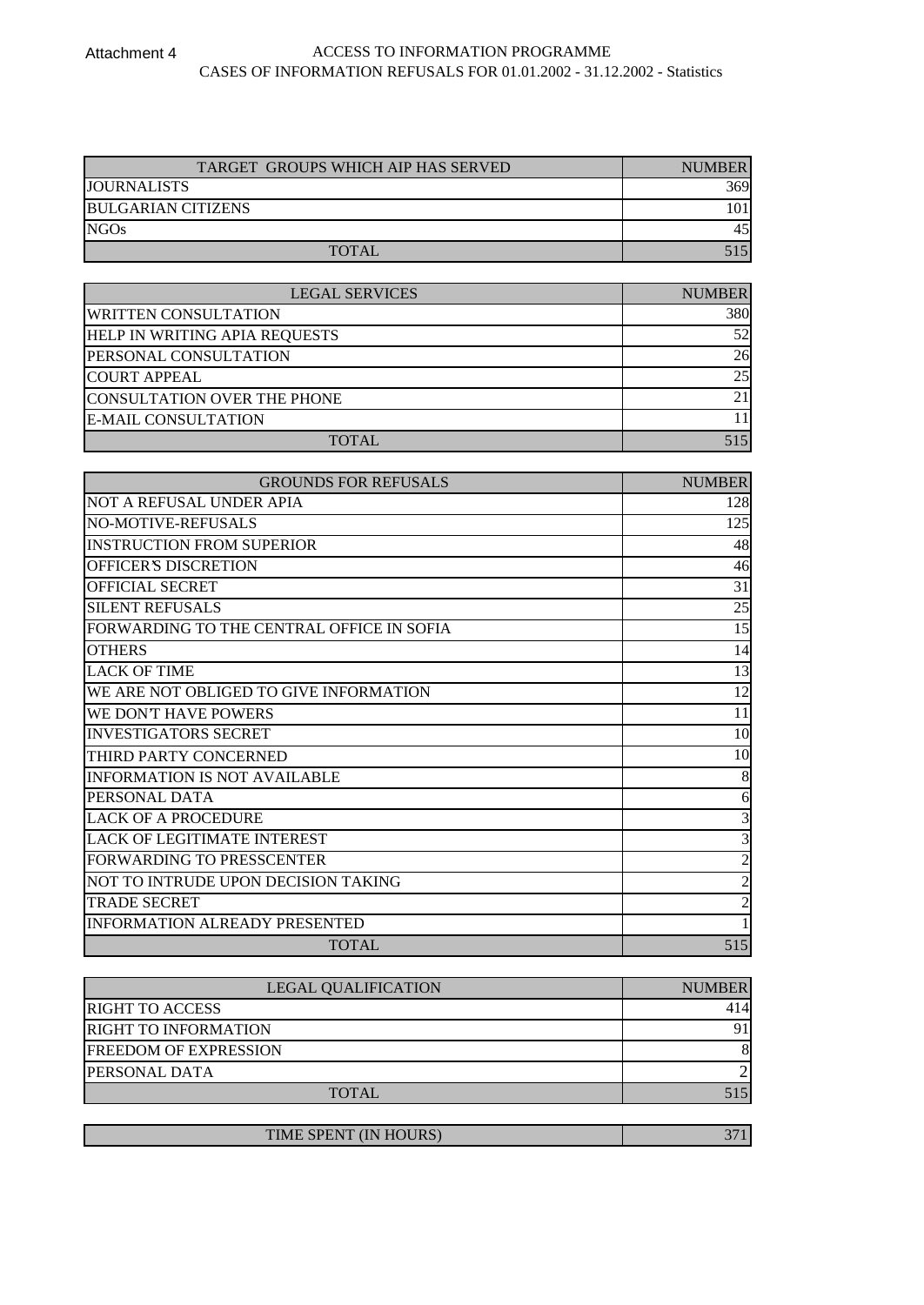| <b>REGIONS</b>        | <b>NUMBER</b>   |
|-----------------------|-----------------|
| <b>SOFIA</b>          | 79              |
| <b>RAZGRAD</b>        | 39              |
| <b>BLAGOEVGRAD</b>    | 33              |
| <b>VIDIN</b>          | 29              |
| <b>HASKOVO</b>        | 27              |
| <b>PERNIK</b>         | $\overline{25}$ |
| <b>SLIVEN</b>         | $24\,$          |
| <b>YAMBOL</b>         | 24              |
| <b>KYUSTENDIL</b>     | $\overline{27}$ |
| <b>BOURGAS</b>        | 22              |
| <b>VELIKO TURNOVO</b> | 19              |
| <b>SMOLYAN</b>        | 21              |
| <b>PAZARJIK</b>       | 15              |
| <b>MONTANA</b>        | 14              |
| <b>STARA ZAGORA</b>   | 13              |
| <b>KARJALI</b>        | 12              |
| <b>DOBRICH</b>        | 11              |
| <b>GABROVO</b>        | 11              |
| <b>PLOVDIV</b>        | 10              |
| <b>VARNA</b>          | 9               |
| <b>SHOUMEN</b>        | $\mathbf{9}$    |
| <b>VRACA</b>          | $8\,$           |
| <b>PLEVEN</b>         | $8\,$           |
| <b>LOVETCH</b>        | $8\,$           |
| <b>TARGOVISHTE</b>    | $8\,$           |
| <b>ROUSSE</b>         | 5               |
| <b>SILISTRA</b>       | 5               |
| <b>TOTAL</b>          | 515             |

| AGENCIES AND INSTITUTIONS WHICH HOLD INFORMATION           | <b>NUMBER</b> |
|------------------------------------------------------------|---------------|
| TERRITORIAL BRANCHES OF EXECUTIVE POWER                    | 127           |
| <b>CENTRAL BRANCHES OF EXECUTIVE POWER</b>                 | 87            |
| <b>LOCAL ADMINISTRATION</b>                                | 64            |
| OTHERS (NOT OBLIGATED UNDER APIA)                          | 61            |
| <b>COURT</b>                                               | 33            |
| NATURAL PERSONS AND LEGAL ENTITIES, FINANCED BY THE BUDGET | 28            |
| <b>PUBLIC LAW ENTITIES</b>                                 | 27            |
| SPECIALIZED AGENCIES                                       | 27            |
| <b>REGIONAL GOVERNOR</b>                                   | 23            |
| <b>STATE COMMISSIONS</b>                                   | 18            |
| <b>STATE AGENCIES</b>                                      | 15            |
| <b>EXECUTIVE AGENCIES</b>                                  |               |
| <b>TOTAL</b>                                               | 515           |

| <b>SEEKERS by GENDER</b> | <b>NUMBER</b> |
|--------------------------|---------------|
| <b>FEMALE</b>            | つつつ           |
| <b>MALE</b>              | ാ             |
| <b>TOTAL</b>             |               |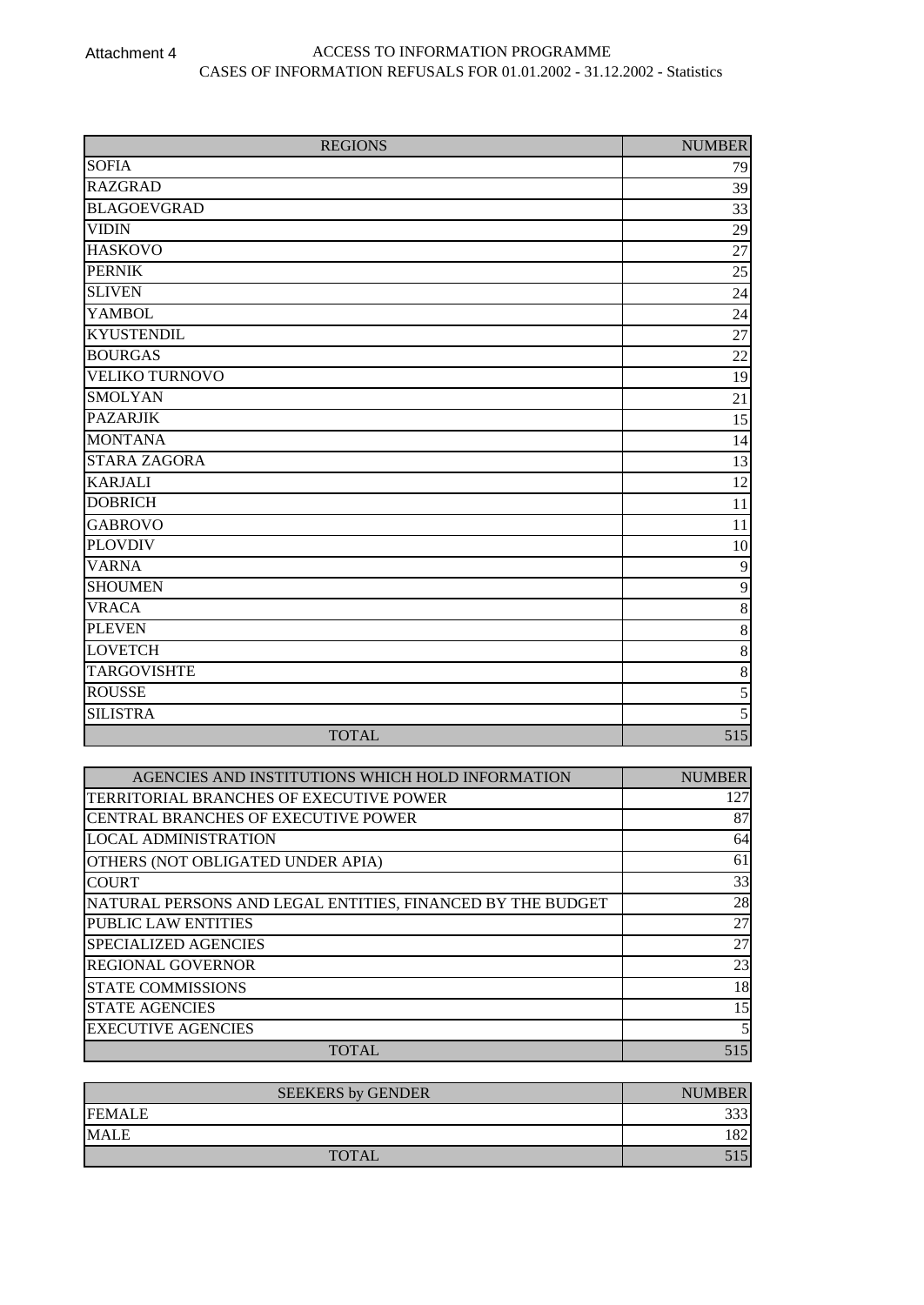

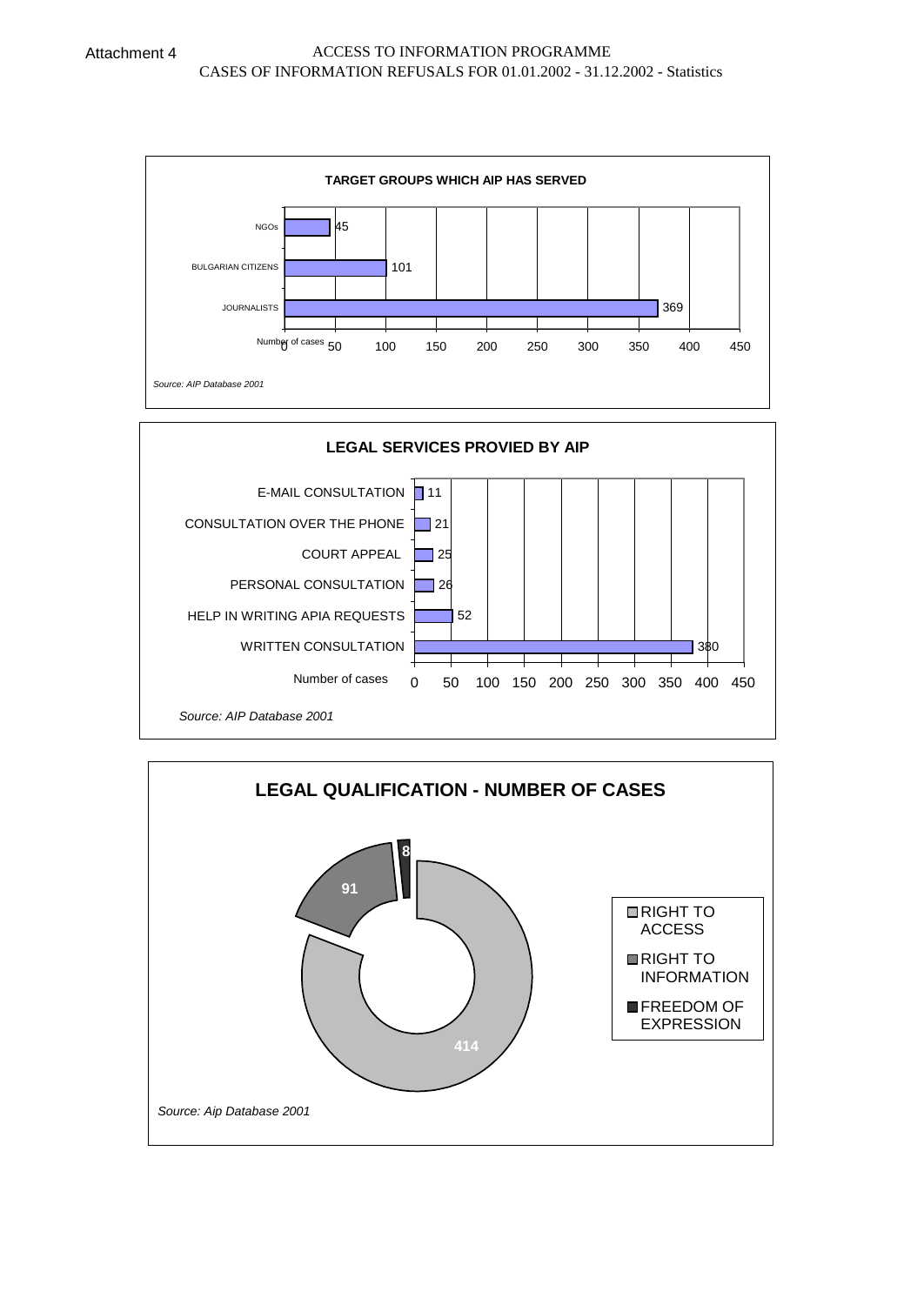

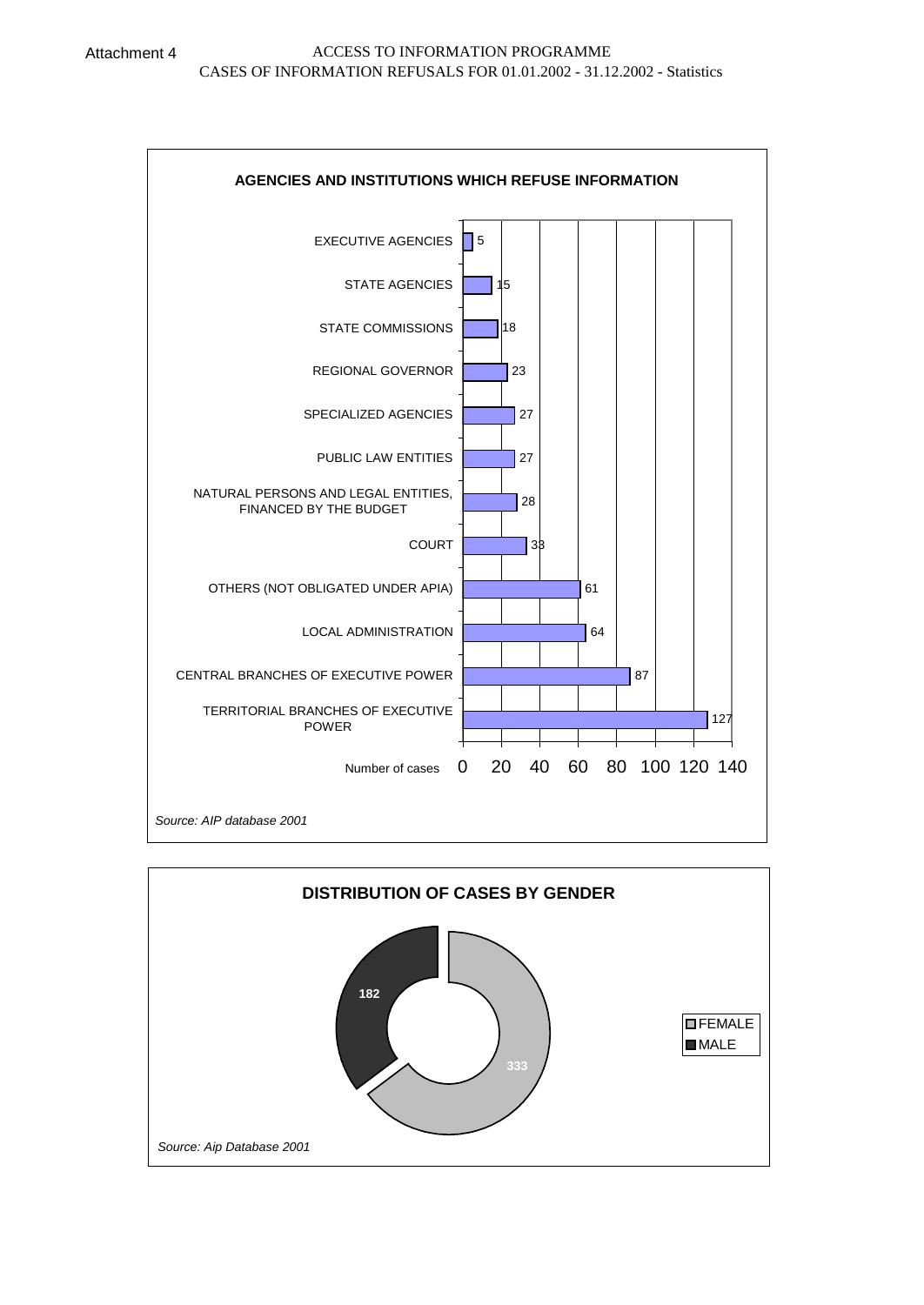#### Attachment 4

# ACCESS TO INFORMATION PROGRAMME CASES OF INFORMATION REFUSALS FOR 01.01.2002 - 31.12.2002 - Statistics